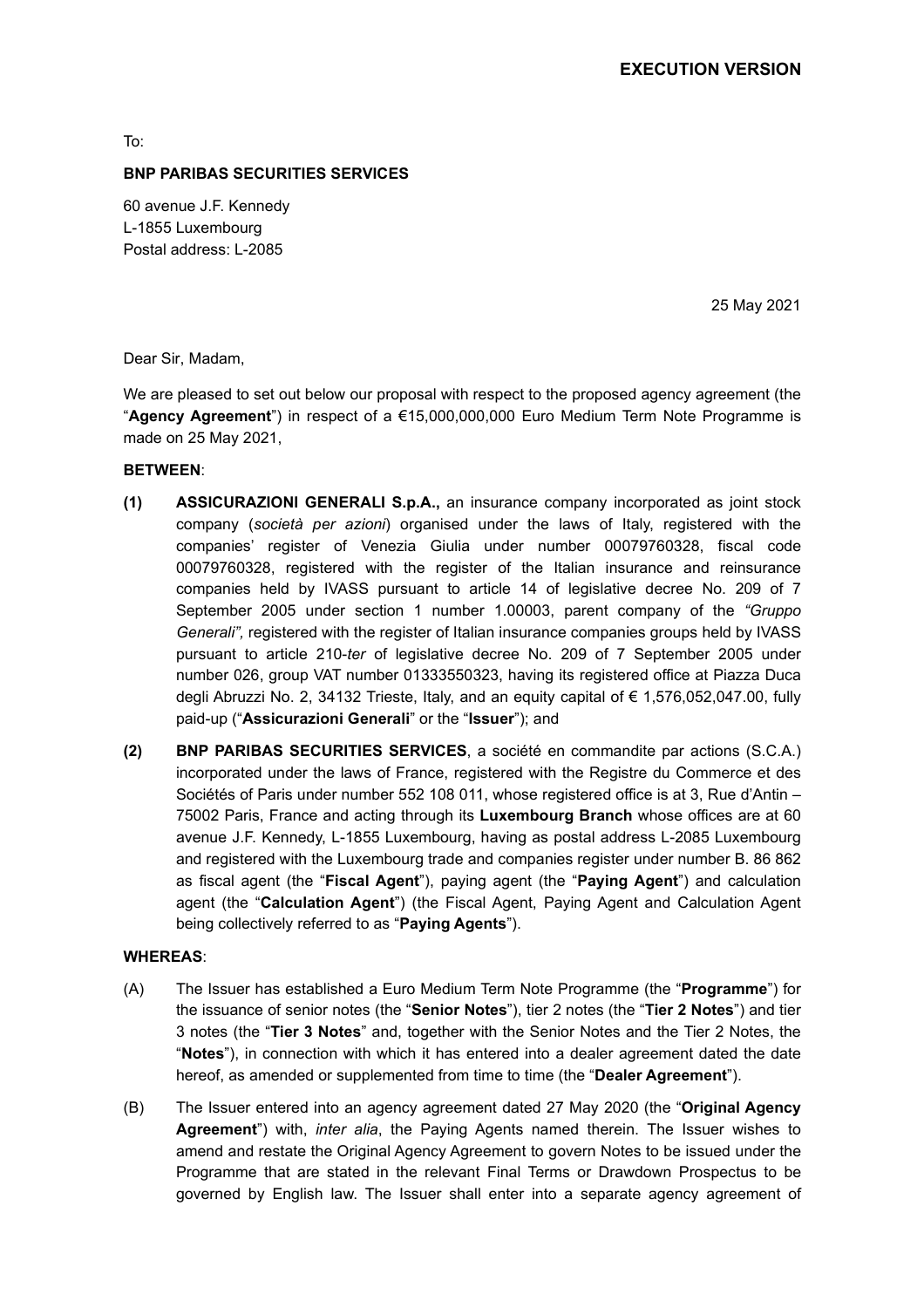today's date to govern Notes to be issued under the Programme that are stated in the relevant Final Terms or Drawdown Prospectus to be governed by Italian law.

- (C) The Issuer has made applications to the Luxembourg *Commission de Surveillance du Secteur Financier* (the "**CSSF**") for Notes issued under the Programme to be admitted to listing on the official list and to the Luxembourg Stock Exchange for Notes issued under the Programme to be admitted to trading on the regulated market of the Luxembourg Stock Exchange and Notes issued under the Programme may also be listed on the professional segment (ExtraMOT PRO) of the multi-lateral trading facility (ExtraMOT Market) organised and managed by Borsa Italiana S.p.A. Notes may also be issued on the basis that they will not be admitted to listing, trading and/or quotation by any competent authority, stock exchange and/or quotation system or that they will be admitted to listing, trading and/or quotation by such other or further competent authorities, stock exchanges and/or quotation systems as may be agreed with the Issuer.
- (D) In connection with the Programme, the Issuer has prepared a base prospectus dated 25 May 2021 which has been approved by the CSSF as a base prospectus issued in compliance with Regulation (EU) 1129/2017 (the "**Prospectus Regulation**") and the relevant provisions in Luxembourg of the law dated 16 July 2019 on prospectuses for securities.
- (E) Notes issued under the Programme may be issued either (1) pursuant to the Base Prospectus describing the Programme and the relevant Final Terms describing the final terms of the particular Tranche of Notes or (2) pursuant to a prospectus (the "**Drawdown Prospectus**") which may be constituted either (a) by a single document or (b) by a registration document, a securities note (the "**Securities Note**") which relates to a particular Tranche of Notes to be issued under the Programme.
- (F) The Issuer and the Agents (as defined below) wish to record in this Agreement certain arrangements which they have made in relation to Notes to be issued under the Programme that are stated in the relevant Final Terms or Drawdown Prospectus to be governed by English law.

#### **IT IS AGREED** as follows:

### **1 INTERPRETATION**

#### **1.1 Definitions**

All terms and expressions which have defined meanings in the Base Prospectus or the Dealer Agreement shall have the same meanings in this Agreement except where the context requires otherwise or unless otherwise stated. In addition, in this Agreement the following expressions have the following meanings:

"**Agents**" means the Paying Agents and any Calculation Agent and "**Agent**" means any one of the Agents.

"**Applicable Law**" means any law or regulation.

"**Authority**" means any competent regulatory, prosecuting, Tax or governmental authority in any jurisdiction.

"**Base Prospectus**" means the base prospectus prepared in connection with the Programme, as the same may be amended or supplemented from time to time.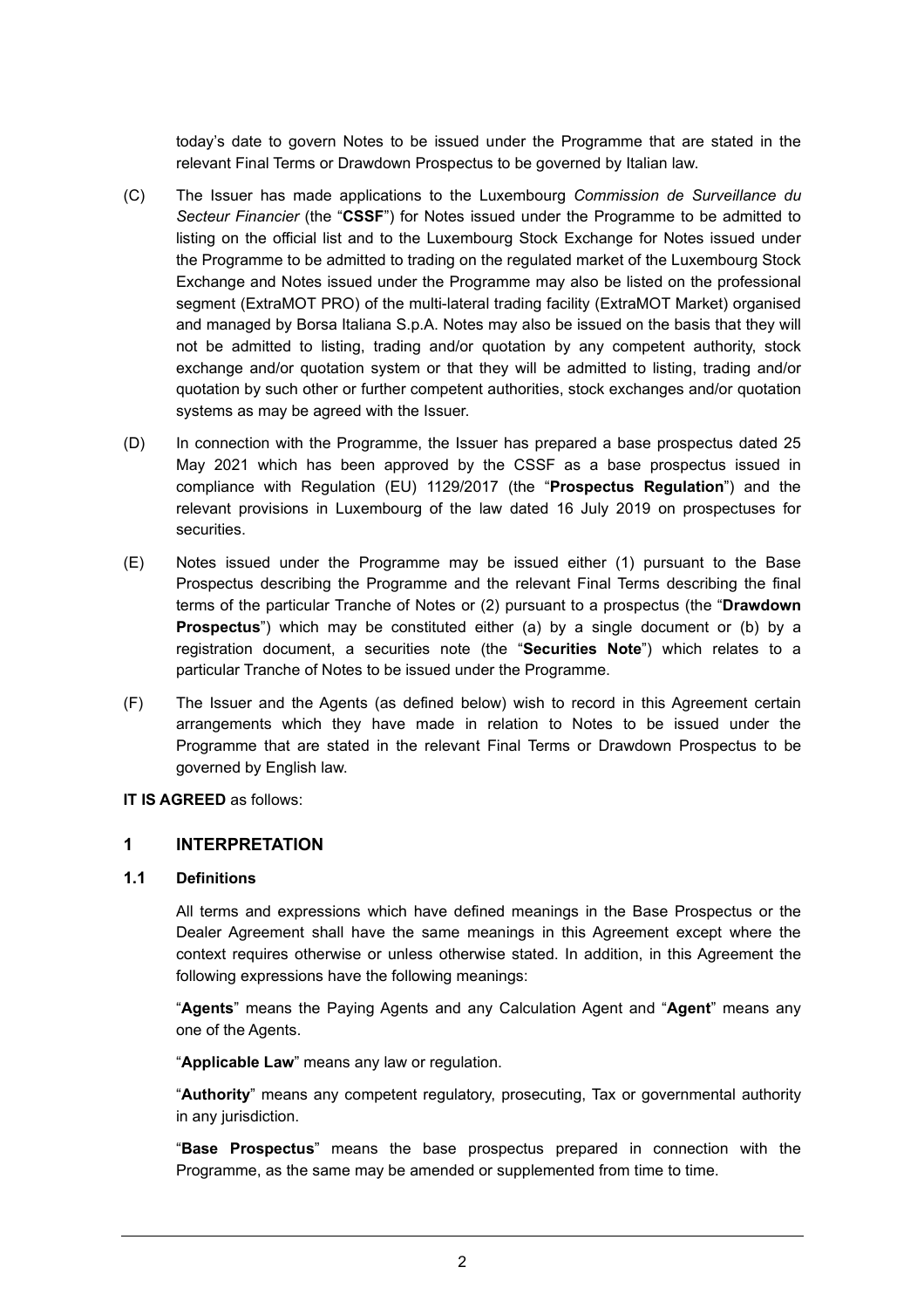"**Calculation Agent**" means, in relation to any Series of Notes, the institution appointed as calculation agent for the purposes of such Notes and named as such in the relevant Final Terms or Drawdown Prospectus (as the case may be), in the case of the Fiscal Agent, pursuant to Clause 10 (*Appointment and Duties of the Calculation Agent*), in the case of a Dealer, pursuant to clause 8 (*Calculation Agent*) of the Dealer Agreement and, in the case of any other institution pursuant to a letter of appointment in, or substantially in, the form set out in Schedule 3 (*Form of Calculation Agent Appointment Letter*) and, in any case, any successor to such institution in its capacity as such.

"**CGN Permanent Global Note**" means a Permanent Global Note representing Notes for which the relevant Final Terms or Drawdown Prospectus or Securities Note (as the case may be) specify that the New Global Note form is not applicable.

"**CGN Temporary Global Note**" means a Temporary Global Note representing Notes for which the relevant Final Terms or Drawdown Prospectus or Securities Note (as the case may be) specify that the New Global Note form is not applicable.

"**Code**" means the US Internal Revenue Code of 1986, as amended.

"**Common Safekeeper**" means an ICSD in its capacity as common safekeeper or a person nominated by the ICSDs to perform the role of common safekeeper.

"**Common Service Provider**" means a person nominated by the ICSDs to perform the role of common service provider.

"**Conditions**" means in relation to the Senior Notes, the Senior Conditions, in relation to the Tier 2 Notes, the Tier 2 Conditions and, in relation to the Tier 3 Notes, the Tier 3 Conditions.

"**Distribution Compliance Period**" has the meaning given to that term in Regulation S under the Securities Act.

"**FATCA Withholding**" means any withholding or deduction required pursuant to an agreement described in Section 1471(b) of the Code, or otherwise imposed pursuant to Sections 1471 through 1474 of the Code, any regulations or agreements thereunder, any official interpretations thereof, or any law implementing an intergovernmental approach thereto.

"**Force Majeure Event**" means any event due to any cause beyond the reasonable control of the Fiscal Agent, such as restrictions on the convertibility or transferability of currencies, requisitions, unavailability of communications systems, sabotage, fire, flood, explosion, acts of God, civil commotion, strikes or industrial action of any kind (other than any such actions or strikes undertaken by the Fiscal Agent itself or its employees), riots, insurrection, war or acts of government.

"**Further Information relating to Assicurazioni Generali**" means the information provided by Assicurazioni Generali to the Fiscal Agent substantially in the form of Schedule 10 (*Further Information relating to Assicurazioni Generali*) of the Programme Manual which will be attached to the Global Notes or the Definitive Notes, as the case may be.

"**Global Note**" means a CGN Temporary Global Note, a CGN Permanent Global Note, an NGN Temporary Global Note or an NGN Permanent Global Note.

"**ICSDs**" means Clearstream, Luxembourg and Euroclear.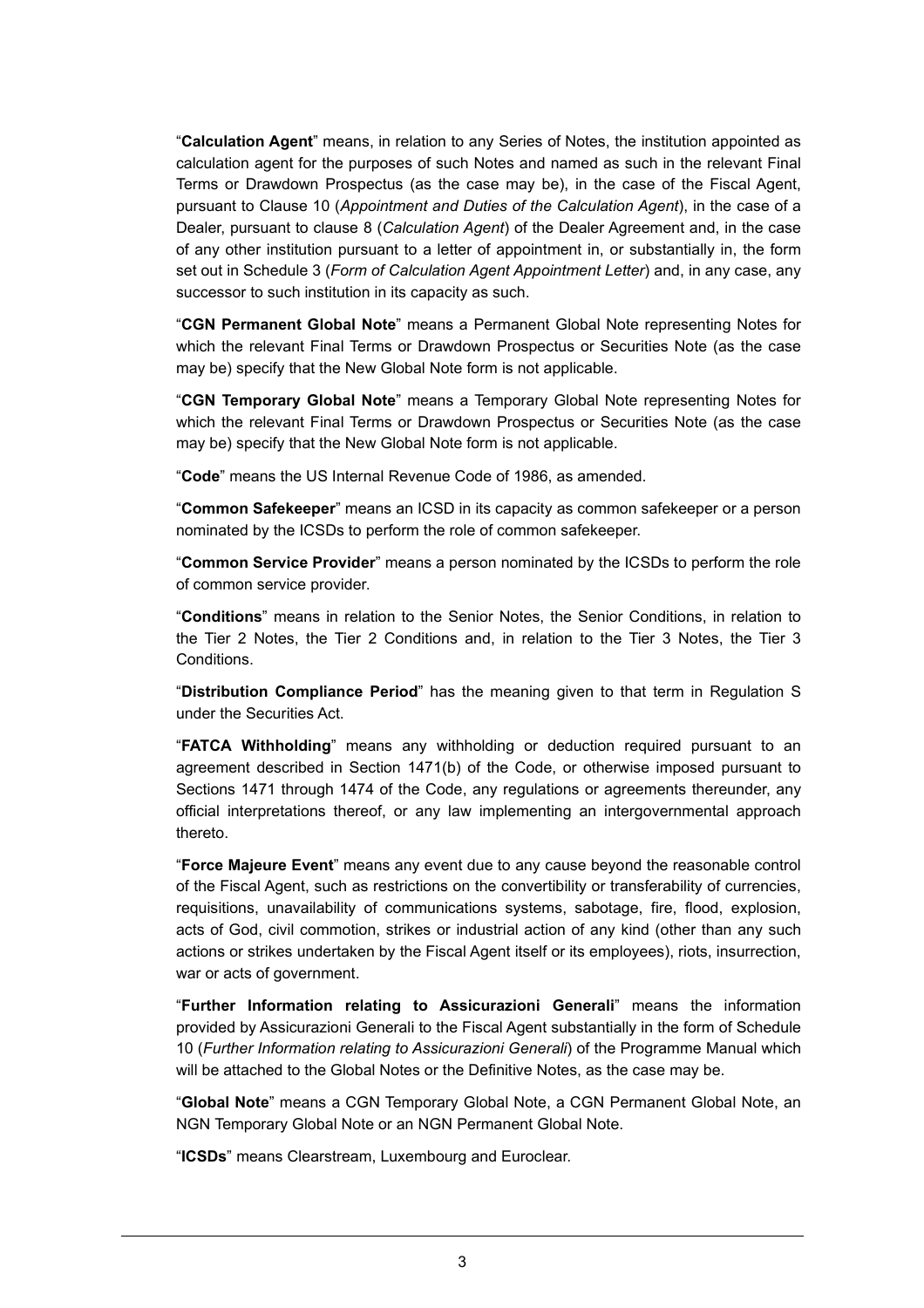"**International Operating Model**" means the international operating model as communicated by the Paying Agent to the Issuer as at the date of this Agreement.

"**Issuer-ICSDs Agreement**" means the agreement entered into between the Issuer and the ICSDs with respect to the settlement in the ICSDs of Notes in New Global Note form.

"**Local Banking Day**" means a day (other than a Saturday or a Sunday) on which commercial banks are open for general business (including dealings in foreign exchange and foreign currency deposits) in the city in which the Fiscal Agent has its Specified Office.

"**Local Time**" means the time in the city in which the Fiscal Agent has its Specified Office.

"**Master Global Note**" means a Master Temporary Global Note or a Master Permanent Global Note.

"**Master Permanent Global Note**" means a Permanent Global Note substantially in the form set out in Schedule 8 Part A (*Form of Permanent Global Note for English Law Notes*) to the Programme Manual which is complete except that it requires:

- (a) a copy of the Final Terms, or Drawdown Prospectus or Securities Note (or relevant parts thereof as the case may be) in respect of the Tranche of Notes to which it will relate to be attached thereto;
- (b) a copy of the Further Information relating to Assicurazioni Generali to be attached thereto;
- (c) completion by the Fiscal Agent, on behalf of the Issuer, as to the details of the Tranche of Notes to which it will relate;
- (d) authentication by or on behalf of the Fiscal Agent; and
- (e) in the case of an NGN Permanent Global Note, effectuation by or on behalf of the Common Safekeeper.

"**Master Temporary Global Note**" means a Temporary Global Note substantially in the form set out in Schedule 7 Part A (*Form of Temporary Global Note for English Law Notes*) to the Programme Manual which is complete except that it requires:

- (a) a copy of the Final Terms, or Drawdown Prospectus or Securities Note (or relevant parts thereof as the case may be) in respect of the Tranche of Notes to which it will relate to be attached thereto;
- (b) a copy of the Further Information relating to Assicurazioni Generali to be attached thereto;
- (c) completion by the Fiscal Agent, on behalf of the Issuer, as to the details of the Tranche of Notes to which it will relate;
- (d) authentication by or on behalf of the Fiscal Agent; and
- (e) in the case of an NGN Temporary Global Note, effectuation by or on behalf of the Common Safekeeper.

"**NGN Permanent Global Note**" means a Permanent Global Note representing Notes for which the relevant Final Terms or Drawdown Prospectus or Securities Note (as the case may be) specify that the New Global Note form is applicable.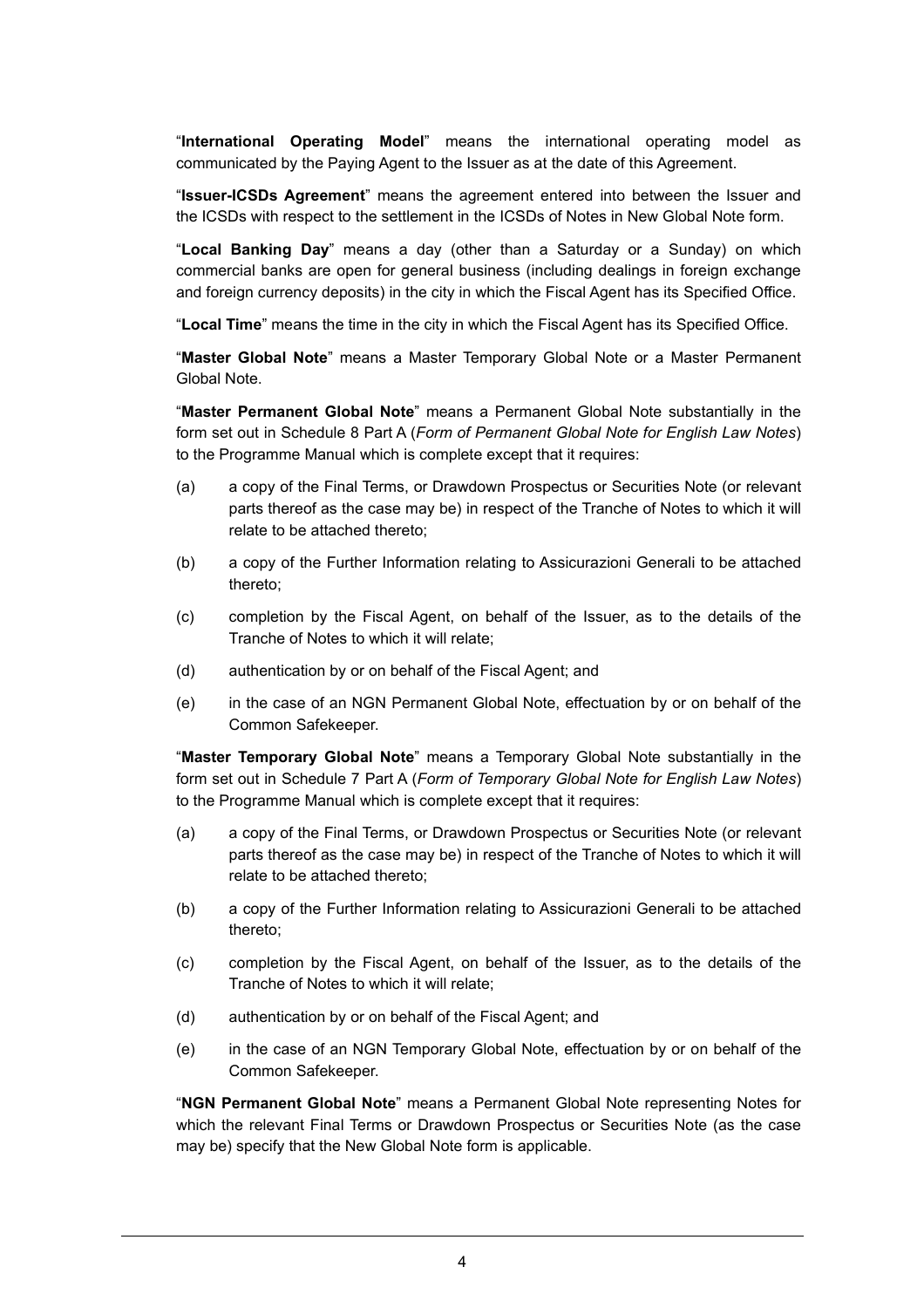"**NGN Temporary Global Note**" means a Temporary Global Note representing Notes for which the relevant Final Terms or Drawdown Prospectus or Securities Note (as the case may be) specify that the New Global Note form is applicable.

"**Permanent Global Note**" means a Permanent Global Note substantially in the form set out in Schedule 8 Part A (*Form of Permanent Global Note for English Law Notes*) to the Programme Manual.

"**Put Option Notice**" means a notice of exercise relating to the put option contained in Condition 8.4 (*Redemption at the option of Noteholders*) of the Senior Conditions, substantially in the form set out in Schedule 4 (*Form of Put Option Notice*) or such other form as may from time to time be agreed between the Issuer and the Fiscal Agent and distributed to each Paying Agent.

"**Put Option Receipt**" means a receipt delivered by a Paying Agent in relation to a Definitive Note which is the subject of a Put Option Notice, substantially in the form set out in Schedule 5 (*Form of Put Option Receipt*) or such other form as may from time to time be agreed between the Issuer and the Fiscal Agent and distributed to each Paying Agent.

"**Replacement Agent**" means the Fiscal Agent or, in respect of any Tranche of Notes, the Paying Agent named as such in the relevant Final Terms, or Drawdown Prospectus or Securities Note (as the case may be).

"**Required Paying Agent**" means any Paying Agent (which may be the Fiscal Agent) which is the sole remaining Paying Agent with its Specified Office in any city where a listing authority, stock exchange and/or quotation system by which the Notes are admitted to listing, trading and/or quotation requires there to be a Paying Agent.

"**Senior Conditions**" means, in respect of the Senior Notes of each Series, the terms and conditions applicable except that, in relation to any particular Tranche of Notes, it means such Conditions as completed by the relevant Final Terms or, as applicable, as supplemented, amended and/or replaced to the extent described in the Drawdown Prospectus or Securities Note (as the case may be) and any reference to a numbered Condition shall be construed accordingly.

"**Series**" means a Tranche of Notes together with any further Tranche or Tranches of Notes which are (a) expressed to be consolidated and form a single series and (b) identical in all respects (including as to listing) except for their respective Issue Dates, Interest Commencement Dates and/or Issue Prices.

"**Specified Office**" of any Agent means the office specified against its name in Schedule 2 (*The Specified Offices of the Agents*) or, in the case of any Agent not originally party hereto, specified in its terms of appointment (or, in the case of a Calculation Agent which is a Dealer, specified for the purposes of clause 8 (*Calculation Agent*) of the Dealer Agreement) or such other office in the same city or town as such Agent may specify by notice to the Issuer and the other parties hereto in accordance with Clause 13.8 (*Changes in Specified Offices*).

"**Stock Exchange**" References in this Agreement to Notes being or to be "listed on the Luxembourg Stock Exchange" shall be to Notes that are, or are to be, listed and admitted to trading on the Luxembourg Stock Exchange's Regulated Market, and the terms "to list" and "listing" on the Luxembourg Stock Exchange shall be interpreted accordingly, and in relation to any other Stock Exchange in a jurisdiction of the European Economic Area or in the United Kingdom, "listing" and "listed" shall be construed as references to Notes that are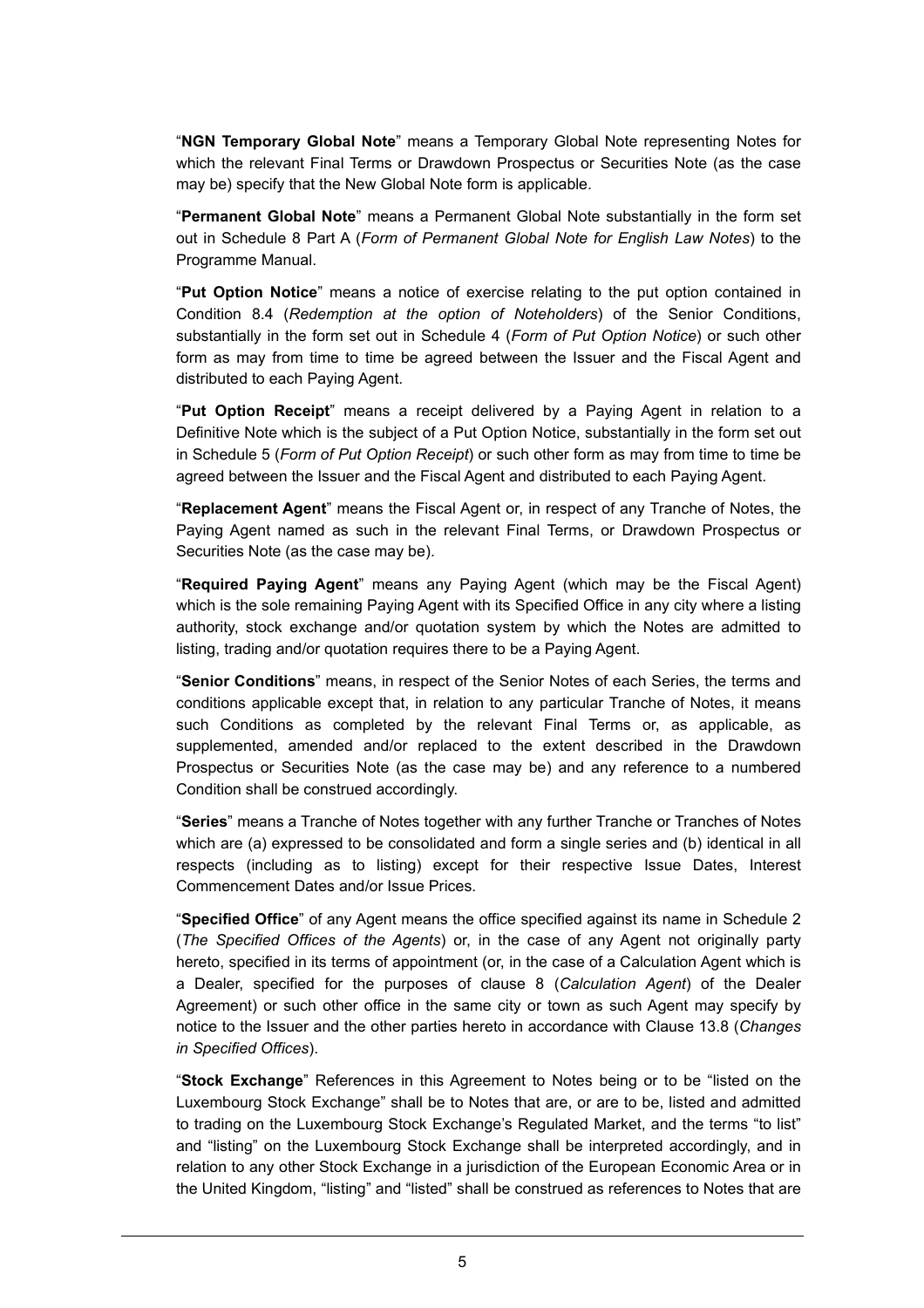or are to be admitted to trading within that jurisdiction which is a regulated market for the purposes of the Markets in Financial Instruments Directive (Directive 2014/65/EU (or Regulation (EU) 600/2014 as it forms part of domestic law by virtue of the European Union (Withdrawal) Act 2018.

"**Tax**" means any present or future taxes, duties, assessments or governmental charges of whatever nature imposed, levied, collected, withheld or assessed by or on behalf of any Authority having power to tax.

"**Temporary Global Note**" means a Temporary Global Note substantially in the form set out in Schedule 7 Part A (*Form of Temporary Global Note for English Law Notes*) to the Programme Manual.

"**Tier 2 Conditions**" means, in respect of the Tier 2 Notes of each Series, the terms and conditions applicable except that, in relation to any particular Tranche of Notes, it means such Conditions as completed by the relevant Final Terms or, as applicable, as supplemented, amended and/or replaced to the extent described in the Drawdown Prospectus or Securities Note (as the case may be) and any reference to a numbered Condition shall be construed accordingly.

"**Tier 3 Conditions**" means, in respect of the Tier 3 Notes of each Series, the terms and conditions applicable except that, in relation to any particular Tranche of Notes, it means such Conditions as completed by the relevant Final Terms or, as applicable, as supplemented, amended and/or replaced to the extent described in the Drawdown Prospectus or Securities Note (as the case may be) and any reference to a numbered Condition shall be construed accordingly.

"**Tranche**" means Notes which are identical in all respects (including as to listing) except for their respective Issue Dates, Interest Commencement Dates and/or Issue Prices.

#### **1.2 Meaning of outstanding**

For the purposes of this Agreement (but without prejudice to its status for any other purpose), a Note shall be considered to be "outstanding" unless one or more of the following events has occurred:

- **1.2.1** *Redeemed or purchased etc.*: it has been redeemed in full, or purchased under Condition 8.9 (*Redemption and Purchase – Purchase*) of the Senior Conditions or Condition 10.13 (*Redemption and Purchase – Purchase*) of the Tier 2 Conditions or the Tier 3 Conditions, as the case may be, and has been cancelled in accordance with 8.10 (*Redemption and Purchase – Cancellation*) of the Senior Conditions or Condition 10.14 (*Redemption and Purchase – Cancellation*) of the Tier 2 Conditions or the Tier 3 Conditions, as the case may be;
- **1.2.2** *Due date*: the due date for its redemption in full has occurred and all sums due in respect of such Note (including all accrued interest) have been received by the Fiscal Agent and remain available for payment against presentation and, if applicable, surrender (in the case of Global Notes not intended to be issued in NGN form) of such Note or (as the case may be) the relevant Coupons;
- **1.2.3** *Void*: all claims for principal and interest in respect of such Note have become void under Condition 12 (*Prescription*) of the Senior Conditions or Condition 14 (*Prescription*) of the Tier 2 Conditions or the Tier 3 Conditions, as the case may be;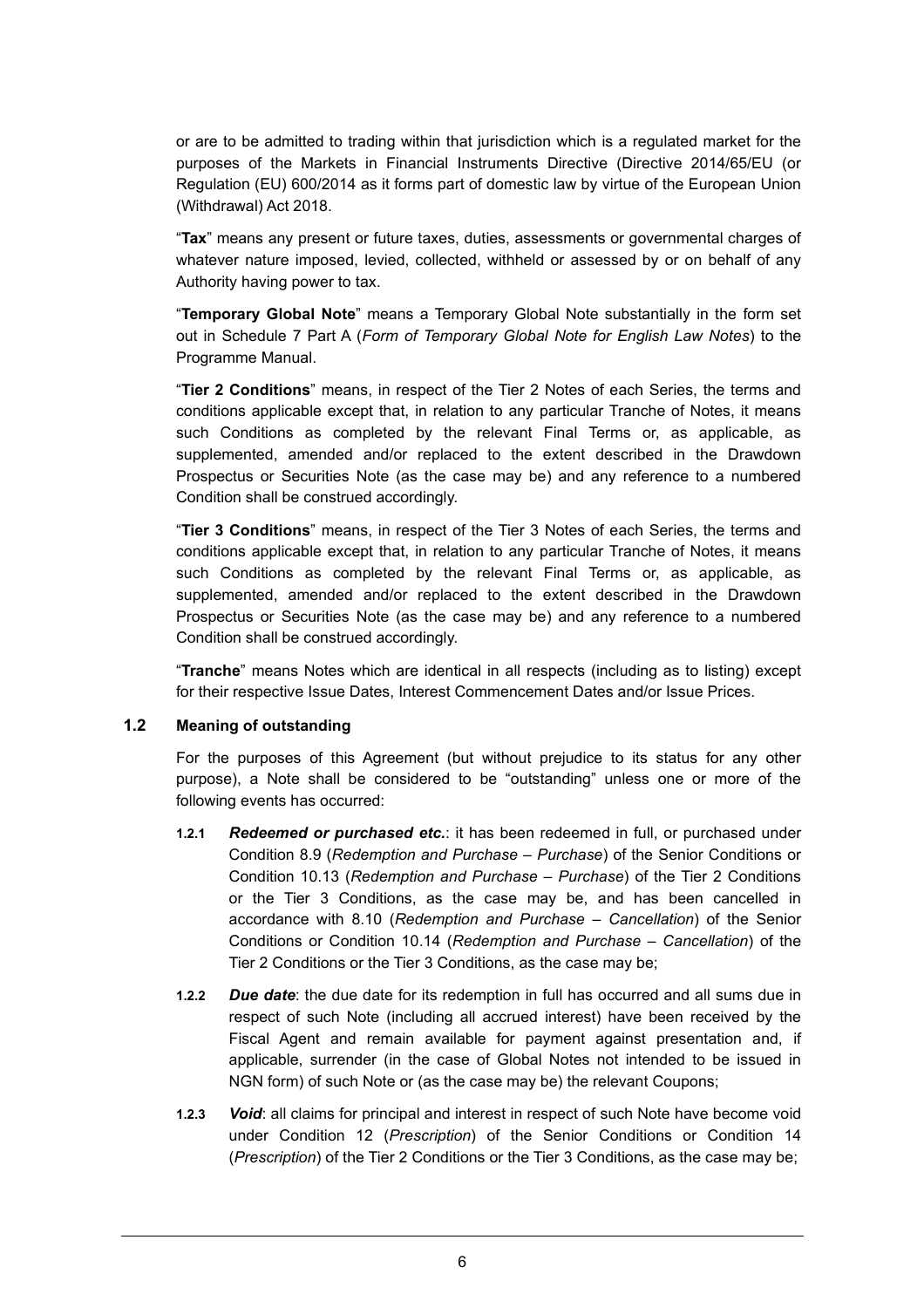- **1.2.4** *Replaced*: it has been mutilated or defaced, or is alleged to have been lost, stolen or destroyed, and has been replaced pursuant to Condition 13 (*Replacement of Notes and Coupons*) of the Senior Conditions or Condition 15 (*Replacement of Notes and Coupons*) of the Tier 2 Conditions or the Tier 3 Conditions, as the case may be; or
- **1.2.5** *Meetings*: for the purposes of Schedule 1 (*Provisions for Meetings of Noteholders*) only, it is held by, or by any person for the benefit of, the Issuer.

#### **1.3 Records**

Any reference in this Agreement to the records of an ICSD shall be to the records that each of the ICSDs holds for its customers which reflect the amount of such customers' interests in the Notes (but excluding any interest in any Notes of one ICSD shown in the records of another ICSD).

#### **1.4 Clauses and Schedules**

Any reference in this Agreement to a Clause or a sub-clause or a Schedule is, unless otherwise stated, to a clause or a sub-clause hereof or a schedule hereto.

#### **1.5 Principal and interest**

In this Agreement, any reference to principal or interest includes any additional amounts payable in relation thereto under the Conditions.

### **1.6 Other agreements**

All references in this Agreement to an agreement, instrument or other document (including the Dealer Agreement, the Deed of Covenant, the Base Prospectus and any Drawdown Prospectus or part thereof) shall be construed as a reference to that agreement, instrument or other document as the same may be amended, supplemented, replaced or novated from time to time. In addition, in the context of any particular Tranche of Notes, each reference in this Agreement to the Base Prospectus shall be construed as a reference to the Base Prospectus as completed by the relevant Final Terms.

#### **1.7 Legislation**

Any reference in this Agreement to any legislation (whether primary legislation or regulations or other subsidiary legislation made pursuant to primary legislation) shall be construed as a reference to such legislation as the same may have been, or may from time to time be, amended or re-enacted.

#### **1.8 Headings**

Headings and sub-headings are for ease of reference only and shall not affect the construction of this Agreement.

#### **1.9 Amendment and Restatement**

The Original Agency Agreement shall be amended and restated on the terms of this Agreement. Any Notes issued under the Programme on or after the date of this Agreement shall be issued pursuant to this Agreement. This does not affect any Notes issued under the Programme prior to the date of this Agreement. Subject to such amendment and restatement, the Original Agency Agreement shall continue in full force and effect.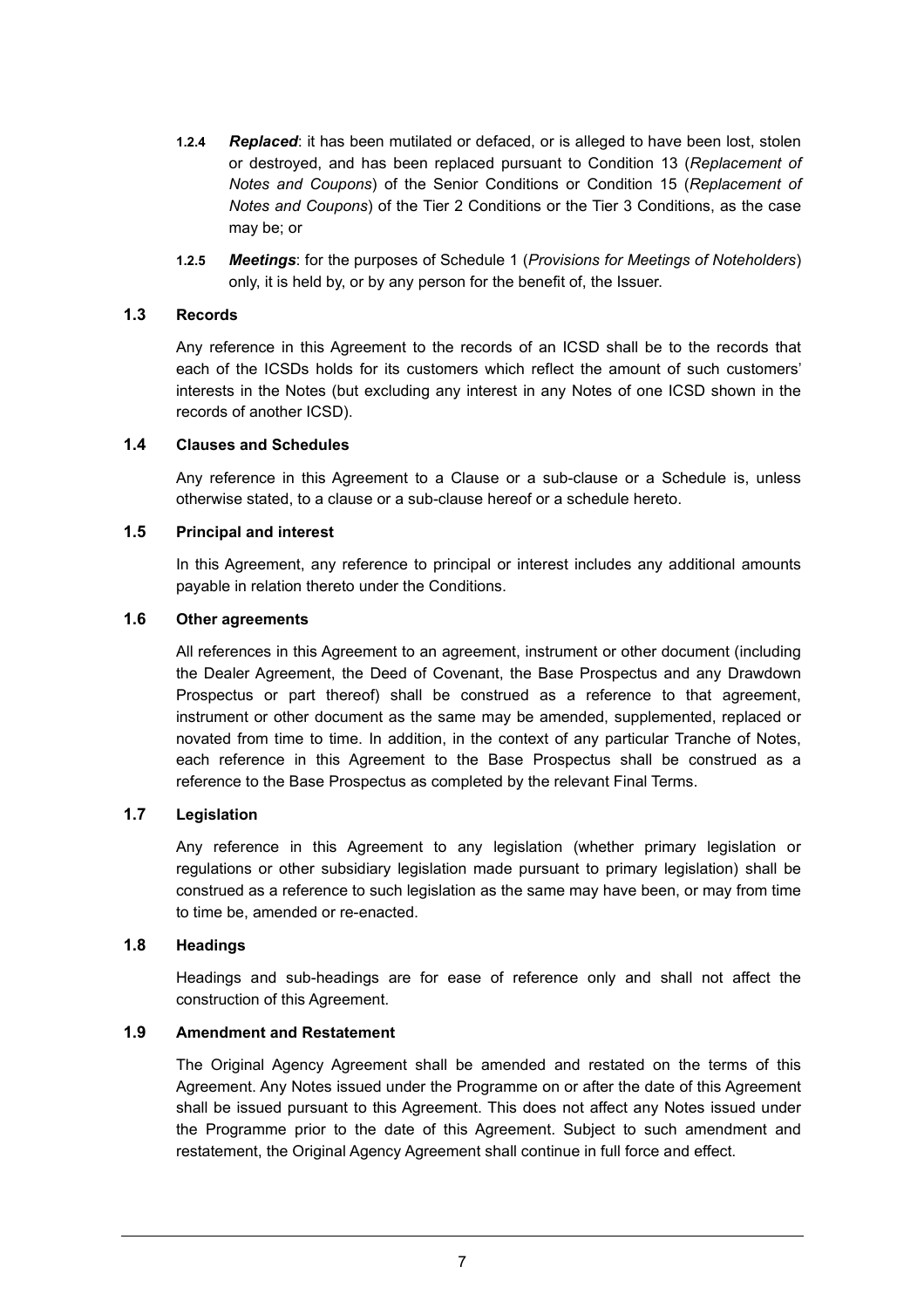# **2 APPOINTMENT OF THE PAYING AGENTS**

### **2.1 Appointment**

The Issuer appoints each of the Paying Agents at their respective Specified Offices as its agent in relation to the Notes, for the purposes specified in this Agreement and in the Conditions and all matters incidental thereto. In the event that Definitive Notes are issued and the Agent informs the Issuer that it is unable to perform its obligations under this Clause 2.1 or in respect of any other obligation of such Agent under this Agreement, the Issuer shall forthwith appoint an additional Agent in accordance with Clause 13.4 (*Additional and successor agents*) which is able to perform such obligations.

### **2.2 Acceptance of appointment**

Each of the Paying Agents accepts its appointment as agent of the Issuer in relation to the Notes and shall perform all matters expressed to be performed by it in, and otherwise comply with, the Conditions and the provisions of this Agreement and, in connection therewith, shall take all such action as may be incidental thereto.

### **2.3 Delegation**

Notwithstanding anything to the contrary herein or in any other agreement, if in any Paying Agent's opinion, acting reasonably, it deems it appropriate to delegate any of its roles, duties or obligations created hereunder or under any other ancillary agreement (or any part thereof) entered into with the Issuer to a third party belonging to the BNP Paribas group, the Issuer hereby acknowledges the potential for, and acquiesces to, such delegation. Such Paying Agent acknowledges that, in the absence of any contractual right of action between the Issuer and the person to whom such delegation is made pursuant to this Clause 2.3, such Paying Agent shall be liable for any acts or omissions committed by such person, to the same extent as it would have been liable hereunder had it performed such acts or omissions itself.

# **3 THE NOTES**

#### **3.1 Temporary and Permanent Global Notes**

Each Temporary Global Note and each Permanent Global Note shall:

- **3.1.1** *Form*: be in substantially the form set out in (in the case of a Temporary Global Note) Schedule 7 Part A (*Form of Temporary Global Note for English Law Notes*) to the Programme Manual and (in the case of a Permanent Global Note) Schedule 8 Part A (*Form of Permanent Global Note for English Law Notes*) to the Programme Manual but with such modifications, amendments and additions as the Relevant Dealer(s), the Issuer and the Fiscal Agent shall have agreed;
- **3.1.2** *Conditions*: have the Conditions attached thereto or incorporated by reference therein;
- **3.1.3** *Final Terms*: have the relevant Final Terms, or Drawdown Prospectus or Securities Note (or relevant parts thereof as the case may be) attached thereto;
- **3.1.4** *Further Information relating to Assicurazioni Generali*: have a copy of the Further Information relating to Assicurazioni Generali attached thereto;
- **3.1.5** *Executed and authenticated*: be executed manually or in facsimile by or on behalf of the Issuer or shall be a duplicate of the relevant Master Temporary Global Note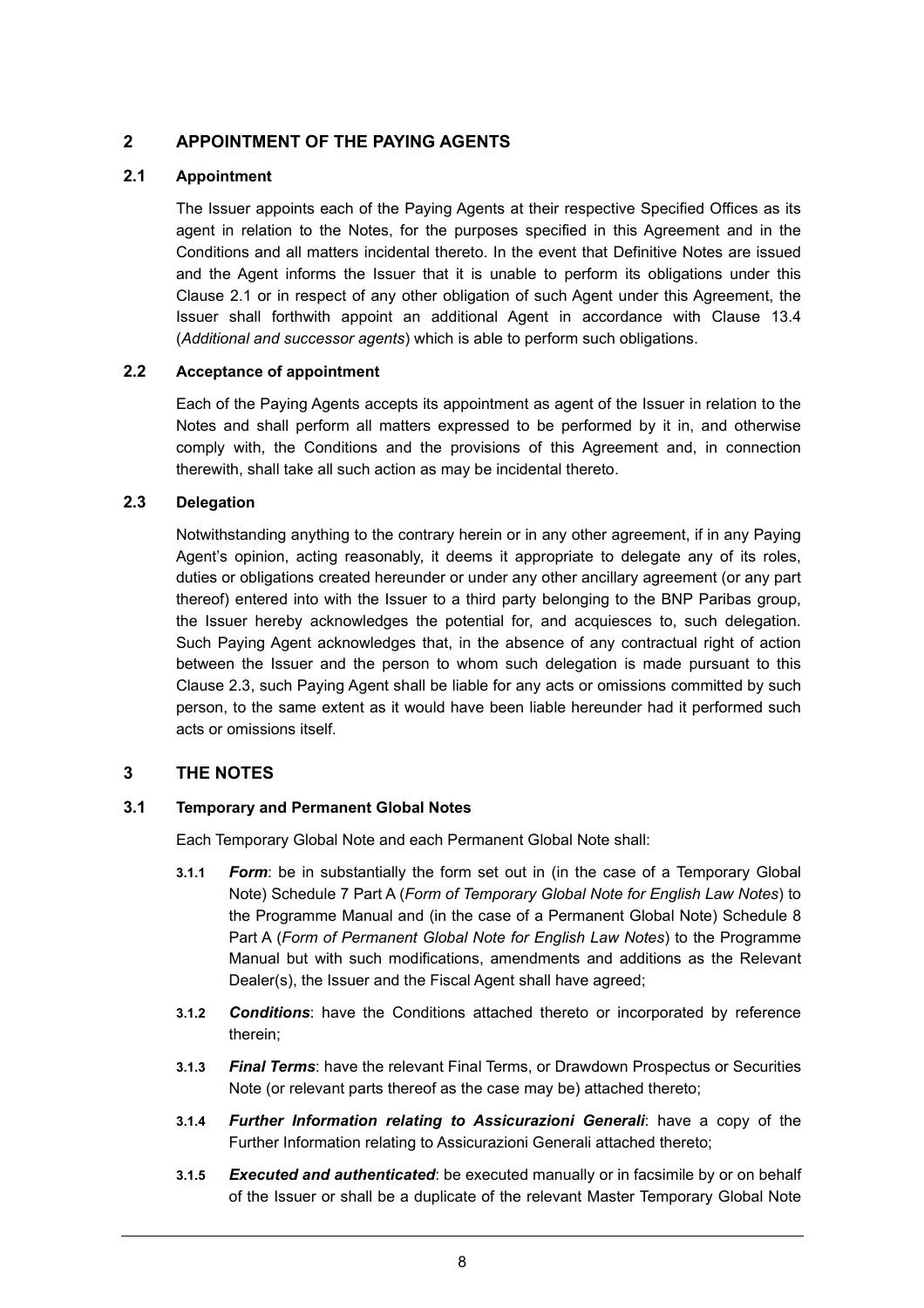or, as the case may be, Master Permanent Global Note supplied by the Issuer under Clause 4.2 (*Master Global Notes*) and, in any case, shall be authenticated manually by or on behalf of the Fiscal Agent; and

**3.1.6** *Effectuated*: in the case of an NGN Temporary Global Note or an NGN Permanent Global Note, be effectuated manually by or on behalf of the Common Safekeeper.

#### **3.2 Definitive Notes**

Each Definitive Note shall:

- **3.2.1** *Form*: be in substantially the form (duly completed) set out in Schedule 9 Part A (*Form of Definitive Note for English Law Notes*) to the Programme Manual but with such modifications, amendments and additions as the Relevant Dealer(s), the Issuer and the Fiscal Agent shall have agreed;
- **3.2.2** *Security printed*: be security printed in accordance with all applicable legal and stock exchange requirements;
- **3.2.3** *Serial numbers*: have a unique certificate or serial number printed thereon;
- **3.2.4** *Coupons*: if so specified in the relevant Final Terms or Drawdown Prospectus or Securities Note (as the case may be), have Coupons attached thereto at the time of its initial delivery;
- **3.2.5** *Talons*: if so specified in the relevant Final Terms or Drawdown Prospectus or Securities Note (as the case may be), have a Talon attached thereto at the time of its initial delivery;
- **3.2.6** *Conditions*: have the Conditions and the relevant Final Terms (or applicable parts thereof) or Drawdown Prospectus or Securities Note (or relevant parts thereof as the case may be) endorsed thereon, or attached thereto or incorporated by reference therein;
- **3.2.7** *Further Information relating to Assicurazioni Generali*: have a copy of the Further Information relating to Assicurazioni Generali attached thereto;
- **3.2.8** *Executed and authenticated*: be executed manually or in facsimile by or on behalf of the Issuer and authenticated manually by or on behalf of the Fiscal Agent; and
- **3.2.9** *Format*: otherwise be in accordance with the customary practice of, and format used in, the international Eurobond market.

#### **3.3 Manual signatures**

Each Master Temporary Global Note and Master Permanent Global Note, if any, will be signed manually by or on behalf of the Issuer. A Master Temporary Global Note and Master Permanent Global Note may be used **provided that** the person(s) whose signature(s) appear thereon were/was an authorised signatory/ies at the date of signing such Master Temporary Global Note and Master Permanent Global Note notwithstanding that any such person may, for any reason (including death), have ceased to be such authorised signatory at the time of the creation and issue of the relevant Tranche or the issue and delivery of the relevant Note.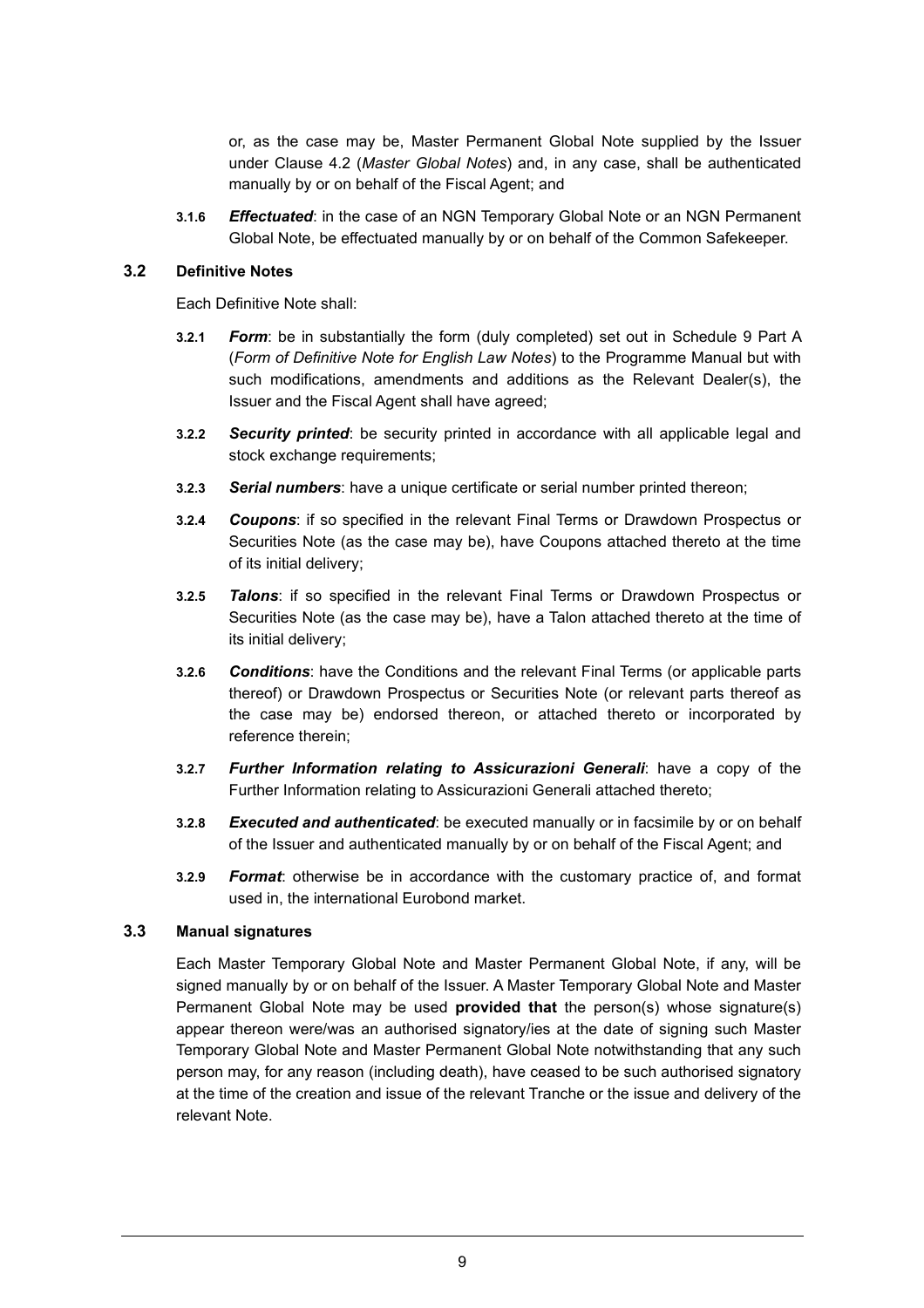### **3.4 Facsimile signatures**

Any facsimile signature affixed to a Note may be that of a person who is at the time of the creation and issue of the relevant Tranche an authorised signatory for such purpose of the Issuer notwithstanding that such person may for any reason (including death) have ceased to be such an authorised signatory at the time at which the relevant Note may be delivered.

### **3.5 Notification**

The Issuer shall promptly notify in writing the Fiscal Agent of any change in the names of the person or persons whose signatures are to be used.

# **4 ISSUANCE OF NOTES**

### **4.1 Issuance procedure**

Upon the conclusion of any Relevant Agreement, the Issuer shall, as soon as practicable but in any event, not later than 5.00 p.m. (Local time) on the third Local Banking Day prior to the proposed Issue Date:

- **4.1.1** *Confirmation of terms*: confirm by fax or e-mail to the Fiscal Agent, all such information as the Fiscal Agent may reasonably require to carry out its functions under this Agreement and in particular, whether customary eurobond or medium term note settlement and payment procedures will apply to the relevant Tranche and (if a Master Global Note is to be used), such details as are necessary to enable it to complete a duplicate of the Master Global Note and (if medium term note settlement and payment procedures are to apply) the account of the Issuer to which payment should be made. The Internet cannot guarantee the integrity and safety of the transferred data nor the delay in which they will be processed. The Fiscal Agent shall not therefore be liable for any operational incident and its consequences arising from the use of Internet unless caused by the gross negligence, wilful misconduct, default or bad faith of the Fiscal Agent;
- **4.1.2** *Final Terms*: deliver a copy, duly executed, of the Final Terms or Drawdown Prospectus or Securities Note (as the case may be) in relation to the relevant Tranche to the Fiscal Agent;
- **4.1.3** *Further Information relating to Assicurazioni Generali*: deliver a copy, duly completed and updated, of the Further Information relating to Assicurazioni Generali to the Fiscal Agent, which will be attached to the Global Notes or the Definitive Notes, as the case may be; and
- **4.1.4** *Global Note*: unless a Master Global Note is to be used and the Issuer shall have provided such document to the Fiscal Agent pursuant to Clause 4.2 (*Master Global Notes*), ensure that there is delivered to the Fiscal Agent an appropriate Global Note (in unauthenticated (and, if applicable, uneffectuated) form but executed on behalf of the Issuer and otherwise complete) in relation to the relevant Tranche.

# **4.2 Master Global Notes**

The Issuer may, at its option, deliver from time to time to the Fiscal Agent a stock of Master Temporary Global Notes and Master Permanent Global Notes.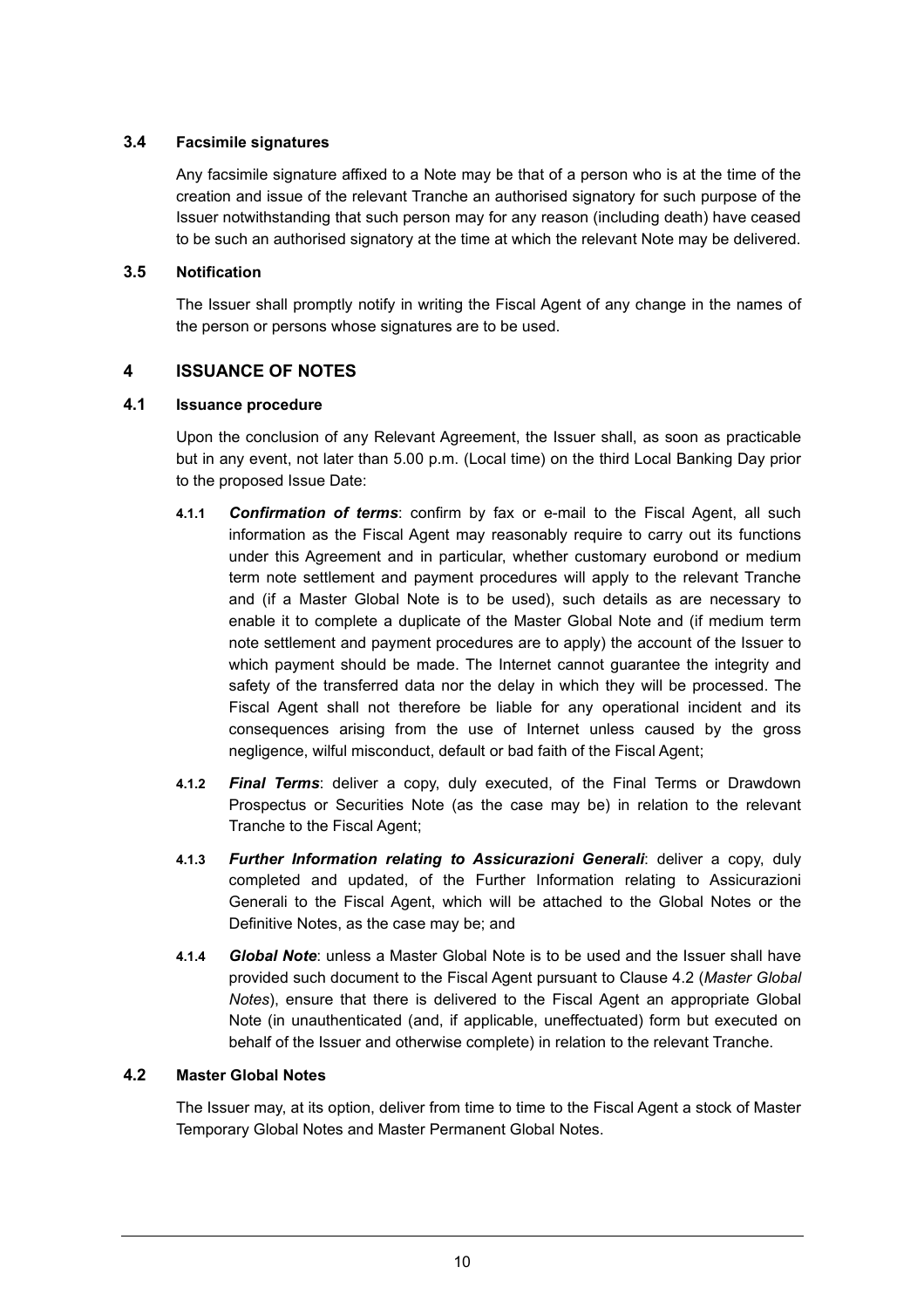### **4.3 Delivery of Final Terms**

The Fiscal Agent shall on behalf of the Issuer, where the relevant Notes are to be admitted to listing on the Luxembourg Stock Exchange, deliver a copy of the Final Terms in relation to the relevant Tranche to the listing agent for submission to the Luxembourg Stock Exchange as soon as practicable but in any event not later than two Luxembourg business days prior to the proposed issue date therefor.

### **4.4 Authentication, effectuation and delivery of Global Note**

Immediately before the issue of any Global Note, the Fiscal Agent (or its agent on its behalf) shall authenticate it. Following authentication of any Global Note, the Fiscal Agent, shall:

- **4.4.1** *Medium term note settlement procedures*: in the case of a Tranche of Notes which is not syndicated among two or more Dealers but which is intended to be cleared through a clearing system, on the Local Banking Day immediately preceding its Issue Date deliver the Global Note to the relevant depositary for Euroclear and/or Clearstream, Luxembourg (which in the case of an NGN Temporary Global Note or an NGN Permanent Global Note shall be a specified Common Safekeeper) or to the relevant depositary for such other clearing system as shall have been agreed between the Issuer and the Fiscal Agent together and:
	- (a) instruct the clearing systems to whom (or to whose depositary or Common Safekeeper) such Global Note has been delivered, to credit the underlying Notes represented by such Global Note to the securities account(s) at such clearing systems that have been notified to the Fiscal Agent by the Issuer, on a delivery against payment basis or, if specifically agreed between them, on a delivery free of payment basis; and
	- (b) in the case of an NGN Temporary Global Note or an NGN Permanent Global Note, instruct the Common Safekeeper to effectuate the Global Note (**provided that**, if the Fiscal Agent is the Common Safekeeper, the Fiscal Agent shall effectuate the Global Note); and
- **4.4.2** *Eurobond settlement procedures*: in the case of a Tranche which is syndicated among two or more Dealers, at or about the time on the Issue Date specified in the Relevant Agreement deliver the Global Note to, or to the order of, the Mandated Dealer at such place as shall be specified in the Relevant Agreement or such other time, date and/or place as may have been agreed between the Issuer, the Mandated Dealer and the Fiscal Agent (**provided that** in the case of an NGN Temporary Global Note or an NGN Permanent Global Note it must be delivered to a specified Common Safekeeper together with instructions to the Common Safekeeper to effectuate the Global Note) against the delivery to the Fiscal Agent (on behalf of the Issuer) of such acknowledgement of receipt as shall be agreed in writing in connection with the closing procedure for the relevant Tranche; or
- **4.4.3** *Other settlement procedures*: otherwise, at such time, on such date, deliver the Global Note to such person and in such place as may have been agreed between the Issuer and the Fiscal Agent (**provided that** in the case of an NGN Temporary Global Note or an NGN Permanent Global Note it must be delivered to a specified Common Safekeeper together with instructions to the Common Safekeeper to effectuate the Global Note).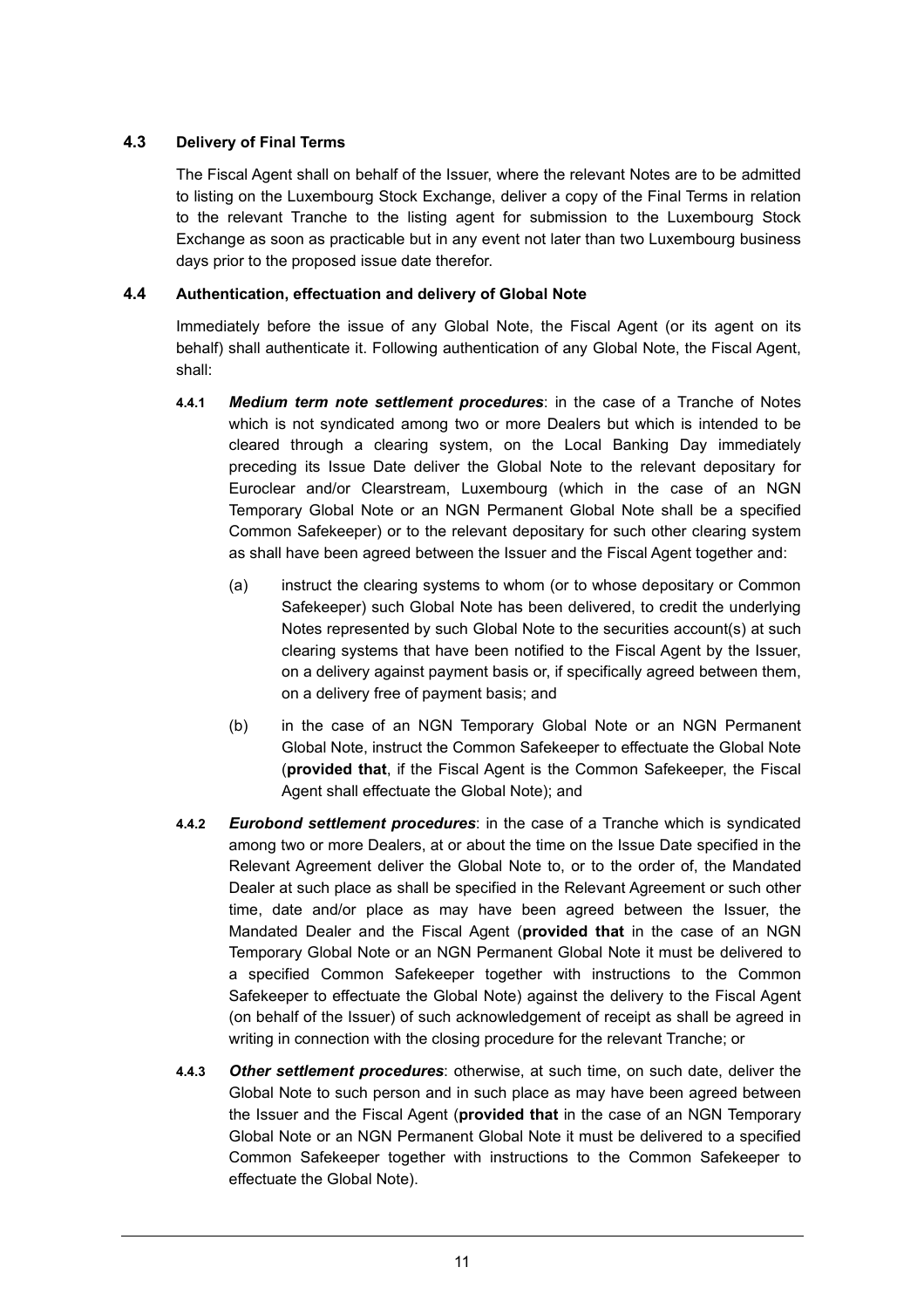### **4.5 Security numbers**

The Fiscal Agent shall ensure that the Notes of each Tranche are assigned, as applicable, security numbers (including, but not limited to, common codes and ISINs) which are different from the security numbers assigned to Notes of any other Tranche of the same Series until at least expiry of the Distribution Compliance Period in respect of the Tranche.

### **4.6 Repayment of advance**

If the Fiscal Agent should pay an amount (an "**advance**") to the Issuer in the belief that a payment has been or will be received from a Dealer, and if such payment is not received by the Fiscal Agent on the date that the Fiscal Agent pays the Issuer, the Issuer shall forthwith repay the advance (unless prior to such repayment the payment is received from the Dealer) and shall pay interest on such amount which shall accrue (as well after as before judgment) on the basis of a year of 365 days (366 days in the case of a leap year) in the case of an advance paid in sterling or 360 days in the case of an advance paid in any other currency and, in either case, the actual number of days elapsed from the date of payment of such advance until the earlier of (i) repayment of the advance or (ii) receipt by the Fiscal Agent of the payment from the Dealer, and at the rate per annum which is the aggregate of one per cent. per annum and the rate specified by the Fiscal Agent as reflecting its cost of funds for the time being in relation to the unpaid amount.

### **4.7 Delivery of Permanent Global Note**

The Issuer shall, in relation to each Tranche of Notes which is represented by a Temporary Global Note which is due to be exchanged for a Permanent Global Note in accordance with its terms, ensure that there is delivered to the Fiscal Agent not less than five Local Banking Days before the relevant Temporary Global Note becomes exchangeable therefor, the Permanent Global Note (in unauthenticated (and, if applicable, uneffectuated) form, but executed by the Issuer and otherwise complete) in relation thereto unless a Master Permanent Global Note is to be used and the Issuer has provided a Master Permanent Global Note to the Fiscal Agent pursuant to Clause 4.2 (*Master Global Notes*). The Fiscal Agent shall authenticate and deliver such Permanent Global Note in accordance with the terms hereof and of the relevant Temporary Global Note and, in the case of an NGN Permanent Global Note, instruct the Common Safekeeper to effectuate the Permanent Global Note.

#### **4.8 Delivery of Definitive Notes**

The Issuer shall, in relation to each Tranche of Notes which is represented by a Global Note which is due to be exchanged for Definitive Notes in accordance with its terms, ensure that there is delivered to the Fiscal Agent not less than ten Local Banking Days before the relevant Global Note becomes exchangeable therefor, the Definitive Notes (in unauthenticated form but executed by the Issuer and otherwise complete) in relation thereto. The Fiscal Agent shall authenticate and deliver such Definitive Notes in accordance with the terms hereof and of the relevant Global Note.

### **4.9 Coupons**

Where any Definitive Notes are to be delivered in exchange for a Global Note, the Fiscal Agent shall ensure that in the case of Definitive Notes with Coupons attached, such Definitive Notes shall have attached thereto only such Coupons as shall ensure that neither loss nor gain of interest shall accrue to the bearer thereof upon such exchange.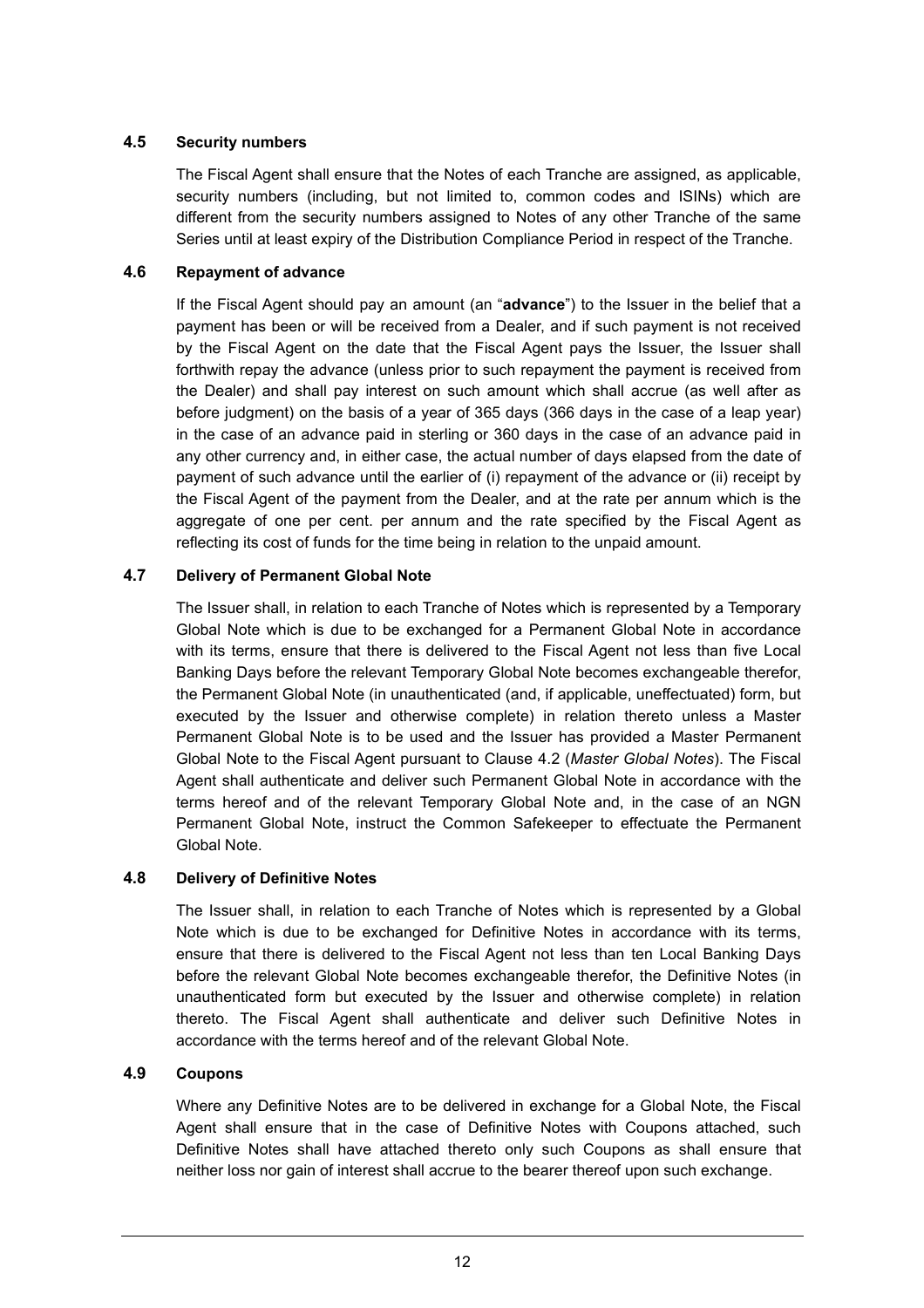### **4.10 Duties of Fiscal Agent and Replacement Agent**

Each of the Fiscal Agent and the Replacement Agent shall hold in safe custody all unauthenticated Temporary Global Notes, Permanent Global Notes or Definitive Notes (including any Coupons attached thereto) delivered to it in accordance with this Clause 4 and Clause 5 (*Replacement Notes*) and shall ensure that they (or, in the case of Master Global Notes copies thereof) are authenticated, effectuated (if applicable) and delivered only in accordance with the terms hereof, of the Conditions and, if applicable, the relevant Note. The Issuer shall ensure that each of the Fiscal Agent and the Replacement Agent holds sufficient Notes or Coupons to fulfil its respective obligations under this Clause 4 and Clause 5 (*Replacement Notes*) and each of the Fiscal Agent and the Replacement Agent undertakes to notify the Issuer if it holds insufficient Notes or Coupons for such purposes.

### **4.11 Authority to authenticate and effectuate**

Each of the Fiscal Agent and the Replacement Agent is authorised by the Issuer to authenticate and, if applicable, instruct the Common Safekeeper to effectuate such Temporary Global Notes, Permanent Global Notes and Definitive Notes as may be required to be authenticated or, as the case may be, effectuated hereunder by the signature of any of their respective officers or any other person duly authorised for the purpose by the Fiscal Agent or (as the case may be) the Replacement Agent.

### **4.12 Exchange of Temporary Global Note**

On each occasion on which a portion of a Temporary Global Note is exchanged for a portion of a Permanent Global Note or, as the case may be, for Definitive Notes, the Fiscal Agent shall:

- **4.12.1** *CGN Temporary Global Note*: in the case of a CGN Temporary Global Note, note or procure that there is noted on the Schedule to the CGN Temporary Global Note the aggregate principal amount thereof so exchanged and the remaining principal amount of the CGN Temporary Global Note (which shall be the previous principal amount thereof less the aggregate principal amount so exchanged) and shall procure the signature of such notation on its behalf; and
- **4.12.2** *NGN Temporary Global Note*: in the case of an NGN Temporary Global Note, instruct the ICSDs (in accordance with the provisions of Schedule 6 (*Duties under the Issuer-ICSDs Agreement*)) to make appropriate entries in their records to reflect the aggregate principal amount thereof so exchanged and the remaining principal amount of the NGN Temporary Global Note (which shall be the previous principal amount thereof less the aggregate principal amount so exchanged).

The Fiscal Agent shall cancel or procure the cancellation of each Temporary Global Note against surrender of which full exchange has been made for a Permanent Global Note or Definitive Notes or, in the case of an NGN Temporary Global Note exchangeable for an NGN Permanent Global Note, instruct the Common Safekeeper to destroy such NGN Temporary Global Note.

# **4.13 Exchange of Permanent Global Note**

On each occasion on which a portion of a Permanent Global Note is exchanged for Definitive Notes, the Fiscal Agent shall:

**4.13.1** *CGN Permanent Global Note*: in the case of a CGN Permanent Global Note, note or procure that there is noted on the Schedule to the CGN Permanent Global Note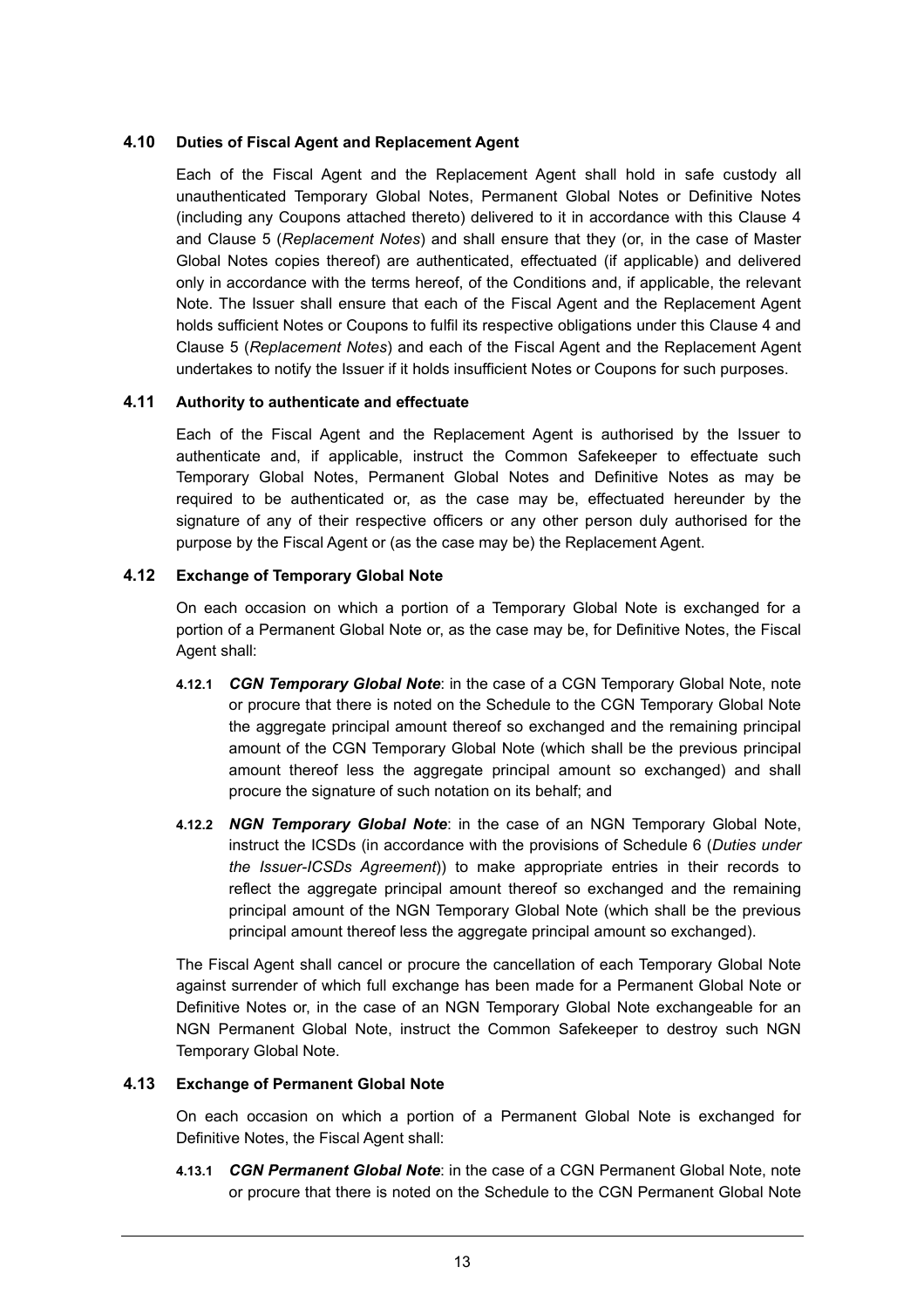the aggregate principal amount thereof so exchanged and the remaining principal amount of the CGN Permanent Global Note (which shall be the previous principal amount thereof less the aggregate principal amount so exchanged) and shall procure the signature of such notation on its behalf; and

**4.13.2** *NGN Permanent Global Note*: in the case of an NGN Permanent Global Note, instruct the ICSDs (in accordance with the provisions of Schedule 6 (*Duties under the Issuer-ICSDs Agreement*)) to make appropriate entries in their records to reflect the aggregate principal amount thereof so exchanged and the remaining principal amount of the NGN Permanent Global Note (which shall be the previous principal amount thereof less the aggregate principal amount so exchanged).

The Fiscal Agent shall cancel or procure the cancellation of each Permanent Global Note against surrender of which full exchange has been made for Definitive Notes or, in the case of an NGN Permanent Global Note, instruct the Common Safekeeper to destroy such NGN Permanent Global Note.

#### **4.14 Delivery of Coupon sheets by the Issuer**

The Issuer shall, in relation to any Definitive Notes to which a Talon is attached upon the initial delivery thereof, on each occasion on which a Talon becomes exchangeable for further Coupons, not less than five Local Banking Days before the date on which the final Coupon comprised in any Coupon sheet (which includes a Talon) matures (the "**Talon Exchange Date**"), ensure that there is delivered to the Fiscal Agent such number of Coupon sheets as may be required in order to enable the Paying Agents to fulfil their obligation under Clause 4.14 (*Delivery of Coupon sheets by Paying Agents*).

#### **4.15 Delivery of Coupon sheets by Paying Agents**

The relevant Paying Agent shall, against the presentation and surrender of any Talon, on or after the Talon Exchange Date in respect of such Talon, deliver a Coupon sheet **provided**, **however**, **that** if any Talon is presented and surrendered for exchange to a Paying Agent and the Replacement Agent has delivered a replacement therefor such Paying Agent shall forthwith notify the Issuer of such presentation and surrender and shall not exchange against the same unless and until it is so instructed by the Issuer. After making such exchange, the Paying Agent shall cancel each Talon surrendered to it and in respect of which a Coupon sheet shall have been delivered and shall (if such Paying Agent is not the Fiscal Agent) deliver the same to the Fiscal Agent.

#### **4.16 Changes in Dealers**

The Issuer undertakes to notify the Fiscal Agent of any changes in the identity of the Dealers appointed generally in respect of the Programme and the Fiscal Agent agrees to notify the other Paying Agents thereof as soon as reasonably practicable thereafter.

# **4.17 Election of Common Safekeeper**

The Issuer hereby authorises and instructs the Fiscal Agent to elect an ICSD to be Common Safekeeper for each issue of an NGN Temporary Global Note or an NGN Permanent Global Note in relation to which one of the ICSDs must be Common Safekeeper. From time to time, the Issuer and the Fiscal Agent may agree to vary this election. The Issuer acknowledges that in connection with the election of either of the ICSDs as Common Safekeeper any such election is subject to the right of the ICSDs to jointly determine that the other shall act as Common Safekeeper in relation to any such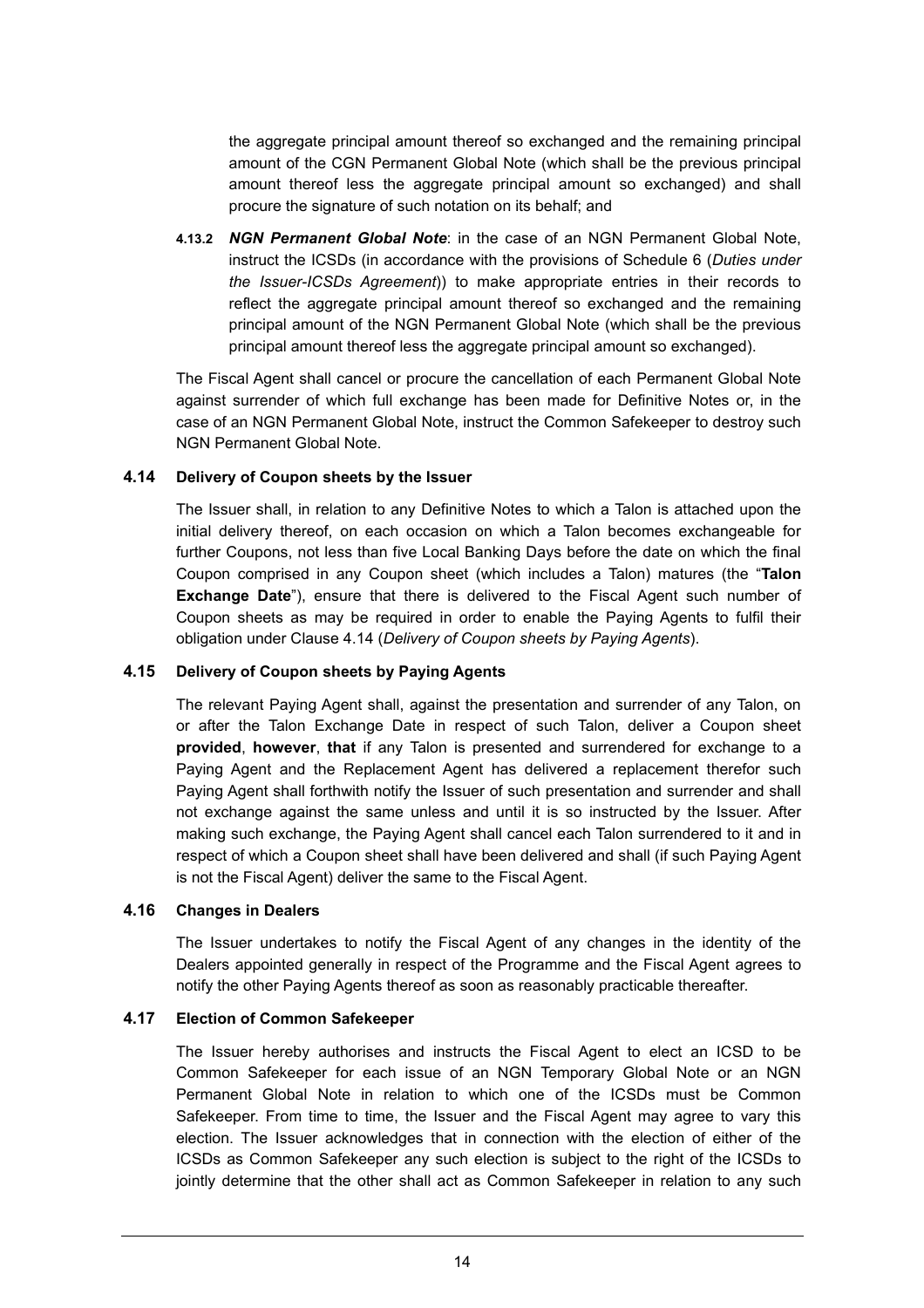issue and agrees that no liability shall attach to the Fiscal Agent in respect of any such election made by it.

# **5 REPLACEMENT NOTES**

### **5.1 Delivery of replacements**

Subject to receipt of sufficient Temporary Global Notes, Permanent Global Notes, Definitive Notes and Coupons in accordance with Clause 4.10 (*Duties of Fiscal Agent and Replacement Agent*), the Replacement Agent shall, upon and in accordance with the instructions (which instructions may, without limitation, include terms as to the payment of expenses and as to evidence, security and indemnity) of the Issuer but not otherwise, authenticate (if necessary) and deliver a Temporary Global Note, Permanent Global Note, Definitive Note or Coupon, as the case may be, as a replacement for any of the same which has been mutilated or defaced or which has or has been alleged to have been destroyed, stolen or lost **provided**, **however**, **that**:

- **5.1.1** *Surrender or destruction*: no Temporary Global Note, Permanent Global Note, Definitive Note, or Coupon, as the case may be, shall be delivered as a replacement for any of the same which has been mutilated or defaced otherwise than against surrender of the same or, in the case of an NGN Temporary Global Note or an NGN Permanent Global Note, appropriate confirmation of destruction from the Common Safekeeper; and
- **5.1.2** *Effectuation*: any replacement NGN Temporary Global Note or NGN Permanent Global Note shall be delivered to the Common Safekeeper together with instructions to effectuate it.

The Replacement Agent shall not issue a replacement for any of the same until the applicant has furnished the Replacement Agent with such evidence and indemnity as the Issuer and/or the Replacement Agent may reasonably require and has paid such costs and expenses as may be incurred in connection with such replacement.

### **5.2 Replacements to be numbered**

Each replacement Temporary Global Note, Permanent Global Note, Definitive Note, or Coupon delivered hereunder shall bear a unique certificate or (as the case may be) serial number.

### **5.3 Cancellation of mutilated or defaced Notes**

The Replacement Agent shall cancel each mutilated or defaced Temporary Global Note, Permanent Global Note, Definitive Note or Coupon surrendered to it and in respect of which a replacement has been delivered.

# **5.4 Notification**

The Replacement Agent shall notify the Issuer and the other Paying Agents of the delivery by it in accordance herewith of any replacement Temporary Global Note, Permanent Global Note, Definitive Note, or Coupon specifying the serial number thereof and the certificate or (as the case may be) serial number (if any and if known) of the Note which it replaces and confirming (if such be the case) that the Note which it replaces has been cancelled and (if such is the case) destroyed in accordance with Clause 5.5 (*Destruction*).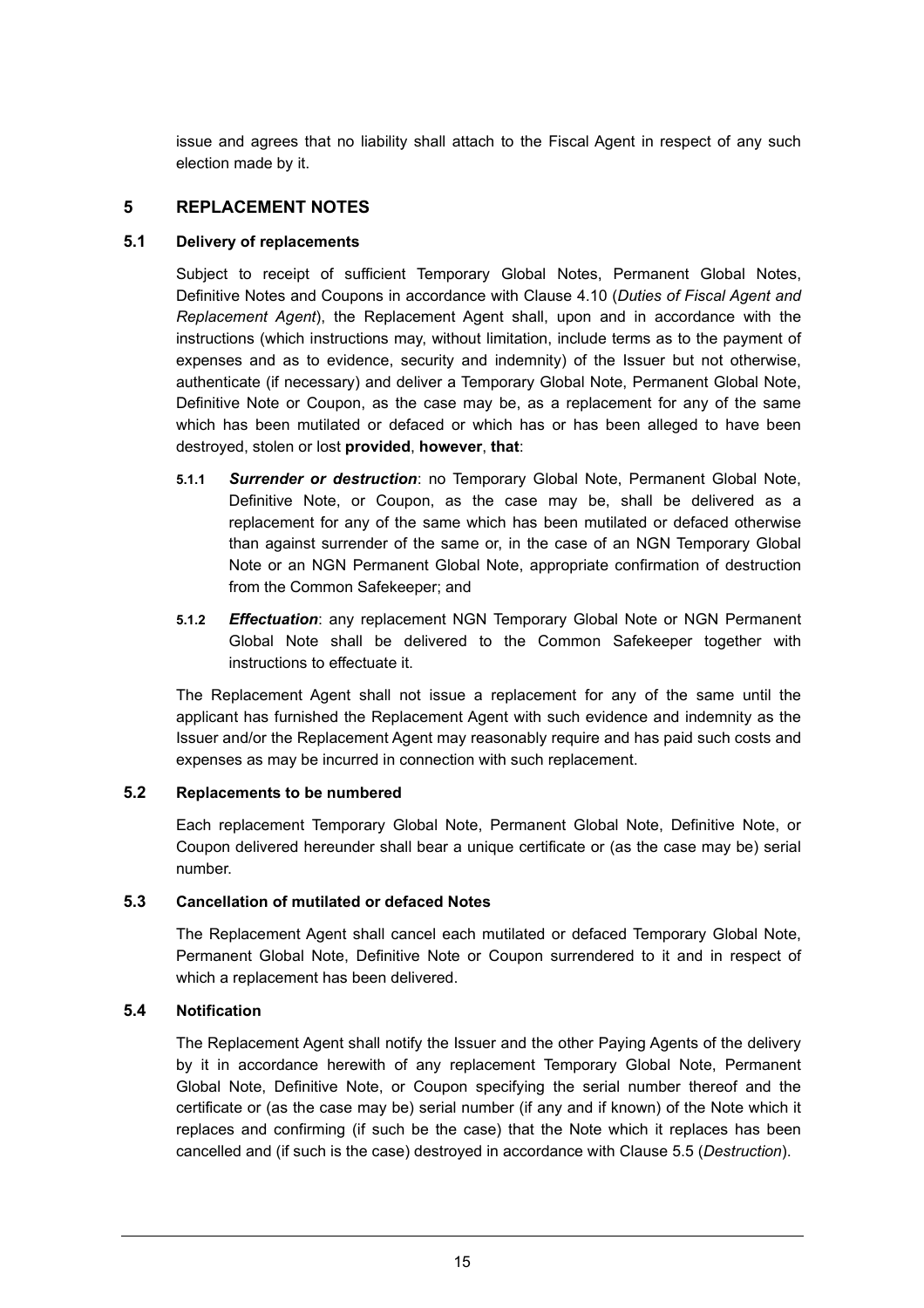# **5.5 Destruction**

Unless the Issuer instructs otherwise, the Replacement Agent shall destroy each mutilated or defaced Temporary Global Note, Permanent Global Note, Definitive Note or Coupon surrendered to and cancelled by it and in respect of which a replacement has been delivered and shall furnish the Issuer with a certificate as to such destruction specifying the certificate or serial numbers (if any) of the Temporary Global Note, Permanent Global Note, Definitive Notes (distinguishing between different denominations), in numerical sequence and the total number by payment or maturity date of Coupons (distinguishing Talons) so destroyed. In the case of an NGN Temporary Global Note or an NGN Permanent Global Note which has been destroyed by the Common Safekeeper, the Replacement Agent shall furnish the Issuer with a copy of the confirmation of destruction received by it from the Common Safekeeper.

# **6 PAYMENTS TO THE FISCAL AGENT**

### **6.1 Issuer to pay Fiscal Agent**

- **6.1.1** In order to provide for the payment of principal and interest in respect of the Notes as the same becomes due and payable, the Issuer shall pay to the Fiscal Agent:
	- (i) before 10.00 a.m. (Local Time) on the date on which any payment in Euro in respect of any Note becomes due, transfer to an account specified by the Fiscal Agent the amount in such currency as shall be sufficient for the purpose of such payment in funds settled through TARGET 2;
	- (ii) before 10.00 a.m. (local time in the relevant principal financial centre of the country of the relevant currency) on the date which any payment in GBP or USD in respect of any Note becomes due, transfer to an account specified by the Fiscal Agent the amount in such currency as shall be sufficient for the purpose of such payment in funds settled through such payment system as the Agent and the Issuer may agree;
	- (iii) before 10.00 a.m. (local time in the relevant principal financial centre of the country of the relevant currency) one Business Day prior to each date on which any payment in JPY or any other currency (other than EUR, GBP or USD) in respect of any Note becomes due, transfer to an account specified by the Fiscal Agent the amount in such currency as shall be sufficient for the purpose of such payment in funds settled through such payment system as the Agent and the Issuer may agree.
- **6.1.2** Should the Issuer pay amounts in Euro to the Fiscal Agent prior to the date the amounts are due, the Fiscal Agent may request from the Issuer payment of interest rates on such amounts, from the date on which they are paid to the date on which they are due, at a percentage rate equal to the cost to the Fiscal Agent of funding the amounts received in accordance with the applicable standard market interest rate.

#### **6.2 Manner and time of payment**

Each amount payable by the Issuer under Clause 6.1 (*Issuer to pay Fiscal Agent*) shall be paid unconditionally by credit transfer in the currency in which the Notes of the relevant Series are denominated or, if different, payable and in immediately available, freely transferable, cleared funds not later than 10.00 a.m. (Local Time) on the relevant day to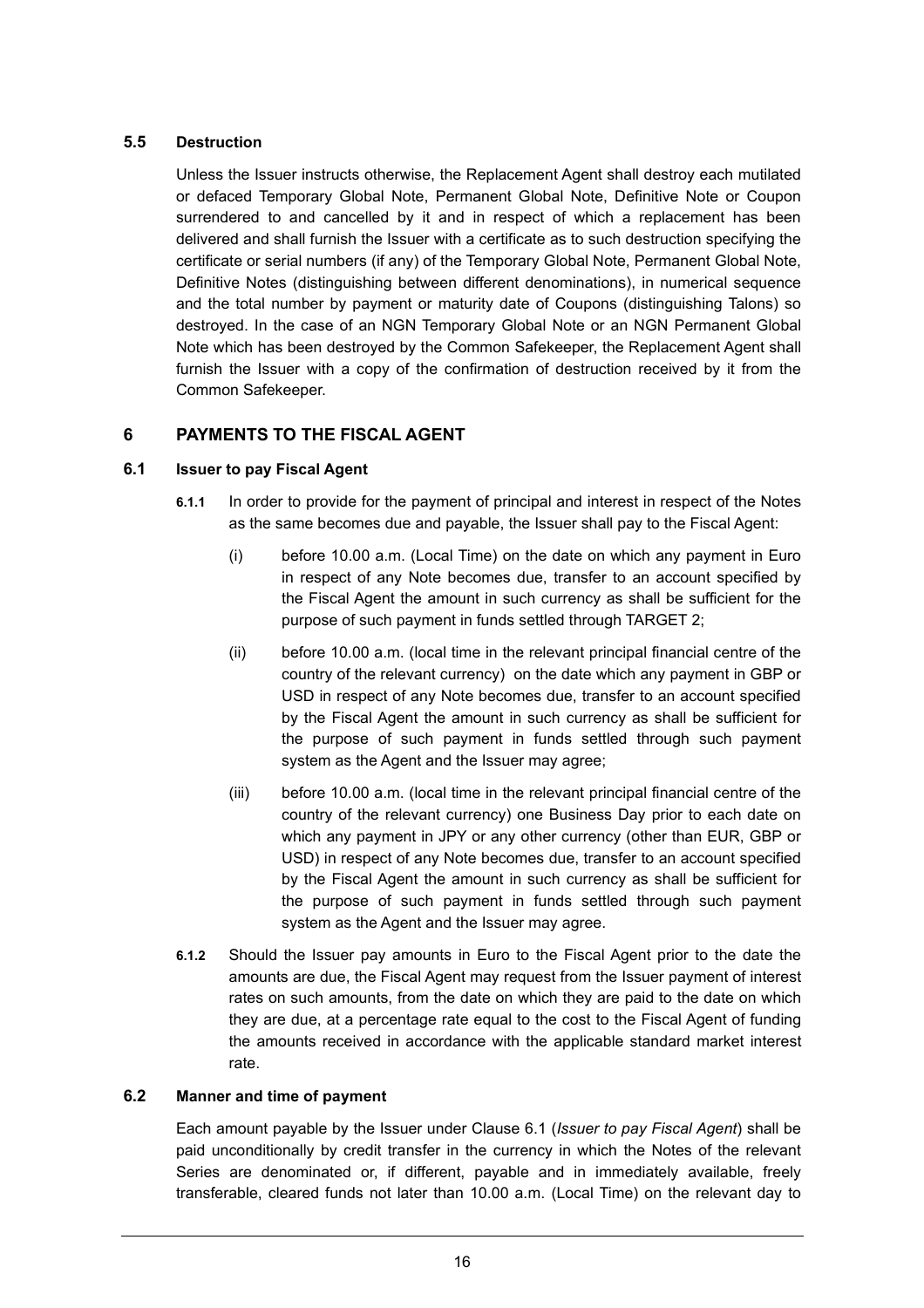such account with such bank as the Fiscal Agent may from time to time by notice to the Issuer have specified for the purpose. The Issuer shall before 10.00 a.m. (Local Time) on the second Local Banking Day before the due date of each payment by it under Clause 6.1 (*Issuer to pay Fiscal Agent*), procure that the bank effecting payment for it confirms by authenticated SWIFT message to the Fiscal Agent the irrevocable payment instructions relating to such payment. Amounts payable in Euro will be made by way of the Trans-European Automated Real-Time Gross Settlement Express Transfer (TARGET2) System.

### **6.3 Exclusion of liens and interest**

The Fiscal Agent shall be entitled to deal with each amount paid to it under this Clause 6 in the same manner as other amounts paid to it as a banker by its customers **provided**, **however**, **that**:

- **6.3.1** *Liens*: it shall not exercise against the Issuer any lien, right of set-off or similar claim in respect thereof; and
- **6.3.2** *Interest*: it shall not be liable to any person for interest thereon.

# **6.4 Application by Fiscal Agent**

The Fiscal Agent shall apply each amount paid to it hereunder in accordance with Clause 7 (*Payments to Noteholders*) and shall not be obliged to repay any such amount unless the claim for the relevant payment becomes void under Condition 12 (*Prescription*) of the Senior Conditions or Condition 14 (*Prescription*) of the Tier 2 Conditions or the Tier 3 Conditions, as the case may be, or otherwise ceases in accordance with the Conditions, in which event it shall refund at the written request of the Issuer such portion of such amount as relates to such payment by paying the same by credit transfer to such account with such bank as the Issuer has by notice to the Fiscal Agent specified for the purpose.

#### **6.5 Failure to confirm payment instructions**

If the Fiscal Agent has not:

- **6.5.1** *Notification*: by 12.00 noon (Local Time) on the second Local Banking Day before the due date of any payment to it under Clause 6.1 (*Issuer to pay Fiscal Agent*), received notification of the relevant payment confirmation referred to in Clause 6.2 (*Manner and time of payment*) unless it is satisfied that it will receive the amount referred to in Clause 6.1 (*Issuer to pay Fiscal Agent*); or
- **6.5.2** *Payment*: by 10.00 a.m. (Local Time) on the due date of any payment received the full amount payable under Clause 6.1 (*Issuer to pay Fiscal Agent*),

it shall forthwith notify the Issuer and the Paying Agents thereof. If the Fiscal Agent subsequently receives notification of such payment instructions or payment of the amount due, it shall forthwith notify the Issuer and the Paying Agents thereof.

# **7 PAYMENTS TO NOTEHOLDERS**

# **7.1 Payments by Paying Agents**

Each Paying Agent acting through its Specified Office shall make payments of interest or, as the case may be, principal in respect of Notes in accordance with the Conditions applicable thereto (and, in the case of a Temporary Global Note or a Permanent Global Note, the terms thereof) **provided**, **however**, **that**: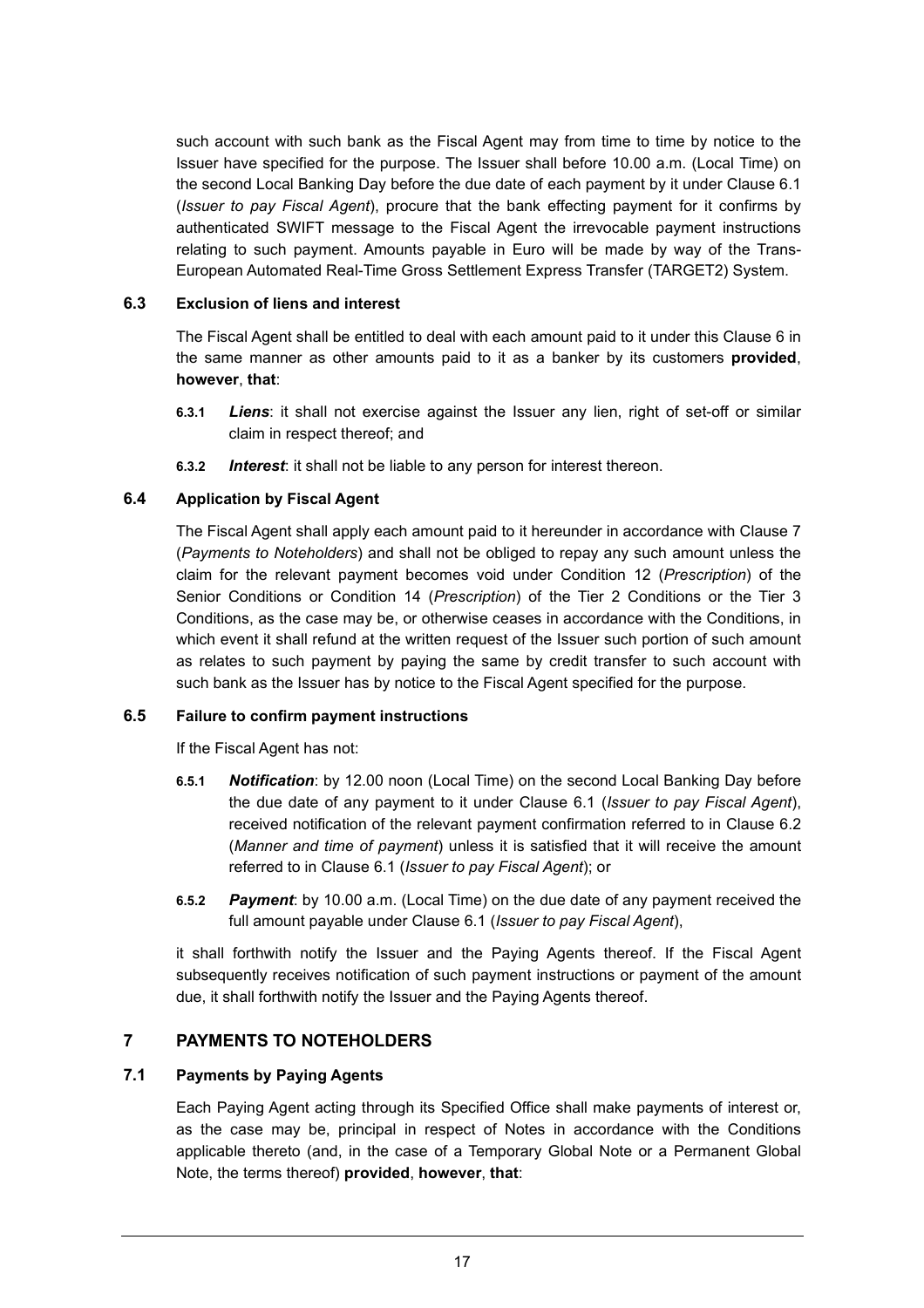- **7.1.1** *Replacements*: if any Temporary Global Note, Permanent Global Note, Definitive Note or Coupon is presented or surrendered for payment to any Paying Agent and such Paying Agent has delivered a replacement therefor or has been notified that the same has been replaced, such Paying Agent shall forthwith notify the Issuer of such presentation or surrender and shall not make payment against the same until it is so instructed by the Issuer and has received the amount to be so paid;
- **7.1.2** *No obligation*: a Paying Agent shall not be obliged (but shall be entitled) to make payments of principal or interest in respect of the Notes, if:
	- (a) in the case of the Fiscal Agent, it has not received the full amount of any payment due to it under Clause 6.1 (*Issuer to pay Fiscal Agent*); or
	- (b) in the case of any other Paying Agent:
		- (i) it has been notified in accordance with Clause 6.5 (*Failure to confirm payment instructions*) that confirmation of the relevant payment instructions has not been received, unless it is subsequently notified that confirmation of such payment instructions has been received; or
		- (ii) it is not able to establish that the Fiscal Agent has received (whether or not at the due time) the full amount of any payment due to it under Clause 6.1 (*Issuer to pay Fiscal Agent*);
- **7.1.3** *Cancellation*: each Paying Agent shall cancel or procure the cancellation of each Temporary Global Note, Permanent Global Note, Definitive Note (in the case of early redemption, together with such unmatured Coupons or unexchanged Talons as are attached to or are surrendered with it at the time of such redemption), or, as the case may be, Coupon against surrender of which it has made full payment and shall (if such Paying Agent is not the Fiscal Agent) deliver or procure the delivery of each Temporary Global Note, Permanent Global Note, Definitive Note (together with as aforesaid) or Coupon so cancelled by it to the Fiscal Agent and, in the case full payment in respect of an NGN Temporary Global Note or an NGN Permanent Global Note, the Fiscal Agent shall instruct the Common Safekeeper to destroy the relevant Global Note;
- **7.1.4** *Recording of payments*: upon any payment being made in respect of the Notes represented by a Global Note, the relevant Paying Agent shall:
	- (a) in the case of a CGN Temporary Global Note or a CGN Permanent Global Note, enter or procure that there is entered on the Schedule thereto (or, in the absence of a Schedule, on the face thereof) the amount of such payment and, in the case of payment of principal, the remaining principal amount of the Notes represented by such Global Note (which shall be the previous principal amount less the principal amount in respect of which payment has then been paid) and shall procure the signature of such notation on its behalf; or
	- (b) in the case of an NGN Temporary Global Note or an NGN Permanent Global Note, instruct the ICSDs (in accordance with the provisions of Schedule 6 (*Duties under the Issuer-ICSDs Agreement*)) to make appropriate entries in their records to reflect the amount of such payment and, in the case of payment of principal, the remaining principal amount of the Notes represented by such Global Note (which shall be the previous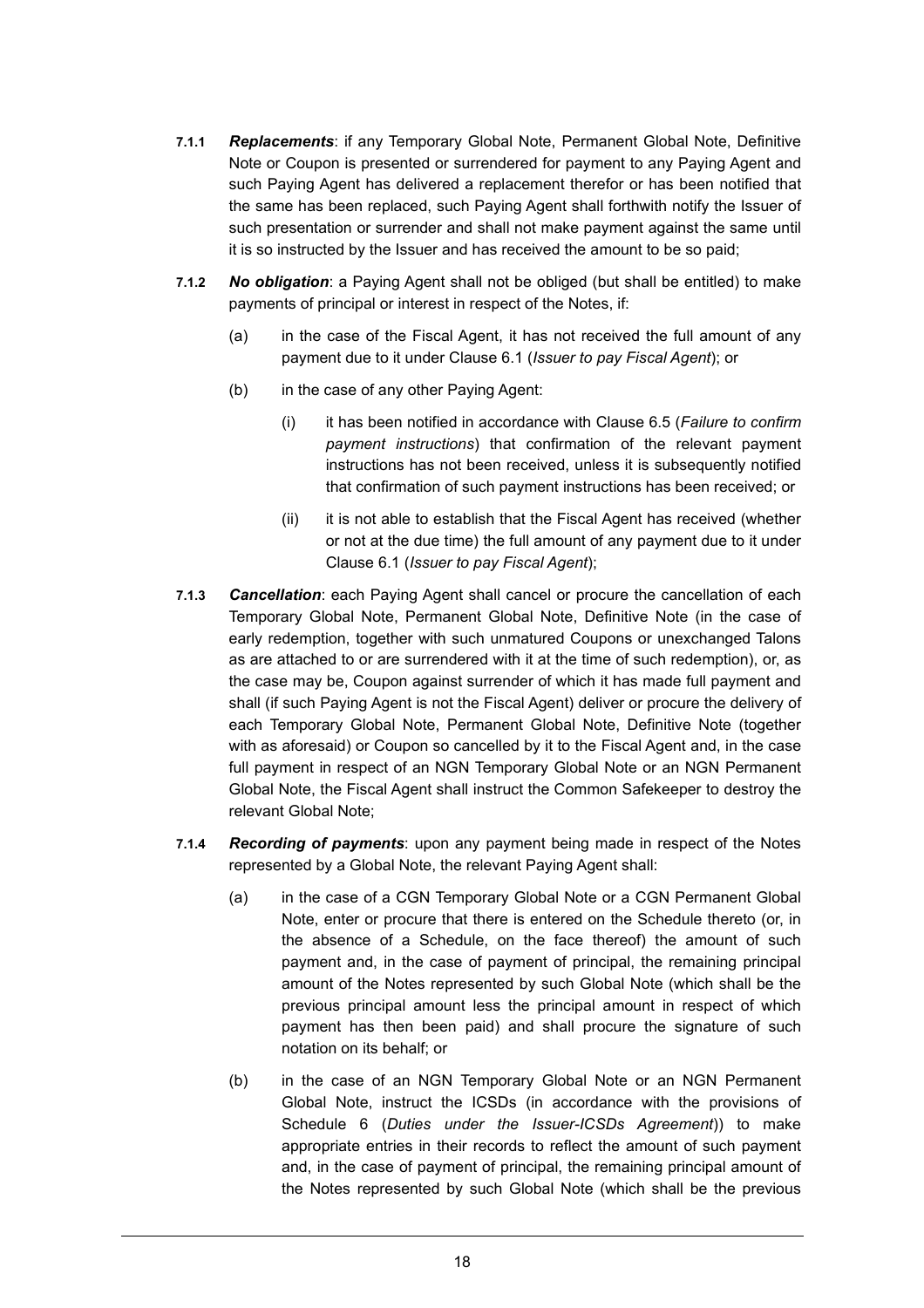principal amount less the principal amount in respect of which payment has then been made);

# **7.1.5** *Mutual Undertaking Regarding Information Reporting and Collection Obligations*

Each party to this Agreement shall, within ten business days of a written request by another party hereto, supply to that other party such forms, documentation and other information relating to it, its operations, or the Notes as that other party reasonably requests for the purposes of that other party's compliance with Applicable Law and shall notify the relevant other party reasonably promptly in the event that it becomes aware that any of the forms, documentation or other information provided by such party is (or becomes) inaccurate in any material respect; provided, however, that no party shall be required to provide any forms, documentation or other information pursuant to this Clause 7.1.5 to the extent that: (i) any such form, documentation or other information (or the information required to be provided on such form or documentation) is not reasonably available to such party and cannot be obtained by such party using reasonable efforts; or (ii) doing so would or might in the reasonable opinion of such party constitute a breach of any: (a) Applicable Law; (b) fiduciary duty; or (c) duty of confidentiality. For purposes of this Clause 7.1.5, "**Applicable Law**" shall be deemed to include (i) any rule or practice of any Authority by which any party to this Agreement is bound or with which it is accustomed to comply; (ii) any agreement between any Authorities; and (iii) any agreement between any Authority and any party to this Agreement that is customarily entered into by institutions of a similar nature.

#### **7.1.6** *Notice of Possible Withholding under FATCA*

The Issuer shall notify each Agent in the event that it determines that any payment to be made by an Agent under the Notes is a payment which could be subject to FATCA Withholding if such payment were made to a recipient that is generally unable to receive payments free from FATCA Withholding, and the extent to which the relevant payment is so treated, provided, however, that the Issuer's obligation under this Clause 7.1.6 shall apply only to the extent that such payments are so treated by virtue of characteristics of the Issuer, the Notes, or both.

# **7.1.7** *Agent Right to Withhold*

Notwithstanding any other provision of this Agreement, each Agent shall be entitled to make a deduction or withholding from any payment which it makes under the Notes for or on account of any Tax, if and only to the extent so required by Applicable Law, in which event the Agent shall make such payment after such deduction or withholding has been made and shall account to the relevant Authority within the time allowed for the amount so deducted or withheld or, at its option, shall reasonably promptly after making such payment return to the Issuer the amount so deducted or withheld, in which case, the Issuer shall so account to the relevant Authority for such amount. For the avoidance of doubt, FATCA Withholding is a deduction or withholding which is deemed to be required by Applicable Law for the purposes of this Clause 7.1.7.

#### **7.1.8** *Notice of Compulsion to Withhold*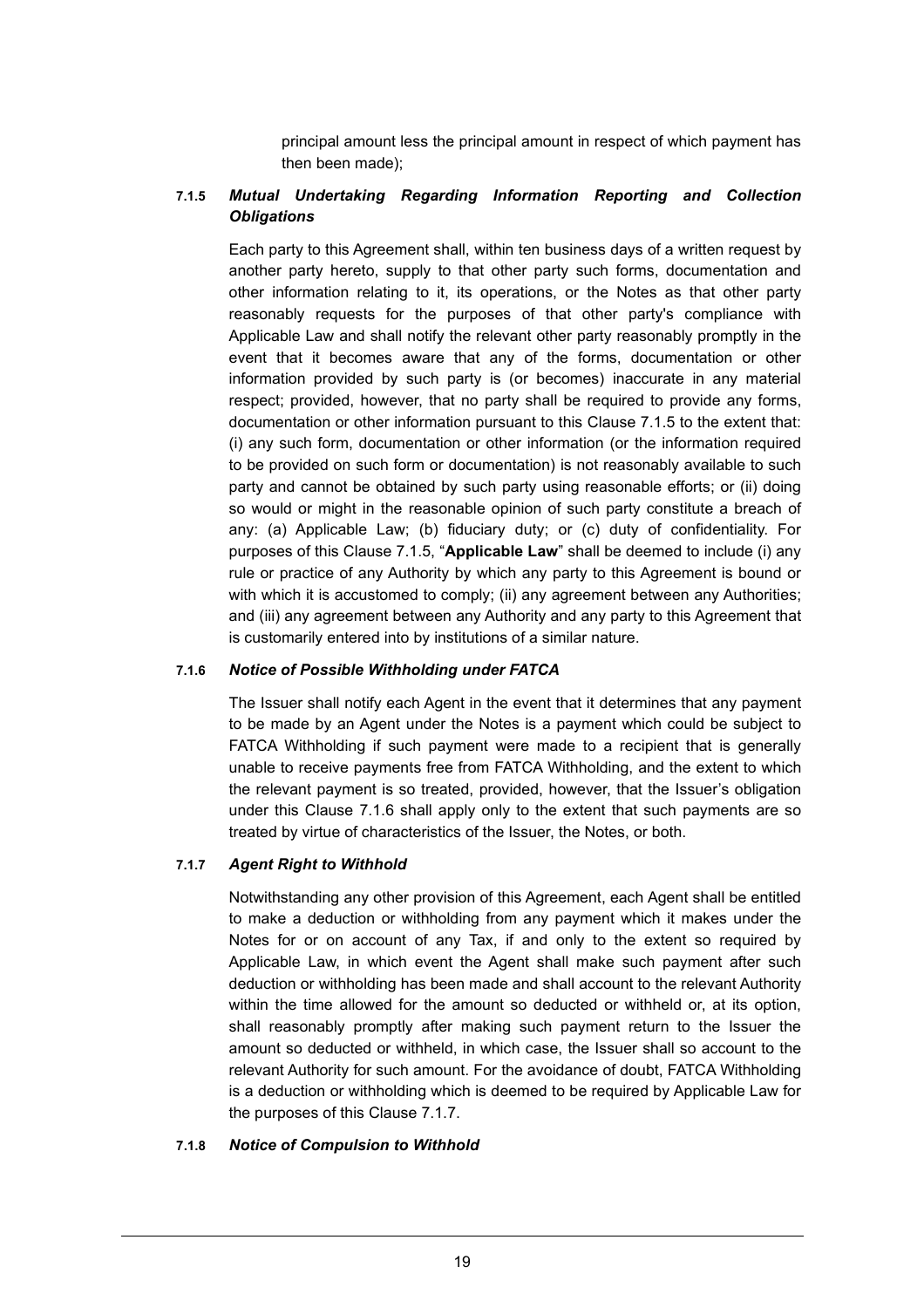If any Paying Agent is, in respect of any payment of principal or interest in respect of the Notes, compelled to withhold or deduct any amount for or on account of any taxes, duties, assessments or governmental charges as specifically contemplated under the Conditions, or by virtue of the relevant holder failing to satisfy any certification or other requirement in respect of its Notes, it shall give notice of that fact to the Issuer and the Fiscal Agent as soon as it becomes aware of the compulsion to withhold or deduct.

### **7.1.9** *Issuer Right to Redirect*

In the event that the Issuer determines in its sole discretion that any deduction or withholding for or on account of any Tax will be required by Applicable Law in connection with any payment due to any of the Agents on any Notes, then the Issuer will be entitled to redirect or reorganise any such payment in any way that it sees fit in order that the payment may be made without such deduction or withholding provided that, any such redirected or reorganised payment is made through a recognised institution of international standing and otherwise made in accordance with this Agreement and the Programme Manual. The Issuer will promptly notify the Agents and the Noteholders of any such redirection or reorganisation. For the avoidance of doubt, FATCA Withholding is a deduction or withholding which is deemed to be required by Applicable Law for the purposes of this Clause 7.1.9.

### **7.2 Exclusion of liens and commissions**

No Paying Agent shall exercise any lien, right of set-off or similar claim against any person to whom it makes any payment under Clause 7.1 (*Payments by Paying Agents*) in respect thereof, nor shall any commission or expense be charged by it to any such person in respect thereof.

#### **7.3 Reimbursement by Fiscal Agent**

If a Paying Agent other than the Fiscal Agent makes any payment in accordance with Clause 7.1 (*Payments by Paying Agents*):

- **7.3.1** *Notification*: it shall notify the Fiscal Agent of the amount so paid by it, the certificate or serial number (if any) of the Temporary Global Note, Permanent Global Note, Definitive Note or Coupon against presentation or surrender of which payment of principal or interest was made and the number of Coupons by maturity against which payment of interest was made; and
- **7.3.2** *Payment*: subject to and to the extent of compliance by the Issuer with Clause 6.1 (*Issuer to pay Fiscal Agent*) (whether or not at the due time), the Fiscal Agent shall pay to such Paying Agent out of the funds received by it under Clause 6.1 (*Issuer to pay Fiscal Agent*), by credit transfer in immediately available, freely transferable, cleared funds to such account with such bank as such Paying Agent may by notice to the Fiscal Agent have specified for the purpose, an amount equal to the amount so paid by such Paying Agent.

# **7.4 Appropriation by Fiscal Agent**

**7.4.1** If the Fiscal Agent makes any payment in accordance with Clause 7.1 (*Payments by Paying Agents*), it shall be entitled to appropriate for its own account out of the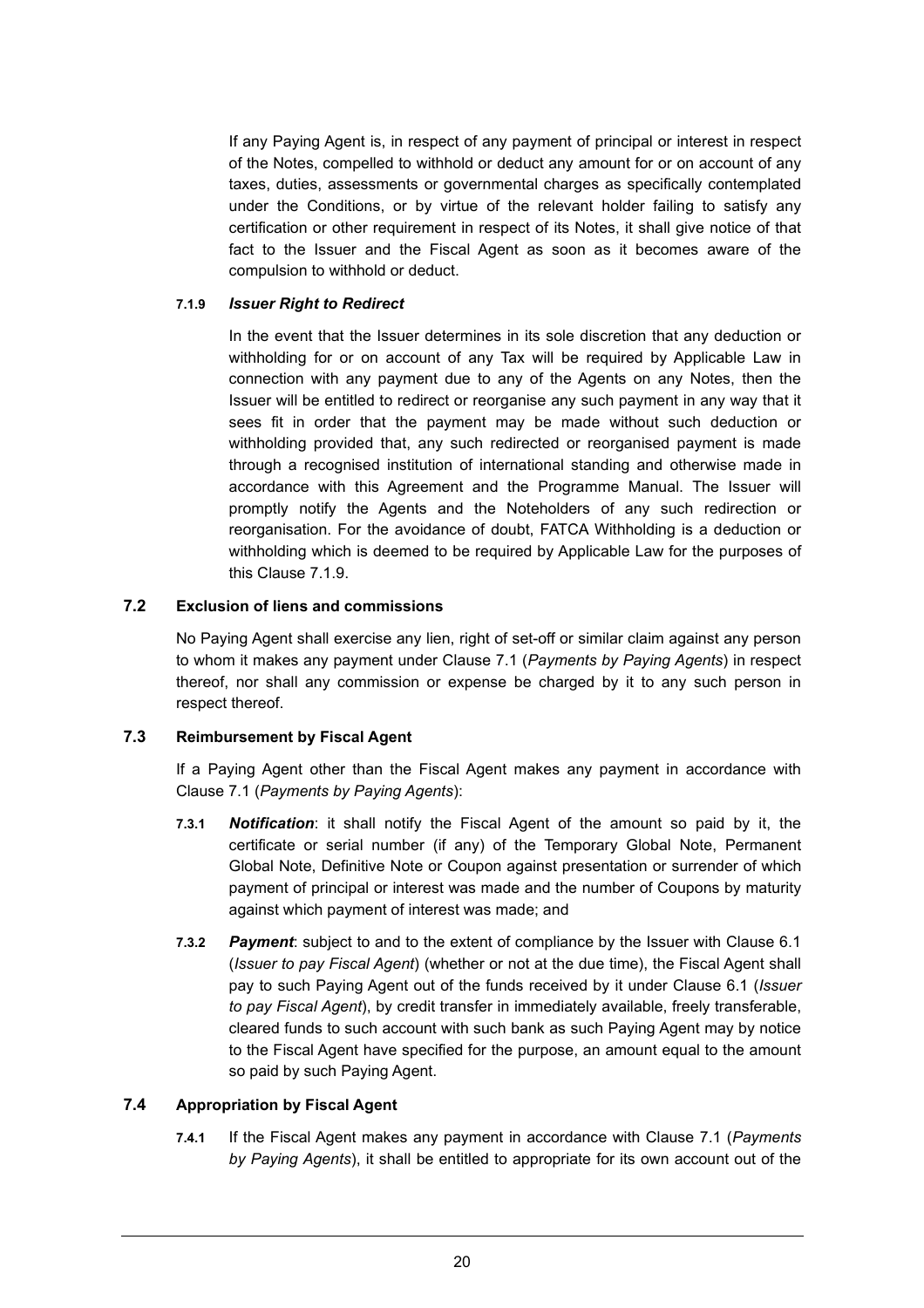funds received by it under Clause 6.1 (*Issuer to pay Fiscal Agent*) an amount equal to the amount so paid by it.

**7.4.2** If the Fiscal Agent pays out on or after the due date therefore under this Clause 7.4, on the assumption that the corresponding payment by or on behalf of the Issuer has been or will be made and such payment has in fact not been so made by the Issuer, then the Issuer shall on demand reimburse the Fiscal Agent for the relevant amount, and pay interest to the Fiscal Agent on such amount from the date on which it is paid out to the date of reimbursement at a percentage rate per annum equal to the cost to the Fiscal Agent of funding, the amount paid out, such cost of funding to be calculated as the overnight rate on the relevant currency certified by the Fiscal Agent and expressed as a percentage rate per annum.

### **7.5 Reimbursement by Issuer**

Subject to sub-clauses 7.1.1 *(Payments by Paying Agents – Replacements)* and 7.1.2 (*Payments by Paying Agents – No obligation*) if any Paying Agent makes a payment in respect of Notes at a time at which the Fiscal Agent has not received the full amount of the relevant payment due to it under Clause 6.1 (*Issuer to pay Fiscal Agent*), and the Fiscal Agent is not able out of the funds received by it under Clause 6.1 (*Issuer to pay Fiscal Agent*) to reimburse such Paying Agent therefor (whether by payment under Clause 7.3 (*Reimbursement by Fiscal Agent*) or appropriation under Clause 7.4 (*Appropriation by Fiscal Agent*)), the Issuer shall from time to time on demand pay to the Fiscal Agent for the account of such Paying Agent:

- **7.5.1** *Unfunded amount*: the amount so paid out by such Paying Agent and not so reimbursed to it; and
- **7.5.2** *Funding cost*: an amount sufficient to indemnify such Paying Agent against any cost, loss or expense which it incurs as a result of making such payment and not receiving reimbursement of such amount;

**provided**, **however**, **that** any payment made under sub-clause 7.5.1 (*Reimbursement by Issuer - Unfunded amount*) shall satisfy *pro tanto* the Issuer's obligations under Clause 6.1 (*Issuer to pay Fiscal Agent*).

### **7.6 Partial payments**

If at any time and for any reason a Paying Agent makes a partial payment in respect of any Temporary Global Note, Permanent Global Note, Definitive Note or Coupon presented or surrendered for payment to, or to the order, of such Paying Agent, such Paying Agent shall:

- **7.6.1** *Endorsement*: in the case of a CGN Temporary Global Note, CGN Permanent Global Note, Definitive Note or Coupon endorse thereon a statement indicating the amount and date of such payment; and
- **7.6.2** *ICSDs' records*: in the case of an NGN Temporary Global Note or an NGN Permanent Global Note, instruct the ICSDs (in accordance with the provisions of Schedule 6 (*Duties under the Issuer-ICSDs Agreement*)) to make appropriate entries in their respective records to reflect such partial payments.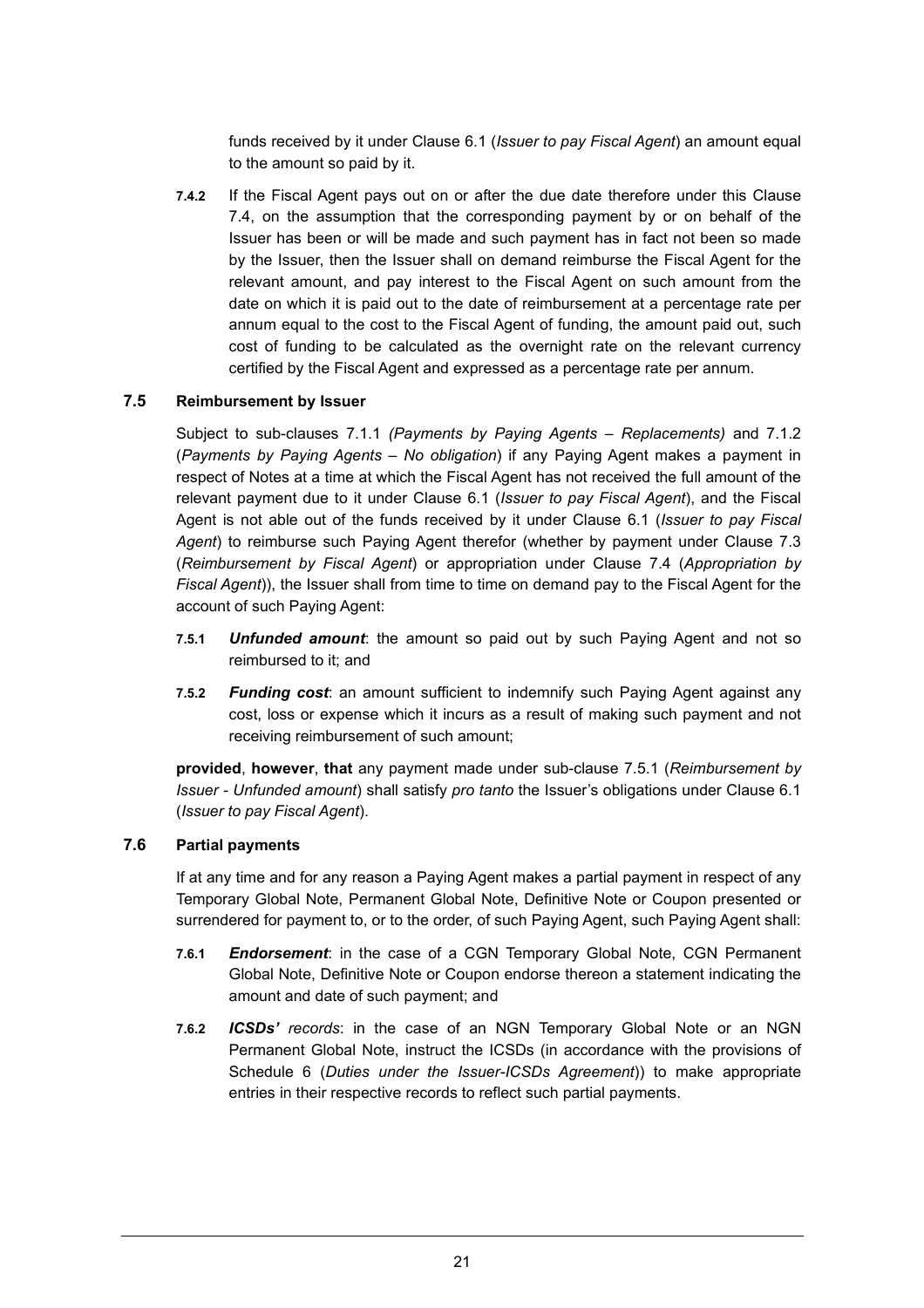# **8 MISCELLANEOUS DUTIES OF THE PAYING AGENTS**

### **8.1 Records**

The Fiscal Agent shall:

- **8.1.1** *Records*: separately in respect of each Series of Notes, maintain a record of all Temporary Global Notes, Permanent Global Notes, Definitive Notes and Coupons delivered hereunder and of their redemption, payment, exchange, cancellation, mutilation, defacement, alleged destruction, theft or loss or replacement **provided**, **however**, **that** no record need be maintained of the serial numbers of Coupons (save insofar as that a record shall be maintained of the serial numbers of unmatured Coupons and/or unexchanged Talons missing at the time of redemption or other cancellation of the relevant Definitive Notes and, in the case of Coupons, of any subsequent payments against such Coupons) and shall send forthwith to the other Paying Agents a list of any unmatured Coupons and/or unexchanged Talons missing upon redemption of the relevant Definitive Note;
- **8.1.2** *Certifications*: separately in respect of each Series of Notes, maintain a record of all certifications received by it in accordance with the provisions of any Temporary Global Note and all certifications received by it in accordance with Clause 8.3 (*Cancellation*);
- **8.1.3** *Rate of exchange*: upon request by the Issuer inform the Issuer of the spot rate of exchange quoted by it for the purchase of the currency in which the relevant Notes are denominated against payment of Euro (or such other currency specified by the Issuer) on the date on which the Relevant Agreement (as defined in the Dealer Agreement) in respect of such Notes was made; and
- **8.1.4** *Inspection*: make such records available for inspection at all reasonable times by the Issuer and the other Paying Agents.

# **8.2 Information from Paying Agents**

The Paying Agents shall make available to the Fiscal Agent such information as may reasonably be required for:

- **8.2.1** the maintenance of the records referred to in Clause 8.1 (*Records*); and
- **8.2.2** the Fiscal Agent to perform the duties set out in Schedule 6 (*Duties under the Issuer-ICSDs Agreement*).

The Paying Agents shall make available to the Fiscal Agent such information as may reasonably be required for the maintenance of the records referred to in Clause 8.1 (*Records*).

# **8.3 Cancellation**

The Issuer may from time to time deliver to the Fiscal Agent Definitive Notes and unmatured Coupons appertaining thereto for cancellation, whereupon the Fiscal Agent shall cancel such Definitive Notes and Coupons. In addition, the Issuer may from time to time:

**8.3.1** *Fiscal Agent*: procure the delivery to the Fiscal Agent of a CGN Temporary Global Note or a CGN Permanent Global Note with instructions to cancel a specified aggregate principal amount of Notes represented thereby (which instructions shall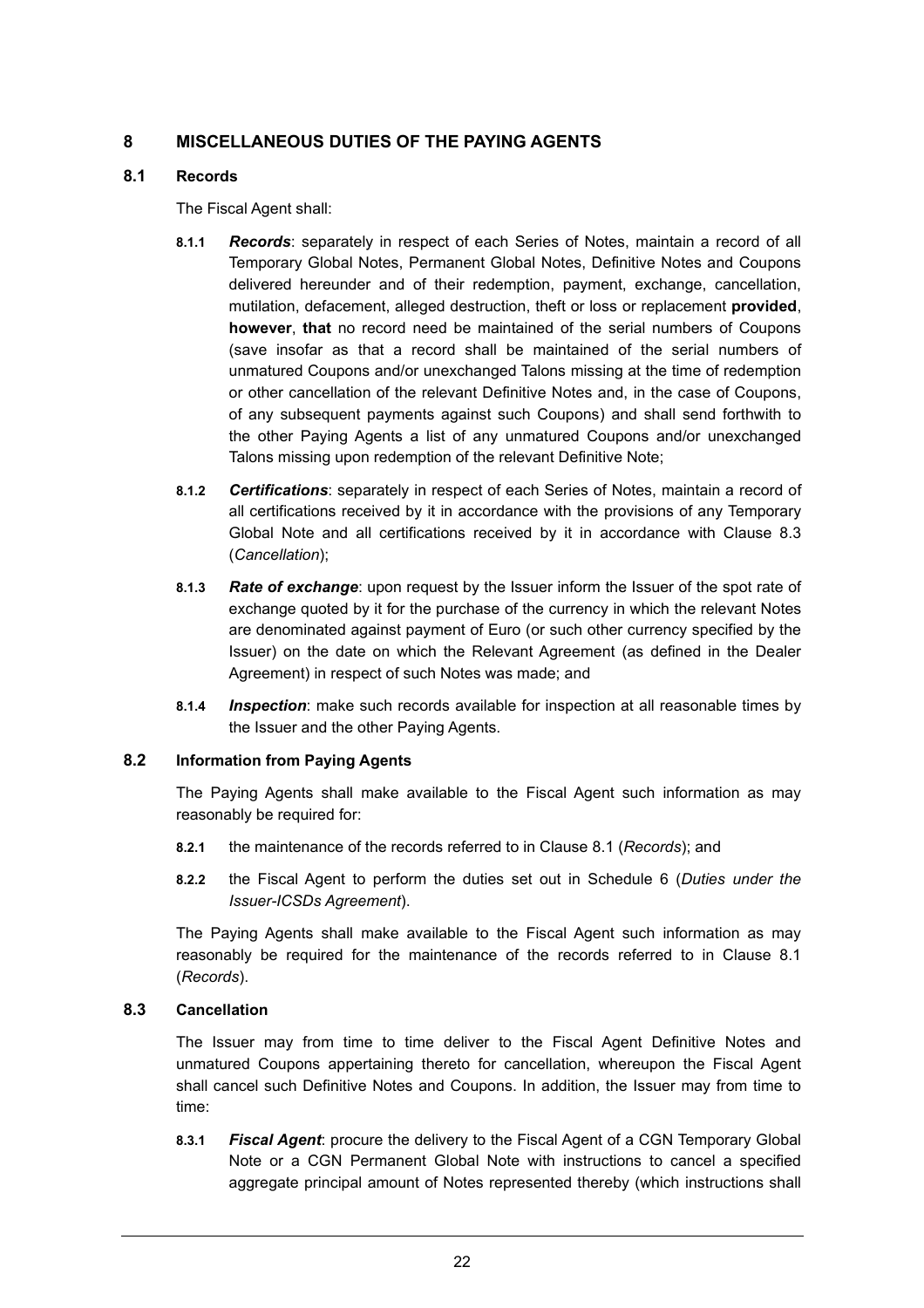be accompanied by evidence satisfactory to the Fiscal Agent that the Issuer is entitled to give such instructions) whereupon the Fiscal Agent shall note or procure that there is noted on the Schedule to such CGN Temporary Global Note or (as the case may be) CGN Permanent Global Note the aggregate principal amount of Notes so to be cancelled and the remaining principal amount thereof (which shall be the previous principal amount thereof less the aggregate principal amount of the Notes so cancelled) and shall procure the signature of such notation on its behalf; or

**8.3.2** *ICSDs*: instruct the Fiscal Agent to cancel a specified aggregate principal amount of Notes represented by an NGN Temporary Global Note or an NGN Permanent Global Note (which instructions shall be accompanied by evidence satisfactory to the Fiscal Agent that the Issuer is entitled to give such instructions) whereupon the Fiscal Agent shall instruct the ICSDs (in accordance with the provisions of Schedule 6 (*Duties under the Issuer-ICSDs Agreement*)) to make appropriate entries in their respective records to reflect such cancellation.

#### **8.4 Definitive Notes and Coupons in issue**

As soon as practicable (and in any event within three months) after each interest or other payment date in relation to any Series of Notes, after each date on which Notes are cancelled in accordance with Clause 8.3 (*Cancellation*), and after each date on which the Notes fall due for redemption in accordance with the Conditions, the Fiscal Agent shall notify the Issuer and the other Paying Agents (on the basis of the information available to it and distinguishing between the Notes of each Series) of the number of any Definitive Notes and/or the number of Coupons (by reference to maturity) against presentation or surrender of which payment has been made and of the number of any Definitive Notes (distinguishing between different denominations) or, as the case may be, Coupons which have not yet been presented or surrendered for payment.

#### **8.5 Destruction**

The Fiscal Agent

- **8.5.1** *Cancelled Notes*: may destroy (in the case of each NGN Temporary Global Note and NGN Permanent Global Note, upon disposal authorisation from the ICSDs) each Temporary Global Note, Permanent Global Note, Definitive Note and Coupon cancelled by it (or cancelled by another Paying Agent or Replacement Agent and delivered to it) in accordance with Clause 4.12 (*Exchange of Temporary Global Note*), Clause 4.13 (*Exchange of Permanent Global Note*), Clause 4.14 (*Delivery of Coupon sheets by Paying Agents*), Clause 5.3 (*Cancellation of mutilated or defaced Notes*) or sub-clause 7.1.3 (*Payments by Paying Agents* – *Cancellation*) or Clause 8.3 (*Cancellation*), in which case it shall upon request furnish the Issuer with a certificate as to such destruction distinguishing between the Notes of each Series and specifying the certificate or serial numbers of the Temporary Global Note, Permanent Global Note and Definitive Notes in numerical sequence (and containing particulars of any unmatured Coupons and unexchanged Talons attached thereto or surrendered therewith) and the total number by payment or maturity date of Coupons (distinguishing Talons) so destroyed;
- **8.5.2** *Destruction by Common Safekeeper*: may instruct the Common Safekeeper to destroy, upon disposal authorisation from the ICSDs, each NGN Temporary Global Note and NGN Permanent Global Note in accordance with Clause 4.12 (*Exchange*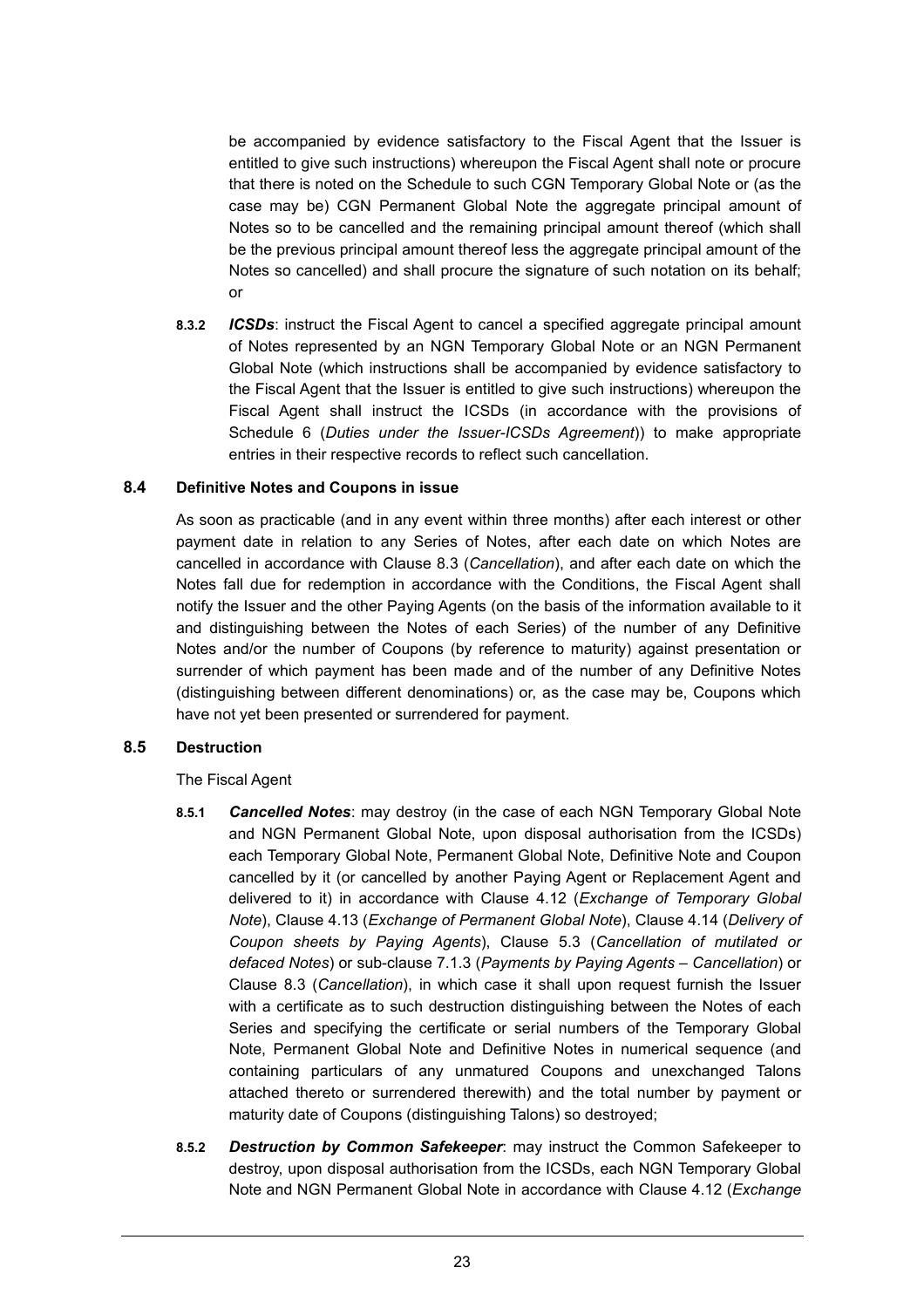*of Temporary Global Note*) or Clause 7.1 (*Payments by Paying Agents*) in which case, upon receipt of confirmation of destruction from the Common Safekeeper, the Fiscal Agent shall furnish the Issuer with a copy of such confirmation (**provided that**, if the Fiscal Agent is the Common Safekeeper, the Fiscal Agent shall destroy each NGN Temporary Global Note and NGN Permanent Global Note in accordance with Clause 4.12 (*Exchange of Temporary Global Note*), 4.13 (*Exchange of Permanent Global Note*) or Clause 7.1 (*Payments by Paying Agents*) and furnish the Issuer with confirmation of such destruction); and

**8.5.3** *Notes electronically delivered to the Common Safekeeper*: where it has delivered any authenticated Global Note to a Common Safekeeper for effectuation using electronic means, is authorised and instructed to destroy the authenticated Global Note retained by it following its receipt of confirmation from the Common Safekeeper that the relevant Global Note has been effectuated.

# **8.6 Block Voting Certificates, Voting Certificates, Block Voting Instructions and Voting Instructions**

Each Paying Agent shall, at the request of the Holder of any Note held in a clearing system, issue Voting Certificates (or Block Voting Certificates as the case may be) and Voting Instructions (or Block Voting Instructions as the case may be) in a form and manner which comply with the provisions of Schedule 1 (*Provisions for Meetings of Noteholders*) (except that it shall not be required to issue the same less than forty-eight hours before the time fixed for any Meeting therein provided for) and shall perform and comply with the provisions of Schedule 1 (*Provisions for Meetings of Noteholders*). Each Paying Agent shall keep a full record of Voting Certificates (or Block Voting Certificates as the case may be) and Voting Instructions (or Block Voting Instructions as the case may be) issued by it and will give to the Issuer not less than twenty-four hours before the time appointed for any Meeting or adjourned Meeting full particulars of all Voting Certificates (or Block Voting Certificates as the case may be) and Voting Instructions (or Block Voting Instructions as the case may be) issued by it in respect of such meeting or adjourned Meeting.

### **8.7 Provision of documents**

The Issuer shall provide to the Fiscal Agent for distribution among the Paying Agents:

- **8.7.1** *Specimens*: at the same time as it is required to deliver any Definitive Notes pursuant to Clause 4.8 (*Delivery of Definitive Notes*), specimens of such Notes;
- **8.7.2** *Documents for inspection and/or collection*: sufficient copies of all documents required to be available for inspection and/or collection as provided in the Base Prospectus or Drawdown Prospectus (as the case may be) or, in relation to any Notes, the Conditions; and
- **8.7.3** *Tax redemption*: in the event that the provisions of Condition 8.2 (*Redemption and Purchase – Redemption for tax reasons*) of the Senior Conditions or Condition 10.2 (*Redemption and Purchase – Redemption for tax reasons*) of the Tier 2 Conditions or the Tier 3 Conditions, as the case may be, become relevant in relation to any Notes, the documents required thereunder.

#### **8.8 Documents available for inspection and/or collection**

Each Paying Agent shall make available for inspection by Noteholders and/or collection during normal business hours at its Specified Office such documents as may be specified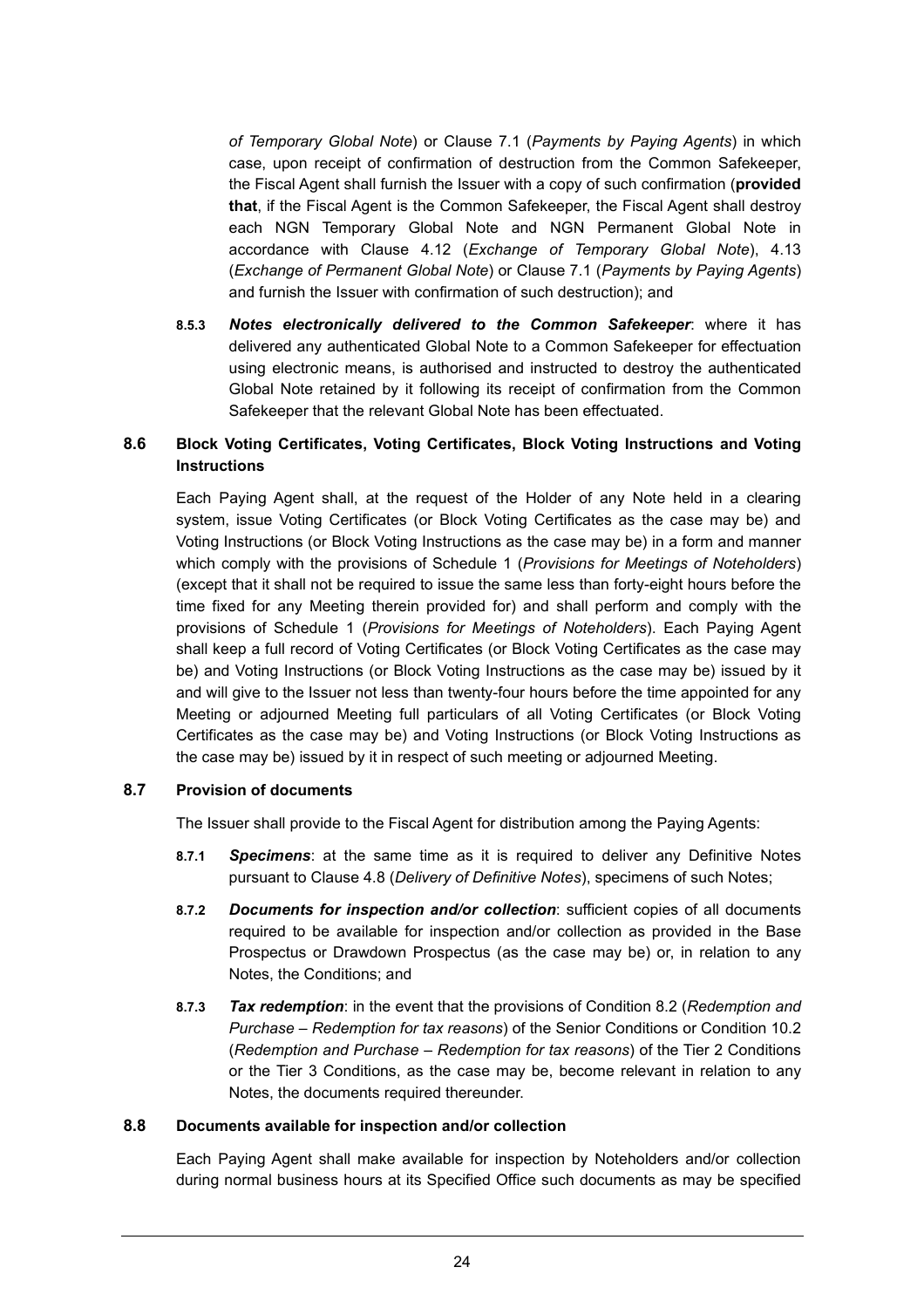as so available at the Specified Office of such agent in the Base Prospectus or Drawdown Prospectus (as the case may be) or, in relation to any Notes, the Conditions, or as may be required by any listing authority, stock exchange and/or quotation system by which any Notes may from time to time be admitted to listing, trading and/or quotation.

### **8.9 Deposit of Deed of Covenant**

The Fiscal Agent acknowledges that a duly executed original of the Deed of Covenant has been deposited with and is held by it to the exclusion of the Issuer and that each Accountholder (as defined in the Deed of Covenant) is entitled to production of such original. The Fiscal Agent shall provide, at the request and expense of each Accountholder (as defined in the Deed of Covenant), certified copies of the Deed of Covenant.

# **8.10 Notifications and filings**

The Fiscal Agent shall (on behalf of the Issuer) make all necessary notifications and filings as may be required from time to time in relation to the issue, purchase and redemption of Notes by all applicable laws, regulations and guidelines and, in particular but without limitation, those promulgated by, Japanese governmental or regulatory authorities, in the case of Notes denominated in Japanese Yen. Save as aforesaid, the Issuer, shall be solely responsible for ensuring that each Note to be issued or other transactions to be effected hereunder shall comply with all applicable laws and regulations of any governmental or other regulatory authority and that all necessary consents and approvals of, notifications to and registrations and filings with, any such authority in connection therewith are effected, obtained and maintained in full force and effect.

### **8.11 Completion of distribution**

The Fiscal Agent agrees with the Issuer that, in relation to any Tranche of Notes which is sold to or through more than one Dealer, to the extent that it is notified by each Relevant Dealer that the distribution of the Notes of that Tranche purchased by such Relevant Dealer is complete, it will notify all the Relevant Dealers of the completion of distribution of the Notes of that Tranche.

# **8.12 Forwarding of notices**

The Fiscal Agent shall immediately notify the Issuer of any notice delivered to it declaring any Note due and payable by reason of an Event of Default or requiring any breach of any provision of this Agreement or the Conditions applicable to any Tranche of Notes to be remedied.

#### **8.13 Publication of notices**

The Fiscal Agent shall, at the request and expense of the Issuer upon and in accordance with the instructions of the Issuer but not otherwise, arrange for the publication in accordance with the Conditions of any notice which is to be given to the Holders of any Notes and shall supply a copy thereof to each other Paying Agent.

#### **8.14 Issuer-ICSDs Agreement**

The Fiscal Agent shall comply with the provisions set out in Schedule 6 (*Duties under the Issuer-ICSDs Agreement*).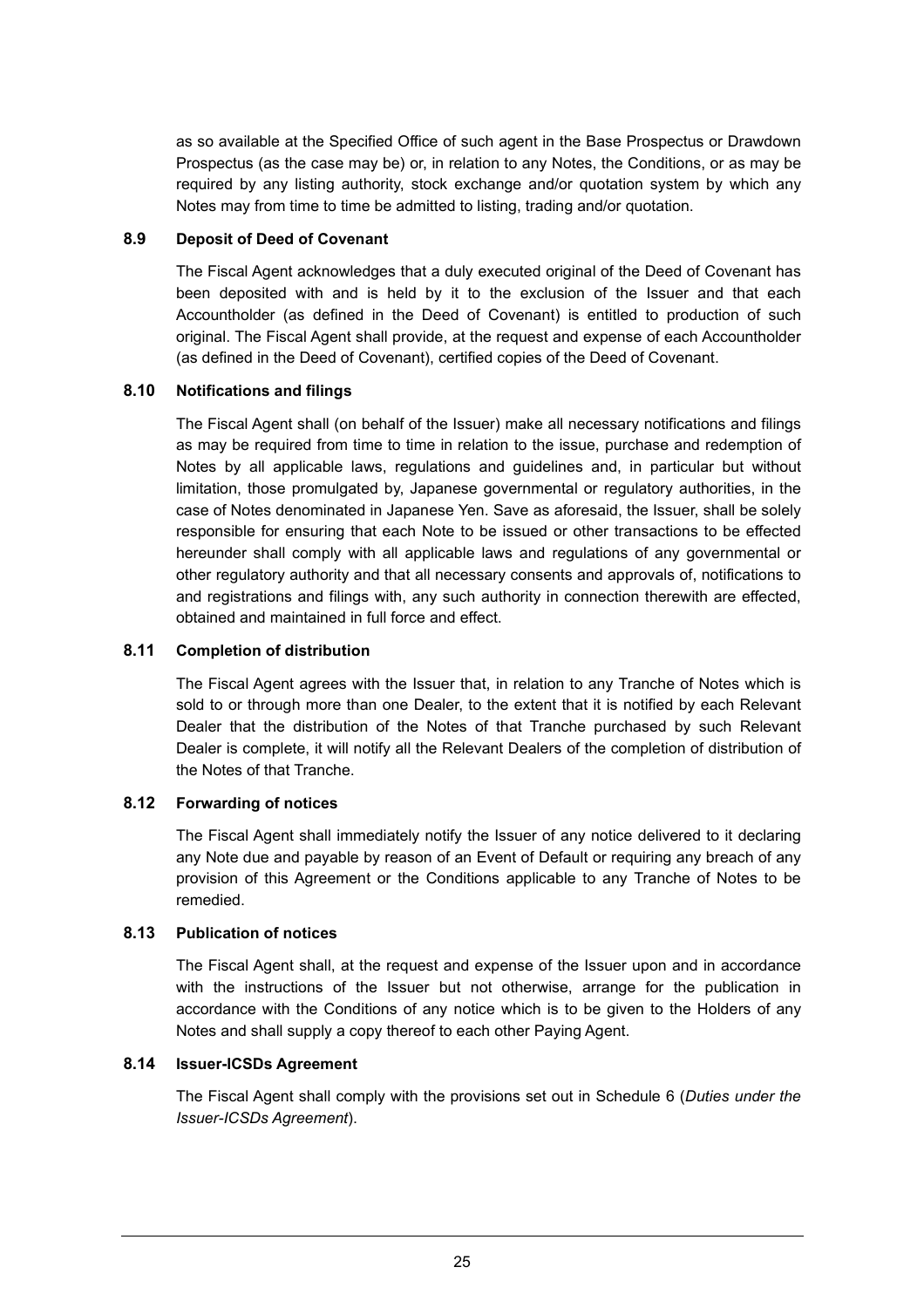### **8.15 Benchmark amendments**

If, in the opinion of the Calculation Agent or the relevant Paying Agent, any changes or amendments as contemplated in Condition 6.4.4 of the Senior Conditions or Condition 8.4.4 of Tier 2 Conditions or the Tier 3 Conditions, as the case may be, would impose more onerous obligations upon it or expose it to any additional duties, responsibilities or liabilities or reduce or amend the protection provisions afforded to it in this Agreement and/or the Conditions, the Calculation Agent or Paying Agent (as applicable) shall promptly inform the Issuer and, in the absence an agreement between the Issuer and the Calculation Agent or Paying Agent (as applicable), shall not be obliged to concur with the Issuer or the Independent Adviser in respect of any such changes or amendments. For the avoidance of doubt, save as set out in this Clause 8.15, the Calculation Agent or the Paying Agent, as the case may be, shall not be required to exercise any discretion in the determination of any change or amendment as described in Condition 6.4 of the Senior Conditions or Condition 8.4 of Tier 2 Conditions or the Tier 3 Conditions, including, *inter alia*, with respect to the appointment of the Independent Adviser or in the determination of any Successor Rate or Alternative Rate.

# **9 EARLY REDEMPTION AND EXERCISE OF OPTIONS**

### **9.1 Exercise of call or other option**

If the Issuer intends (other than consequent upon an Event of Default) to redeem all or any of the Notes prior to their stated maturity date or to exercise any other option under the Conditions, it shall, not less than 14 days (or such shorter period as will be agreed with the Fiscal Agent) prior to the latest date for the publication of the notice of redemption or of exercise of such option required to be given to the Holders of any Notes, give notice of such intention to the Fiscal Agent stating the date on which such Notes are to be redeemed or such option is to be exercised.

# **9.2 Exercise of put option**

#### **9.2.1** *Definitive Notes*:

Each Paying Agent shall make available to Noteholders during the period specified in Condition 8.4 (*Redemption and Purchase - Redemption at the option of Noteholders*) of the Senior Conditions for the deposit of Put Option Notices forms of Put Option Notice upon request during usual business hours at its Specified Office. Upon receipt by a Paying Agent of a duly completed Put Option Notice and the relevant Definitive Notes in accordance with Condition 8.4 (*Redemption and Purchase - Redemption at the option of Noteholders*) of the Senior Conditions, such Paying Agent shall notify the Issuer and (in the case of a Paying Agent other than the Fiscal Agent) the Fiscal Agent thereof indicating the certificate or serial numbers (if any) and principal amount of the Notes in respect of which the Put Option is exercised. Any such Paying Agent with which a Definitive Note is deposited shall deliver a duly completed Put Option Receipt to the depositing Noteholder and shall hold such Definitive Note on behalf of the depositing Noteholder (but shall not, save as provided below or in the Conditions, release it) until the Optional Redemption Date (Put), when it shall present such Definitive Note to itself for payment of the redemption moneys therefor and interest (if any) accrued to such date in accordance with the Conditions and Clause 7 (*Payments to Noteholders*) and pay such amounts in accordance with the directions of the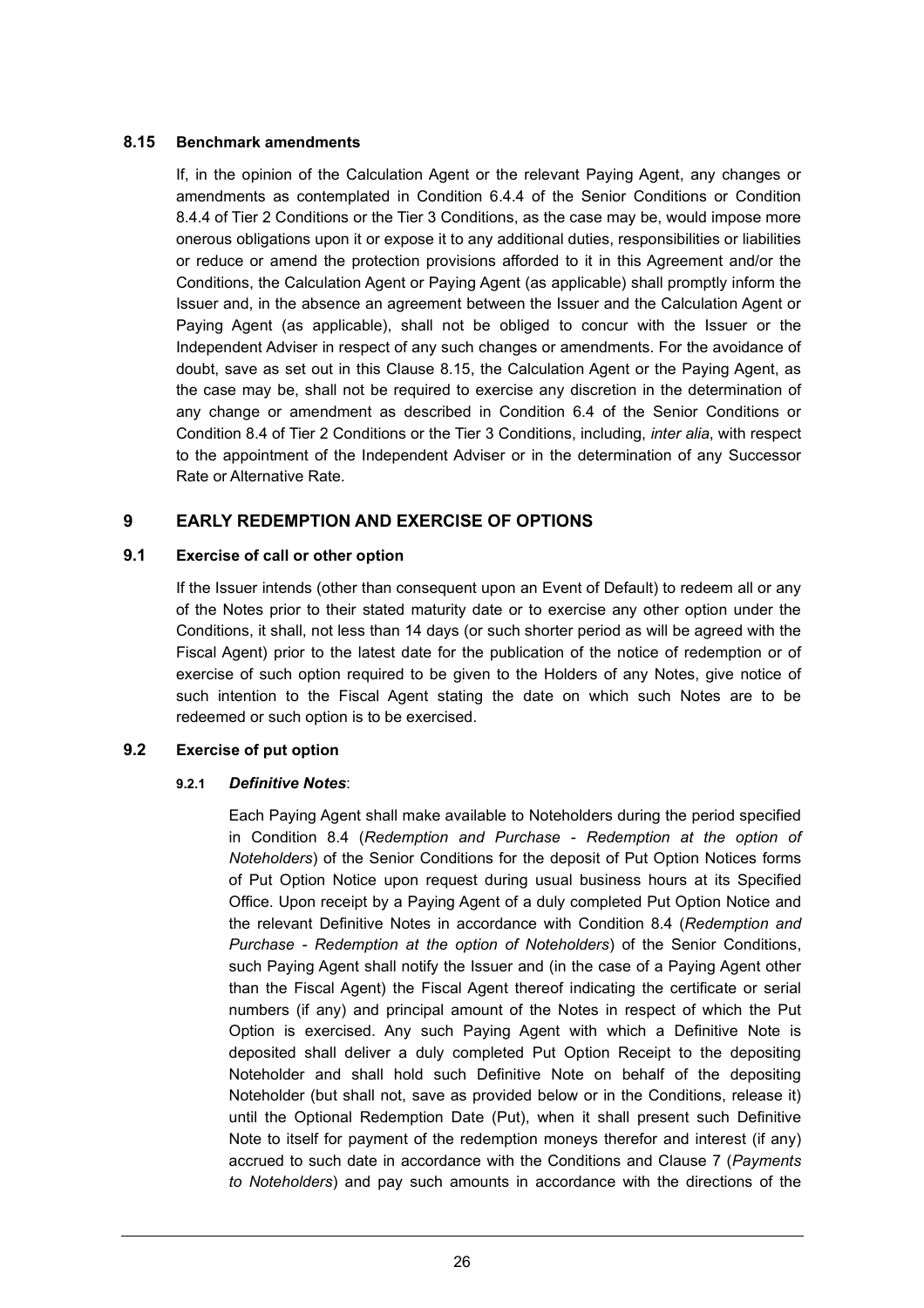Noteholder contained in the Put Option Notice; **provided**, **however**, **that** if, prior to the Optional Redemption Date (Put), such Definitive Note becomes immediately due and payable or upon due presentation of such Definitive Note payment of such redemption moneys is improperly withheld or refused, the relevant Paying Agent shall mail notification thereof to the depositing Noteholder at such address as may have been given by such Noteholder in the relevant Put Option Notice and shall hold such Note at its Specified Office for collection by the depositing Noteholder against surrender of the relevant Put Option Receipt. For so long as any outstanding Definitive Note is held by a Paying Agent in accordance with the preceding sentence, the depositor of the relevant Definitive Note, and not the relevant Paying Agent, shall be deemed to be the bearer of such Definitive Note for all purposes.

### **9.2.2** *Global Notes*:

Any Paying Agent which receives an instruction through the ICSDs in respect of Notes represented by a Permanent Global Note shall make payment of the relevant redemption moneys and interest accrued to the Optional Redemption Date (Put) in accordance with the Conditions, Clause 7 (*Payments to Noteholders*) and the terms of the Permanent Global Note.

### **9.3 Details of exercise**

At the end of any applicable period for the exercise of such option or, as the case may be, not later than 7 days after the latest date for the exercise of such option in relation to a particular date, each Paying Agent shall promptly notify the Fiscal Agent of the principal amount of the Notes in respect of which such option has been exercised with it together with their certificate or, as the case may be, serial numbers and the Fiscal Agent shall promptly notify such details to the Issuer.

# **10 APPOINTMENT AND DUTIES OF THE CALCULATION AGENT**

# **10.1 Appointment**

The Issuer appoints the Fiscal Agent at its specified office as Calculation Agent in relation to each Series of Notes in respect of which it is named as such in the relevant Final Terms or Drawdown Prospectus or Securities Note(s) (as the case may be) for the purposes specified in this Agreement and in the Conditions and all matters incidental thereto.

# **10.2 Acceptance of appointment**

The Fiscal Agent accepts its appointment as Calculation Agent in relation to each Series of Notes in respect of which it agrees to be named as such in the relevant Final Terms or Drawdown Prospectus or Securities Note(s) (as the case may be) and shall perform all matters expressed to be performed by it in, and otherwise comply with, the Conditions and the provisions of this Agreement and, in connection therewith, shall take all such action as may be incidental thereto. The Fiscal Agent acknowledges and agrees that it shall be named in the relevant Final Terms or Drawdown Prospectus or Securities Note(s) (as the case may be) as Calculation Agent in respect of each Series of Notes unless the Dealer (or one of the Dealers) through whom such Notes are issued has agreed with the Issuer to act as Calculation Agent or the Issuer otherwise agree(s) to appoint another institution as Calculation Agent or unless the Fiscal Agent notifies the Issuer that it is unable to act as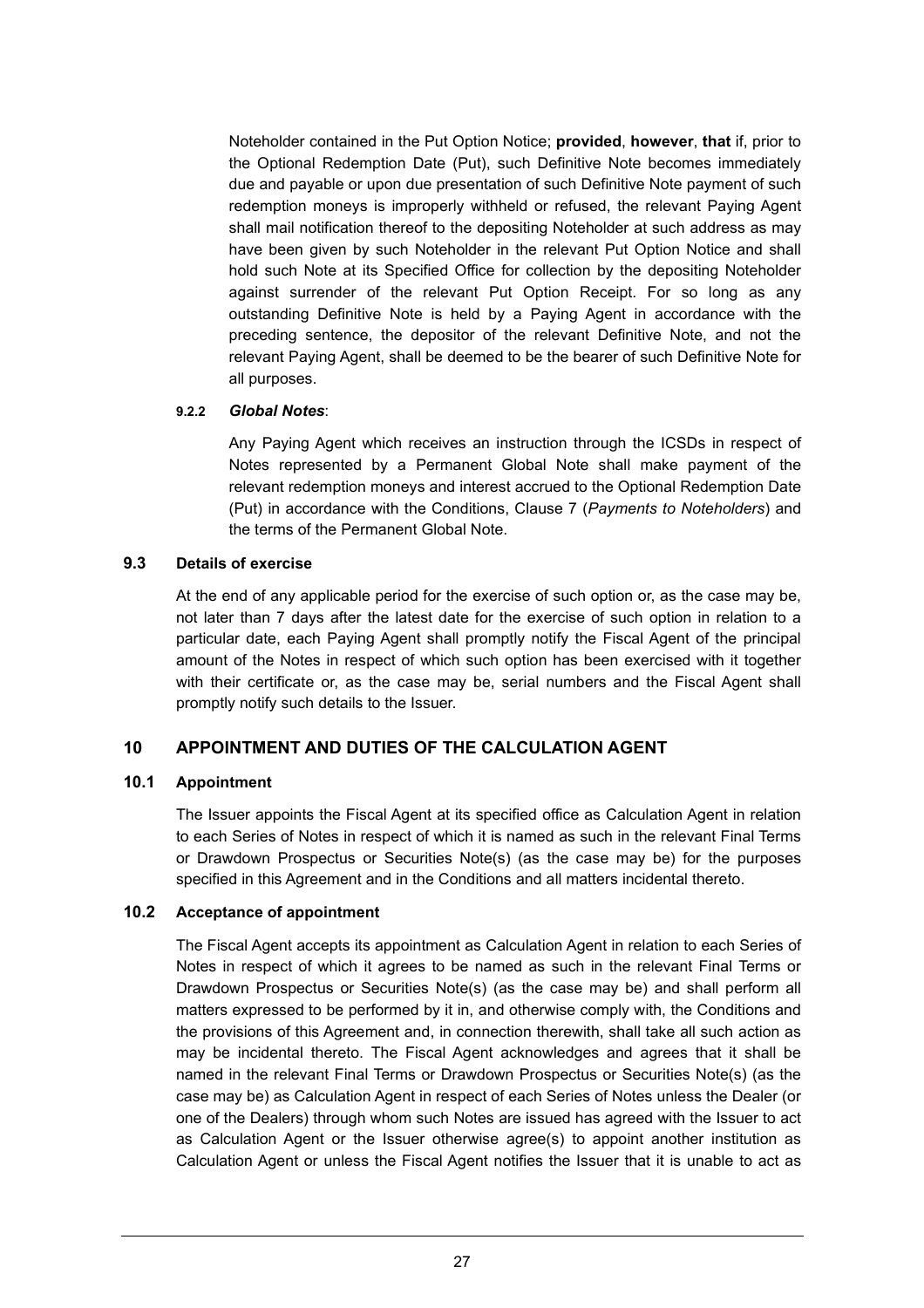Calculation Agent in respect of a particular Tranche at least two business days before the proposed Issue Date.

#### **10.3 Calculations and determinations**

The Calculation Agent shall in respect of each Series of Notes in relation to which it is appointed as such:

- **10.3.1** *Determinations*: obtain such quotes and rates and/or make such determinations, calculations, adjustments, notifications and publications (on nominal amount) as may be required to be made by it by the Conditions at the times and otherwise in accordance with the Conditions; and
- **10.3.2** *Records*: maintain a record of all quotations obtained by it and of all amounts, rates and other items determined or calculated by it and make such records available for inspection at all reasonable times by the Issuer and the Paying Agents.

### **11 FEES AND EXPENSES**

### **11.1 Fees**

The Issuer shall pay to the Paying Agents such fees as may have been agreed between the Issuer and the Fiscal Agent in respect of the services of the Paying Agents hereunder (plus any applicable value added tax). The Issuer shall pay to any Calculation Agent such fees as may be agreed between the Issuer and such Calculation Agent in respect of its services hereunder (plus any applicable value added tax).

#### **11.2 Front-end expenses**

The Issuer shall on demand reimburse the Fiscal Agent, each Paying Agent and each Calculation Agent for all expenses (including, without limitation, legal fees and any publication, advertising, communication, courier, postage and other out-of-pocket expenses) incurred in connection with its services hereunder (plus any applicable value added tax), other than such costs and expenses as are separately agreed to be reimbursed out of the fees payable under Clause 11.1 (*Fees*). The Agent shall have no obligation to act if it reasonably believes that it will incur costs for which it will not be reimbursed.

#### **11.3 Taxes**

- **11.3.1** The Issuer shall pay all stamp, registration and other taxes and duties (including any interest and penalties thereon or in connection therewith) which may be payable upon or in connection with the execution and delivery of this Agreement and any letters of appointment under which any Agent is appointed as agent hereunder, and the Issuer shall indemnify each Agent on demand against any claim, demand, action, liability, damages, cost, loss or expense (including, without limitation, legal fees and any applicable value added tax) which it may incur or which may be made against it as a result or arising out of or in relation to any failure to pay or delay in paying any of the same.
- **11.3.2** In that event, the Issuer shall pay such additional amounts ("**Additional Amounts**") as will result in the receipt by the relevant Agent of such amounts as would have been received by it if no such withholding or deduction had been required. All payments by the Issuer under this Clause 11 or sub-clause 12.3.1 (*Indemnity -*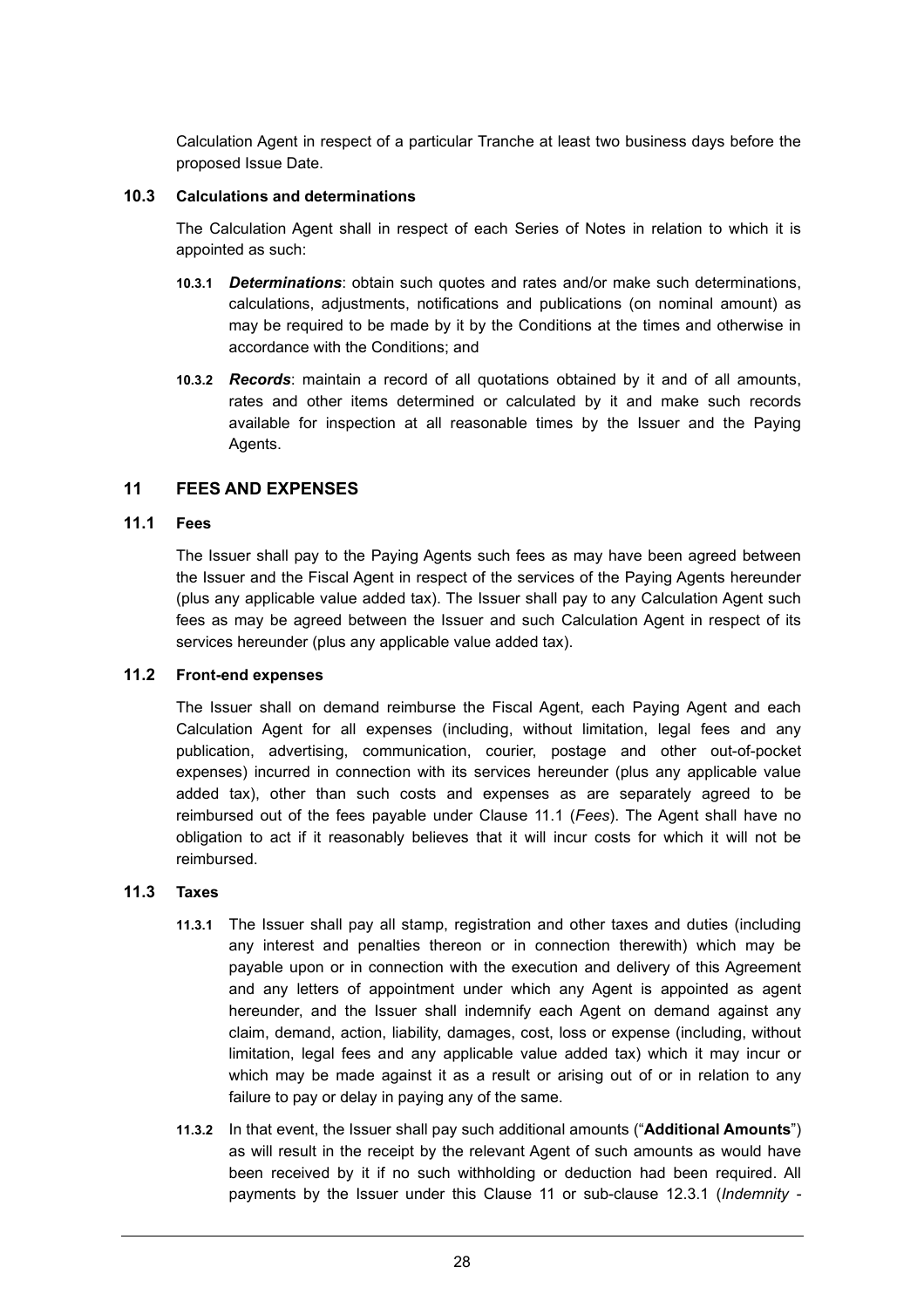*Indemnity in favour of the Agents*) shall be made free and clear of, and without withholding or deduction for, any taxes, duties, assessments or governmental charges of whatsoever nature imposed, levied, collected, withheld or assessed by Italy or the Netherlands or any political subdivision or any authority thereof or therein having power to tax, unless such withholding or deduction is required by law.

- **11.3.3** The Agents shall use commercially reasonable efforts to complete the procedural formalities that are applicable to the Agents and that are (i) required by law, regulation or administrative procedure applicable to the Issuer; and (ii) necessary for the Issuer to make payments in respect of its obligations under this Agreement (excluding, for the avoidance of doubt, any payments in respect of the Notes) with the minimum amount of withholding or deduction allowed by applicable law (or official interpretation thereof by a competent authority or published practice of the taxation authorities), including any applicable double tax treaty.
- **11.3.4** The obligation to pay Additional Amounts under sub-clause 11.3.2 shall not apply with respect to any tax assessed on an Agent: (a) under the law of the jurisdiction in which that Agent is incorporated or, if different, the jurisidiction(s) in which that Agent is treated as resident for tax purposes; or (b) under the law of the jurisdiction in which that Agent's office is located in respect of amounts received or receivable in that jurisdiction, if that tax is imposed on or calculated by reference to the net income received or receivable by that Agent (or similar taxable base).
- **11.3.5** If the Issuer makes a payment of Additional Amounts and the relevant Agent determines that (a) a tax credit is attributable either to an increased payment of which those Additional Amounts form part, or to those Additional Amounts; and (b) such tax credit will be actually obtained, used and retained by such Agent, as soon as it is reasonably practicable after obtaining and/or utilising that tax credit, the Agent shall pay an amount to the Issuer which that Agent determines will leave it (after that payment) in the same after-tax position as it would have been in had the Additional Amounts not been required to be paid by the Issuer.

#### **12 TERMS OF APPOINTMENT**

- **12.1** Each of the Paying Agents and (in the case of sub-clauses 12.1.4 (*Genuine documents*), 12.1.5 (*Lawyers*) and 12.1.6 (*Expense or liability*) each Calculation Agent) may, in connection with its services hereunder:
	- **12.1.1** *Absolute owner*: except as ordered by a court of competent jurisdiction or as required by law and notwithstanding any notice of ownership, trust or any other interest therein, any writing thereon or any notice of any previous loss or theft thereof, but subject to sub-clause 7.1.1 (*Payments by Paying Agent – Replacements*), treat the holder of any Note or Coupon as the absolute owner thereof and make payments thereon accordingly;
	- **12.1.2** *Correct terms*: assume that the terms of each Note or Coupon as issued are correct;
	- **12.1.3** *Determination by Issuer*: refer any question relating to the ownership of any Note or Coupon or the adequacy or sufficiency of any evidence supplied in connection with the replacement of any Note or Coupon to the Issuer for determination by the Issuer and rely upon any determination so made;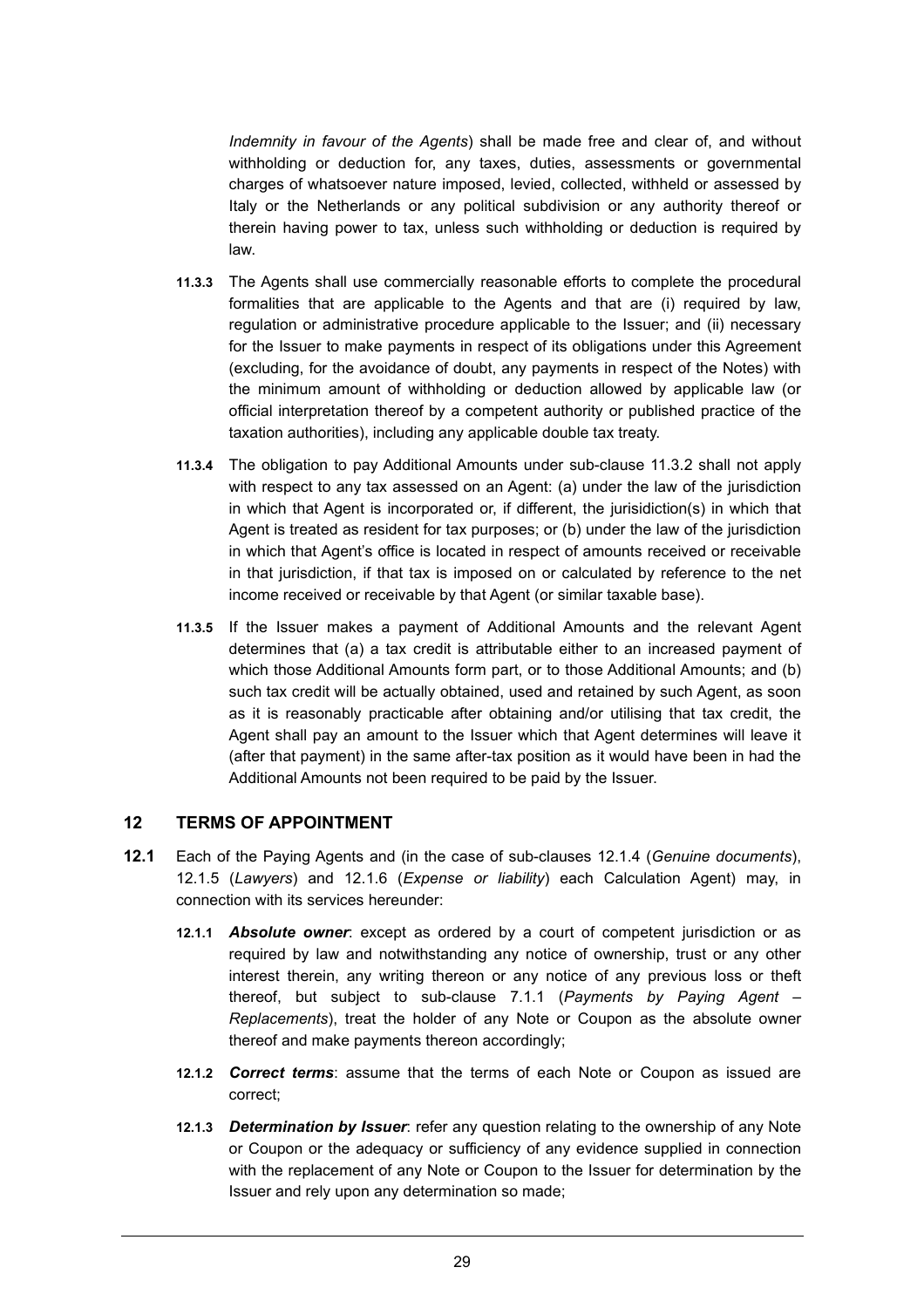- **12.1.4** *Genuine documents*: rely upon the terms of any notice, communication or other document reasonably believed by it to be genuine;
- **12.1.5** *Lawyers*: engage and pay for the advice or services of any lawyers or other experts whose advice or services it considers necessary and rely upon any advice so obtained (and such Paying Agent or, as the case may be, such Calculation Agent shall be protected and shall incur no liability as against the Issuer in respect of any action taken, or suffered to be taken, in accordance with such advice and in good faith, and failure to consult such advisers on any matter shall not be construed as evidence of the relevant Agent not acting in good faith); and
- **12.1.6** *Expense or liability*: subject to giving notice in writing to the Issuer treat itself as being released from any obligation to take any action hereunder which it reasonably expects will result in any expense or liability to it, the payment of which within a reasonable time is not, in its reasonable opinion, assured to it.

### **12.2 Extent of Duties**

Each Agent shall only be obliged to perform the duties set out herein and only such duties as are set out in the Agreement and no implied duties or obligations shall be implied. The obligations of the Agents hereunder shall be several and not joint. No Agent shall:

- **12.2.1** *Fiduciary duty*: be under any fiduciary duty or other obligation towards or have any relationship of agency or trust for or with any person other than the Issuer (save insofar as that any funds received by the Fiscal Agent under Clause 6.1 (*Issuer to pay Fiscal Agent*) shall, pending their application in accordance with Clause 7.3 (*Reimbursement by Fiscal Agent*) or Clause 7.4 (*Appropriation by Fiscal Agent*) or their repayment in accordance with Clause 6.4 (*Application by Fiscal Agent*), be held by it in a segregated account which shall be held on trust for the persons entitled thereto); or
- **12.2.2** *Enforceability of any Notes*: be responsible for or liable in respect of the legality, validity or enforceability of any Note or Coupon or any act or omission of any other person (including, without limitation, any other Agent).

#### **12.3 Indemnity**

Notwithstanding any other provisions of this Agreement, if the Fiscal Agent is rendered unable to carry out its obligations under this Agreement as a result of the occurrence of a Force Majeure Event, the Fiscal Agent shall not be liable for any failure to carry out such obligations for so long as it is so prevented.

#### **12.3.1** *Indemnity in favour of the Agents*

- (a) The Issuer shall indemnify each Agent against any claim, demand, action, liability, damages, cost, loss or expense (including, without limitation, legal fees and any applicable value added tax) which it incurs otherwise than by reason of its own gross negligence or wilful misconduct or wilful default, as a result of or arising out of or in relation to its acting as the agent of the Issuer in relation to the Notes or as a direct result of the breach by the Issuer of its undertaking under Clause 12.6.2.
- (b) Notwithstanding any provision of this Agreement to the contrary, including, without limitation, any indemnity given by the Agents herein, each of the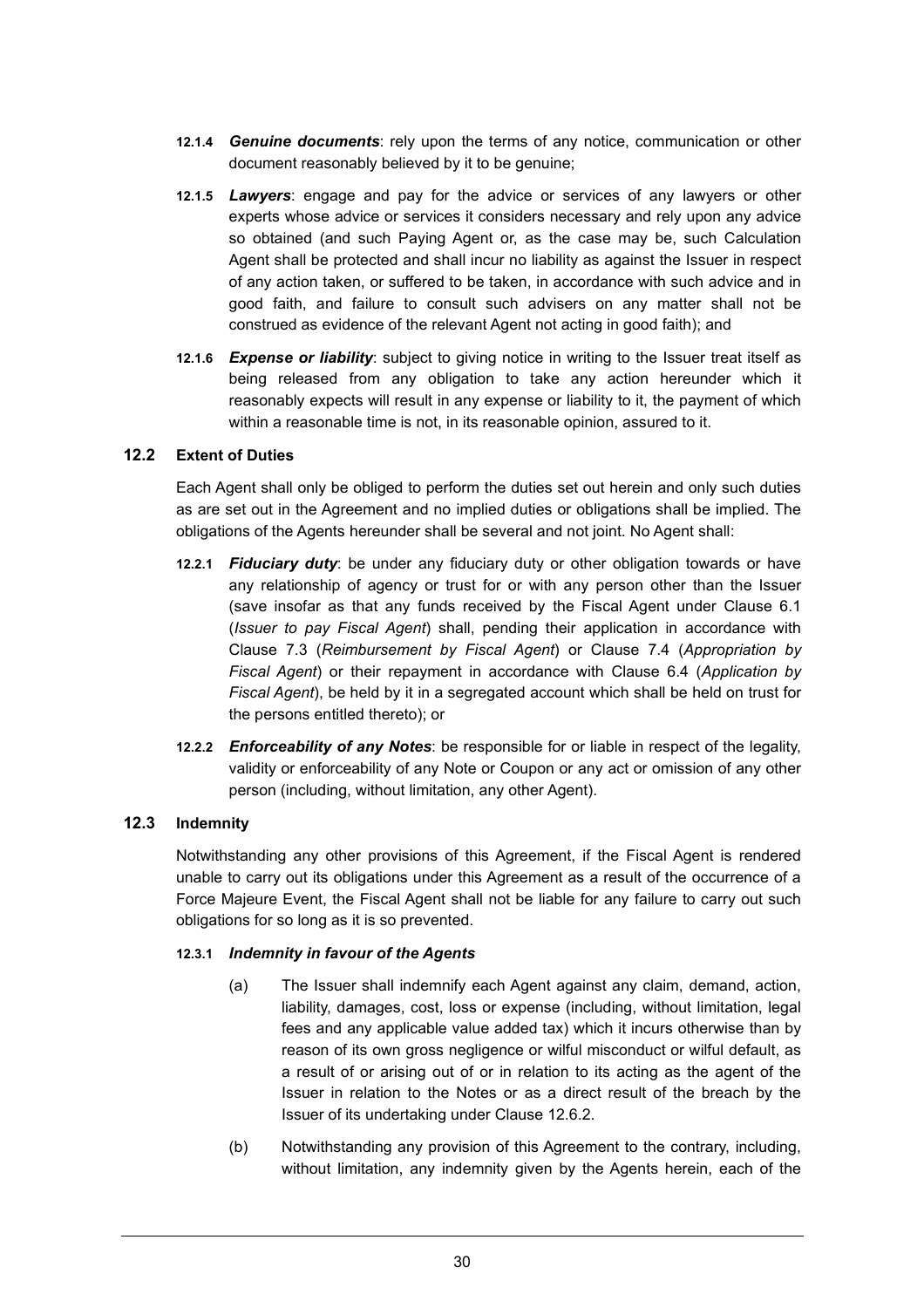Agents shall not in any event be liable for the following direct losses: loss of profits, loss of contracts or loss of goodwill.

(c) The indemnity contained in this sub-clause 12.3.1 shall survive termination or expiry of this Agreement.

# **12.3.2** *Indemnity in favour of the Issuer*

- (a) Each Paying Agent shall severally indemnify the Issuer against any claim, demand, action, liability, damages, cost, loss or expense (including, without limitation, legal fees and any applicable value added tax) which it incurs (otherwise than by reason of its own gross negligence or wilful misconduct, default or bad faith) as a direct result or arising out of or in relation to the gross negligence or wilful misconduct or wilful default of such Agent or of its officers, directors or employees or as a direct result of the breach by the Agent of its undertaking under Clause 12.6.2. Under no circumstances will the Paying Agents or any Calculation Agent be liable to the Issuer or any other party to this Agreement for any consequential loss or damage (including but not limited to loss of business, goodwill, opportunity or profit) even if advised of the possibility of such loss or damage.
- (b) Notwithstanding any provisions of this Agreement to the contrary, including, without limitation, any indemnity given by the Issuer herein, the Issuer shall not in any event be liable for the following direct losses: loss of profit, loss of contracts or loss of goodwill.
- (c) The indemnity contained in this sub-clause 12.3.2 shall survive termination or expiry of this Agreement.

### **12.4 Confidentiality and Data Protection**

Each Agent and the Issuer undertakes to respect and protect the confidentiality of all information acquired as a result of or pursuant to this Agreement and will not, without the other Party's prior written consent, disclose any such information to a third party, unless it is required to do so by any applicable law or regulation or is specifically authorised to do so hereunder or by any separate agreement, especially where the provision of such information is the object or part of the service to be provided by the Agent.

#### **12.5 Subcontracting and transfer of data**

The Issuer authorizes:

(a) the Agent to subcontract, under the Agent's responsibility and in compliance with applicable laws and regulations, the provision of the services (in whole or in part) required to be performed by the Agent under this Agreement to the Agent's group entities or to third parties (such as to a correspondent or any other person providing the relevant service to the Agent). The Issuer has been informed of the International Operating Model. The Issuer will be electronically notified by the Paying Agent of any change to the International Operating Model, including new subcontracting of services required to be performed by the Agent under this Agreement which shall – in accordance with the above provisions of this Clause 12.5(a) – remain under the Agent's responsibility. Unless the Paying Agent receives written refusal from the Issuer within 30 (thirty) calendar days following the notification by the Paying Agent of any change to the International Operating Model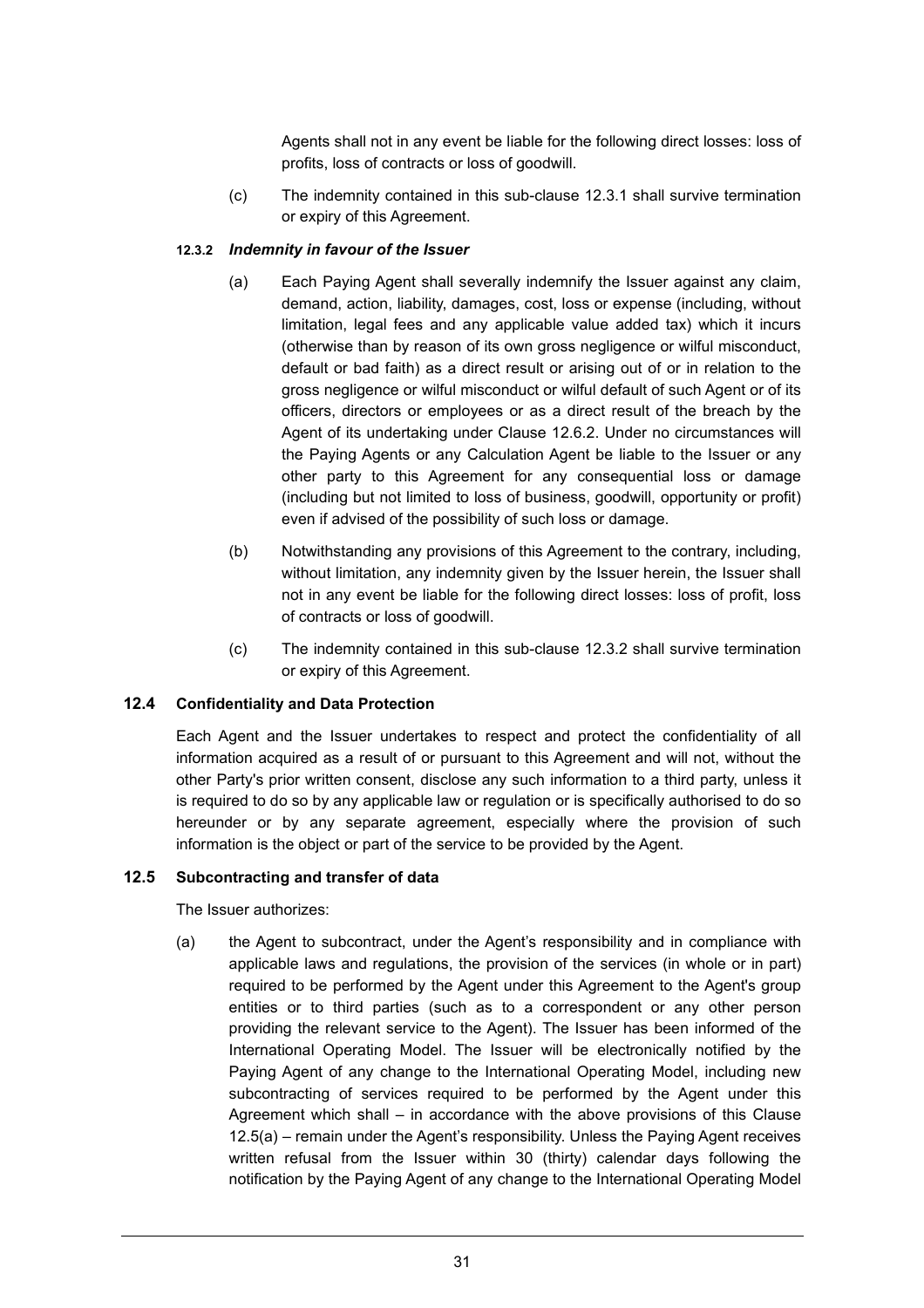or, as the case may be, any new subcontracting of services by the Agent, the Issuer will be deemed to have given its consent thereto, without prejudice to the Agent's responsibility for services required to be performed by it under this Agreement and provided that the Agent remains fully responsible for the compliance with obligations applicable to it by virtue of the laws and regulations;

- (b) the transfer of data, under the Agent's responsibility, to the Agent's group entities or to third parties (such as to a correspondent, or any other person providing the relevant services to the Agent) if and to the extent such transmission is strictly required  $(x)$  to allow the Agent to provide its services to the Issuer or  $(y)$  to satisfy legal obligations the Agent or the recipient of the data is subject to, in which case the Agent shall to the extent permitted by applicable law inform the Issuer of that legal obligation before transferring any such data. The Agent assumes the responsibility for any such transfer and shall ensure that any group entity or third parties to whom data is transferred treat any transferred data as confidential and are subject to confidentiality undertakings or professional or statutory obligations of confidentiality; and
- (c) the transfer of data to the Agent's group entities as necessary to establish and monitor the risk profile and supervise global exposure of the Agent to the Issuer. Data include information in relation to the identity of the Issuer (*i.e.* name, address details, contact persons and related details), its articles of incorporation and the Base Prospectus.

### **12.6 Personal Data Protection**

Capitalised terms used in this Clause 12.6 but not otherwise defined in this Agreement, have the meanings assigned to them in the Regulation (EU) 2016/679 of 27 April 2016 on the protection of natural persons with regard to the processing of personal data and on the free movement of such data, and repealing Directive 95/46/EC ("**GDPR**"). "EU Data Protection Law" shall mean the GDPR as well as all related EEA member states' laws and regulations.

**12.6.1** (A) For the performance of its duties under this Agreement, execution of instructions delivered to it in accordance with this Agreement, mandatory regulatory purposes, sanctions screening purposes, security purposes and business continuity purposes, the Agent may from time to time process Personal Data of staff, officers and directors, including permanent, fixed term or part-time staff of the Issuer whose Personal Data is communicated by the Issuer to the Agent for such purpose ("Personnel") and of shareholders and beneficial owners of the Issuer. For this purpose, the Agent is acting as Data Controller pursuant to GDPR. (B) For the performance of its obligations under this Agreement, the delivery of instructions to the Agent hereunder, mandatory regulatory purposes, sanctions screening purposes, security purposes and business continuity purposes, the Issuer may from time to time process Personal Data of staff, officers and directors, including permanent, fixed term or part-time staff of the Agent whose Personal Data is communicated by the Agent to the Issuer for such purpose ("Personnel"), and of shareholders and beneficial owners of the Agent. For this purpose, the Issuer is acting as Data Controller pursuant to GDPR.

Each of the Issuer and the Agent confirms that it has implemented appropriate technical and organisational measures to ensure and to be able to demonstrate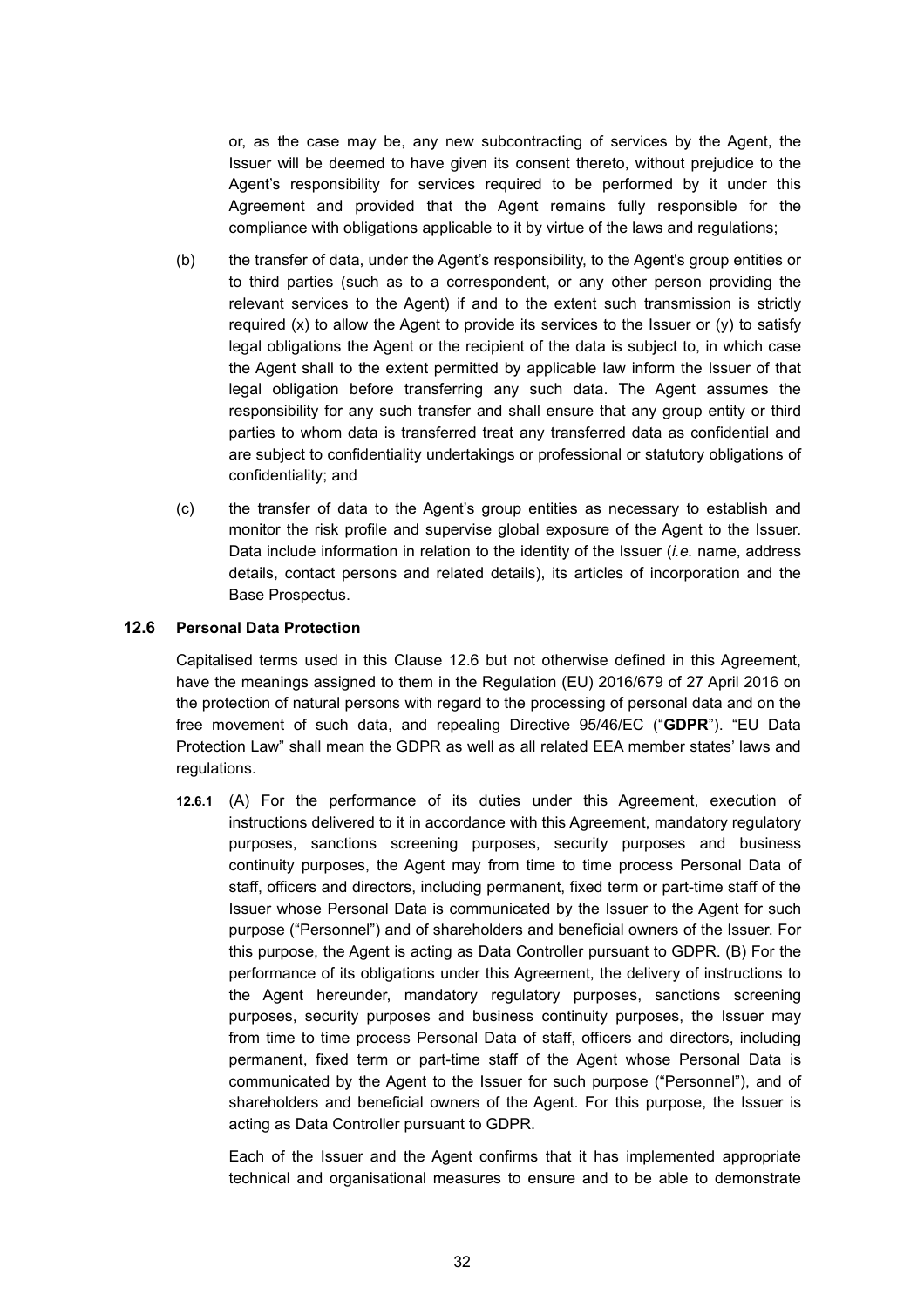any processing of Personal Data of Personnel is performed in accordance with the EU Data Protection Laws.

**12.6.2** Each of the Issuer and the Agent shall bring to the attention of such Personnel, or (when such Personnel are not directly employed by the Issuer or, as the case may be, the Agent) shall use all reasonable endeavours that such Personnel are made aware of, the other Party's corporate website containing its data protection notice. Each of the Issuer and the Agent acknowledges and accepts that the other Party will process Personnel's Personal Data for those purposes set out in Clause 12.6.1 and as set out in the data protection notice, as amended from time to time.

Where the Issuer or, as the case may be, the Agent processes Personal Data relating to the other Party's Personnel, the Issuer or, as the case may be, the Agent must use such Personnel's Personal Data solely for the implementation of its rights and obligations under this Agreement and in compliance with EU Data Protection Laws.

**12.6.3** Notwithstanding Clauses 12.6.1 to 12.6.2 above, there may be cases (i.e. including, but not limited to, corporate actions in relation to the Notes of the Issuer and any other action pursuant to the Terms and Conditions/the Base Prospectus and/or the agreements entered into in connection with the Programme in relation to the handling of the Notes upon request of a noteholder) involving a disclosure of identifies of the noteholders where the Agent is requested to process Personal Data on behalf of the Issuer (the "**Personal Data Processing Event**"). For such purpose, the Issuer will act as Data Controller and the Agent as Data Processor.

The Issuer is made aware that, prior to any such processing of Personal Data by the Agent on behalf of the Issuer, the Issuer as Data Controller and the Agent as Data Processor are required to enter into a separate data processing agreement in accordance with Article 28 of the GDPR, in order to cover their respective obligations in the EU Data Protection Law framework. Should the Issuer and the Agent not be able to enter into such separate data processing agreement before the occurrence of the Personal Data Processing Event, the Agent will not be able to provide its services to the Issuer with respect to the Personal Data Processing Event.

# **12.7 Waiver of rights**

No failure or delay of the Issuer or any Paying Agent in exercising any right or remedy under this Agreement shall constitute a waiver of that right. Any waiver of any right will be limited to the specific instance. The exclusion or omission of any provision or term from this Agreement shall not be deemed to be a waiver of any right or remedy the Issuer or any Paying Agent may have under applicable law.

#### **12.8 Agents as Noteholders**

The Agents, their officers, directors, employees or controlling persons may become the owner of, or acquire any interest in, the Notes with the same rights that it or he would have if the Agent concerned were not appointed under this Agreement, and may engage or be interested in any financial or other transaction with the Issuer and/or any of its affiliates and may act, as depository, trustee or agent for, any committee or body of Noteholders or the holders of other obligations of or shares in the Issuer, as freely as if the Agent were not appointed under this Agreement.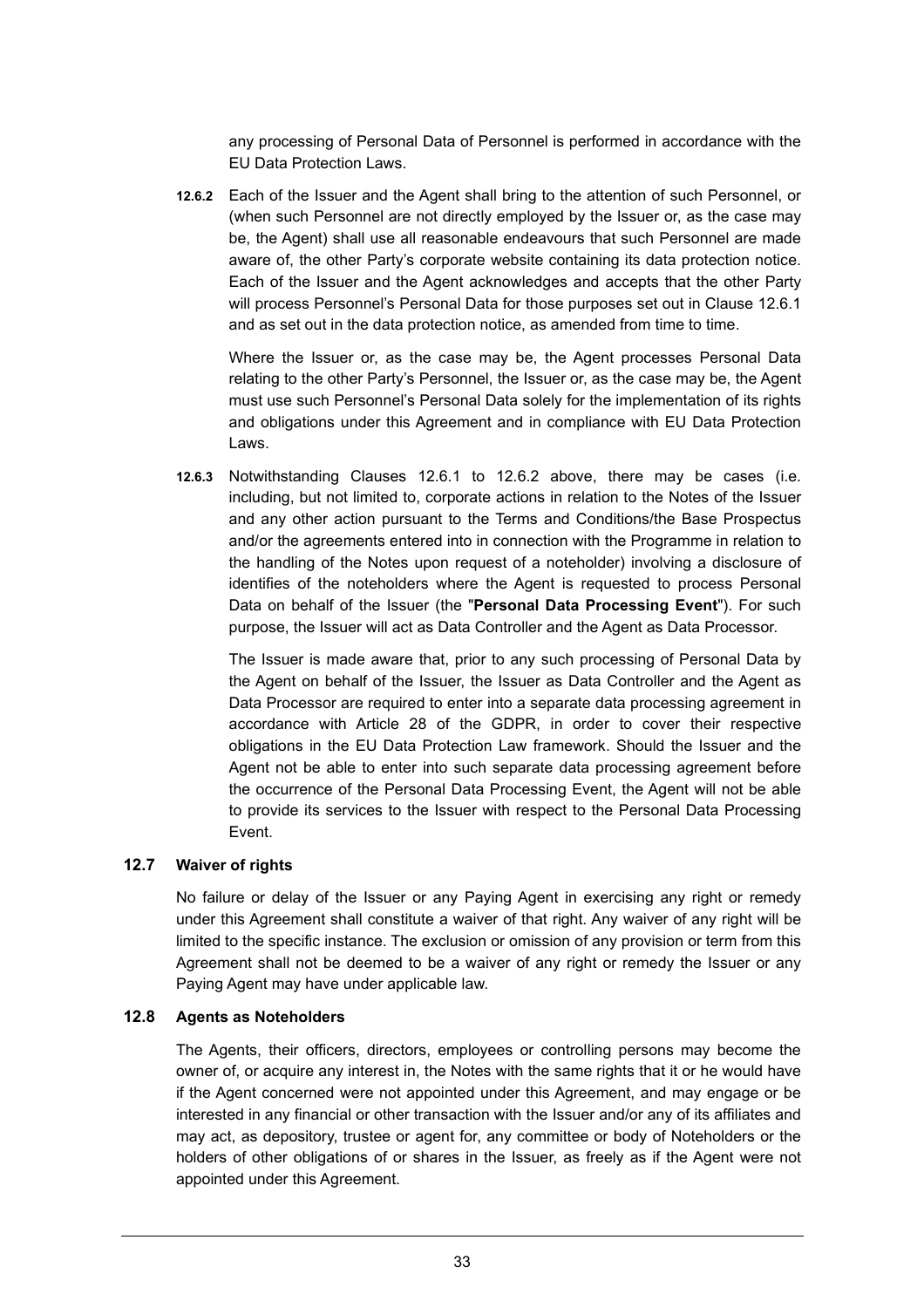# **13 CHANGES IN AGENTS**

### **13.1 Resignation**

Any Agent may resign its appointment as the agent of the Issuer hereunder and/or in relation to any Series of Notes upon the expiration of not less than 30 days' notice to that effect by such Agent to the Issuer (with a copy, in the case of a Paying Agent or Calculation Agent other than the Fiscal Agent, to the Fiscal Agent) **provided**, **however**, **that**:

- **13.1.1** *Payment date*: if in relation to any Series of Notes any such resignation which would otherwise take effect less than 30 days before or after the maturity date or other date for redemption of such Series or any interest or other payment date in relation to any such Series it shall not take effect, in relation to such Series only, until the thirtieth day following such date; and
- **13.1.2** *Successors*: in respect of any Series of Notes, in the case of the Fiscal Agent, the Calculation Agent or the Required Paying Agent, such resignation shall not be effective until a successor thereto has been appointed by the Issuer as its agent in relation to such Series of Notes or in accordance with Clause 13.5 (*Agents may appoint successors*) and notice of such appointment has been given in accordance with the Conditions.

#### **13.2 Revocation**

The Issuer may revoke its appointment of any Agent as its agent hereunder and/or in relation to any Series of Notes by not less than thirty days' notice to that effect to such Agent (with a copy, in the case of a Paying Agent or Calculation Agent other than the Fiscal Agent) **provided**, **however**, **that** in respect of any Series of Notes, in the case of the Fiscal Agent, the Calculation Agent or any Required Paying Agent, such revocation shall not be effective until a successor thereto has been appointed by the Issuer as its agent in relation to such Series of Notes and notice of such appointment has been given in accordance with the Conditions.

### **13.3 Automatic termination**

The appointment of any Agent shall terminate forthwith if:

- **13.3.1** *Incapacity*: such Agent becomes incapable of acting;
- **13.3.2** *Receiver*: a secured party takes possession, or a receiver, manager or other similar officer is appointed, of the whole or any part of the undertaking, assets and revenues of such Agent;
- **13.3.3** *Insolvency*: such Agent admits in writing its insolvency or inability to pay its debts as they fall due;
- **13.3.4** *Liquidator*: an administrator or liquidator of such Agent or the whole or any part of the undertaking, assets and revenues of such Agent is appointed (or application for any such appointment is made);
- **13.3.5** *Composition*: such Agent takes any action for a readjustment or deferment of any of its obligations or makes a general assignment or an arrangement or composition with or for the benefit of its creditors or declares a moratorium in respect of any of its indebtedness;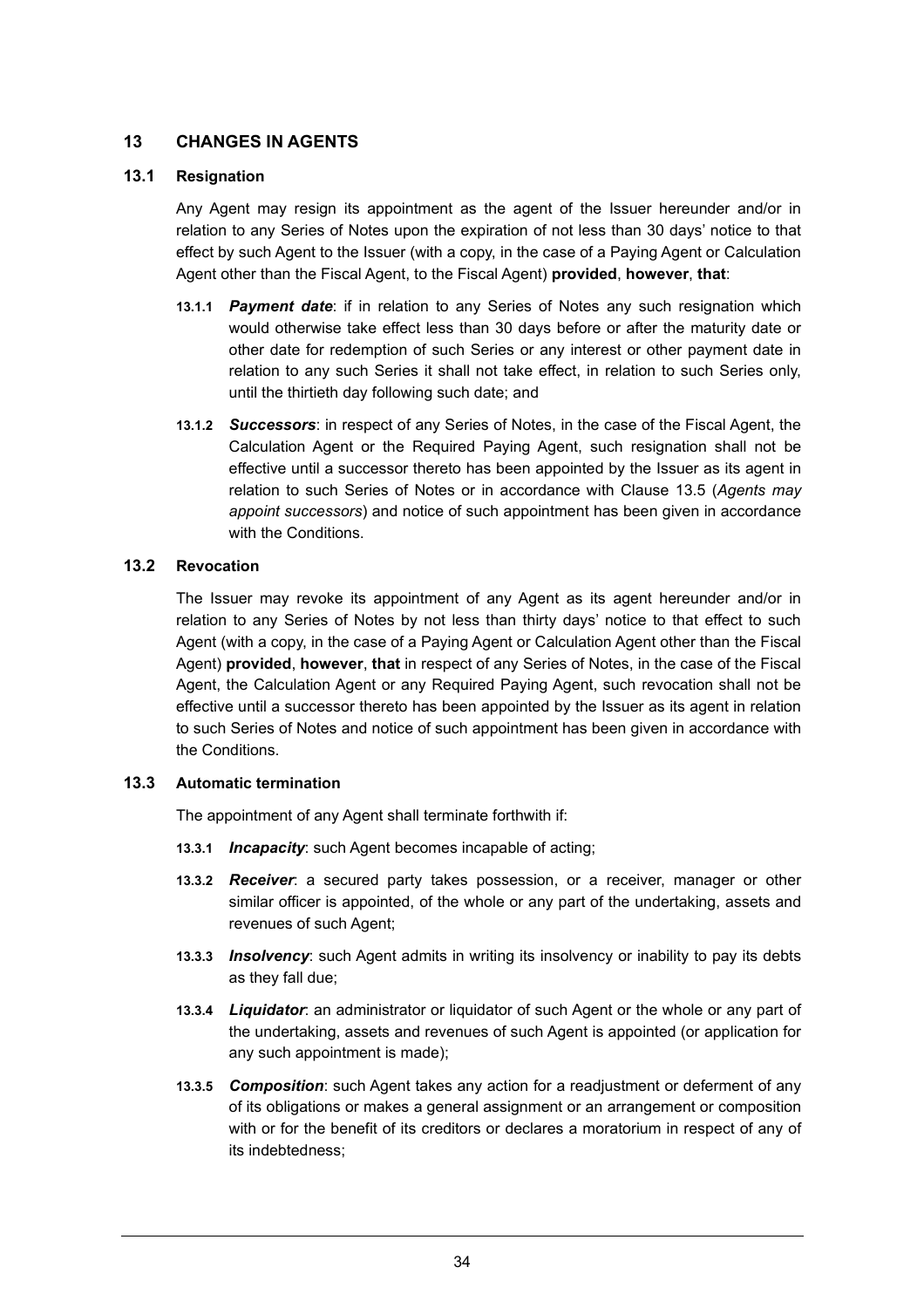- **13.3.6** *Winding-up*: an order is made or an effective resolution is passed for the windingup of such Agent; or
- **13.3.7** *Analogous event*: any event occurs which has an analogous effect to any of the foregoing.

If the appointment of the Fiscal Agent, Calculation Agent or any Required Paying Agent is terminated in accordance with this Clause 13.3, the Issuer shall forthwith appoint a successor in accordance with Clause 13.4 (*Additional and successor agents*).

#### **13.4 Additional and successor agents**

The Issuer may appoint a successor fiscal agent or calculation agent and additional or successor paying agents and shall forthwith give notice of any such appointment to the continuing Agents and the Noteholders, whereupon the Issuer, the continuing Agents, and the additional or successor fiscal agent, calculation agent or paying agent shall acquire and become subject to the same rights and obligations between themselves as if they had entered into an agreement in the form *mutatis mutandis* of this Agreement.

#### **13.5 Agents may appoint successors**

If the Fiscal Agent, Calculation Agent or any Required Paying Agent gives notice of its resignation in accordance with Clause 13.1 (*Resignation*) and by the tenth day before the expiry of such notice a successor has not been duly appointed in accordance with Clause 13.4 (*Additional and successor agents*), the Fiscal Agent or (as the case may be) Calculation Agent or Required Paying Agent may itself, following such consultation with the Issuer as is practicable in the circumstances, appoint as its successor any reputable and experienced financial institution and give notice of such appointment to the Issuer, the remaining Agents and the Noteholders, whereupon the Issuer, the remaining Agents and such successor shall acquire and become subject to the same rights and obligations between themselves as if they had entered into an agreement in the form *mutatis mutandis* of this Agreement.

#### **13.6 Release**

Upon any resignation or revocation taking effect under Clause 13.1 (*Resignation*) or 13.2 (*Revocation*) or any termination taking effect under Clause 13.3 (*Automatic termination*), the relevant Agent shall:

- **13.6.1** *Discharge*: be released and discharged from its obligations under this Agreement (save that it shall remain entitled to the benefit of and subject to Clause 11.3 (*Taxes*), Clause 12 (*Terms of Appointment*) and Clause 13 (*Changes in Agents*));
- **13.6.2** *Fiscal Agent's records*: in the case of the Fiscal Agent, deliver to the Issuer and to its successor a copy, certified as true and up-to-date by an officer or authorised signatory of the Fiscal Agent, of the records maintained by it in accordance with Clause 8.1 (*Records*);
- **13.6.3** *Calculation Agent's records*: in the case of any Calculation Agent, deliver to the Issuer and its successor a copy, certified as true and up-to-date by an officer or authorised signatory of such Calculation Agent, of the records maintained by it in accordance with Clause 10 (*Appointment and Duties of the Calculation Agent*); and
- **13.6.4** *Moneys and papers*: forthwith (upon payment to it of any amount due to it in accordance with Clause 11 (*Fees and Expenses*) or sub-clause 12.3.1 (*Indemnity -*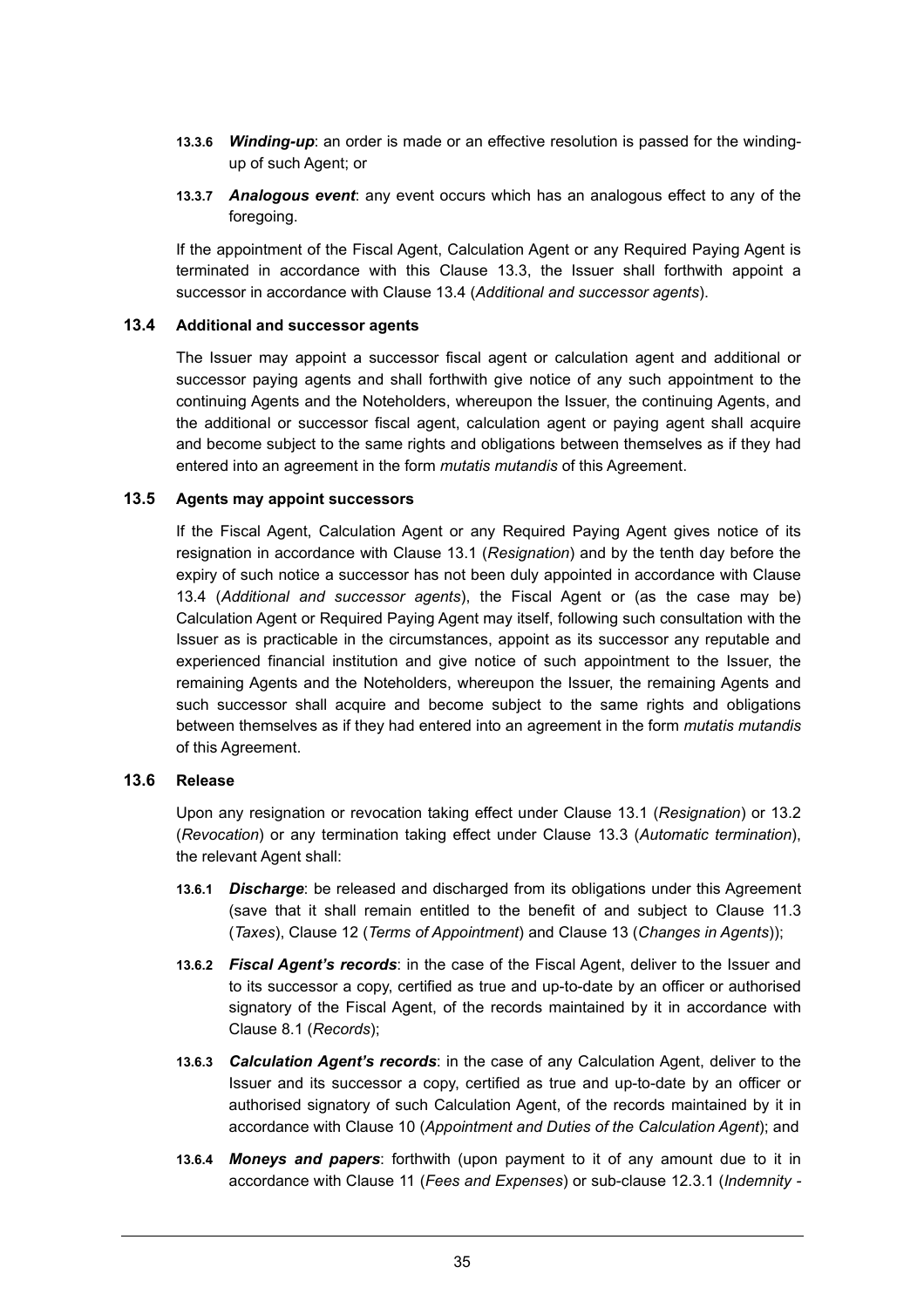*Indemnity in favour of the Agents*)) transfer all moneys and papers (including any unissued Notes held by it hereunder and any documents held by it pursuant to Clause 8.8 (*Documents available for inspection and/or collection*)) to its successor and, upon appropriate notice, provide reasonable assistance to its successor for the discharge of its duties and responsibilities hereunder.

#### **13.7 Merger**

Any legal entity (i) into which the Agent may be merged or converted or any legal entity with which the Agent may be consolidated, (ii) to which the business of the Agent is transferred, (iii) to which the Agent agrees to transfer its respective rights and obligations hereunder in the context of any such merger, conversion, consolidation or business transfer, or (iv) which results from any merger, conversion, consolidation or business transfer to which the Agent shall be a party shall, to the extent permitted by applicable law, be the successor Agent under this Agreement without any further formality, and after the effective date of such merger, conversion, consolidation or, as the case may be, business transfer, all references in this Agreement to the Agent shall be deemed to be references to such legal entity who shall succeed such Agent, and such successor shall acquire and become subject to the same rights and obligations under this Agreement as such Agent as if the successor had entered into this Agreement on the date hereof.

Notice of any such merger, conversion, consolidation or business transfer shall forthwith be given by the Agent to the Issuer.

#### **13.8 Changes in Specified Offices**

If any Agent decides to change its Specified Office (which may only be effected within the same jurisdiction unless the prior written approval of the Issuer has been obtained), it shall give notice to the Issuer (with a copy to the other Agents) of the address of the new Specified Office stating the date on which such change is to take effect, which date shall be not less than 30 days after the date of such notice. The Issuer shall at its own expense not less than 14 days prior to the date on which such change is to take effect (unless the appointment of the relevant Agent is to terminate pursuant to any of the foregoing provisions of this Clause 13 on or prior to the date of such change) give notice thereof to the Noteholders.

# **14 NOTICES**

### **14.1 Addresses for Notices**

All notices and communications hereunder shall be made in writing (by letter, email or fax), shall be effective upon receipt by the addressee and shall be sent as follows:

**14.1.1** if to Assicurazioni Generali to it at:

Address: Piazza Duca degli Abruzzi 2 34123 Trieste Italy

Email: Tommaso.Cagnato@Generali.com; luca.vascotto@generali.com; debt&financing@generali.com

Attention: Tommaso Cagnato, Luca Vascotto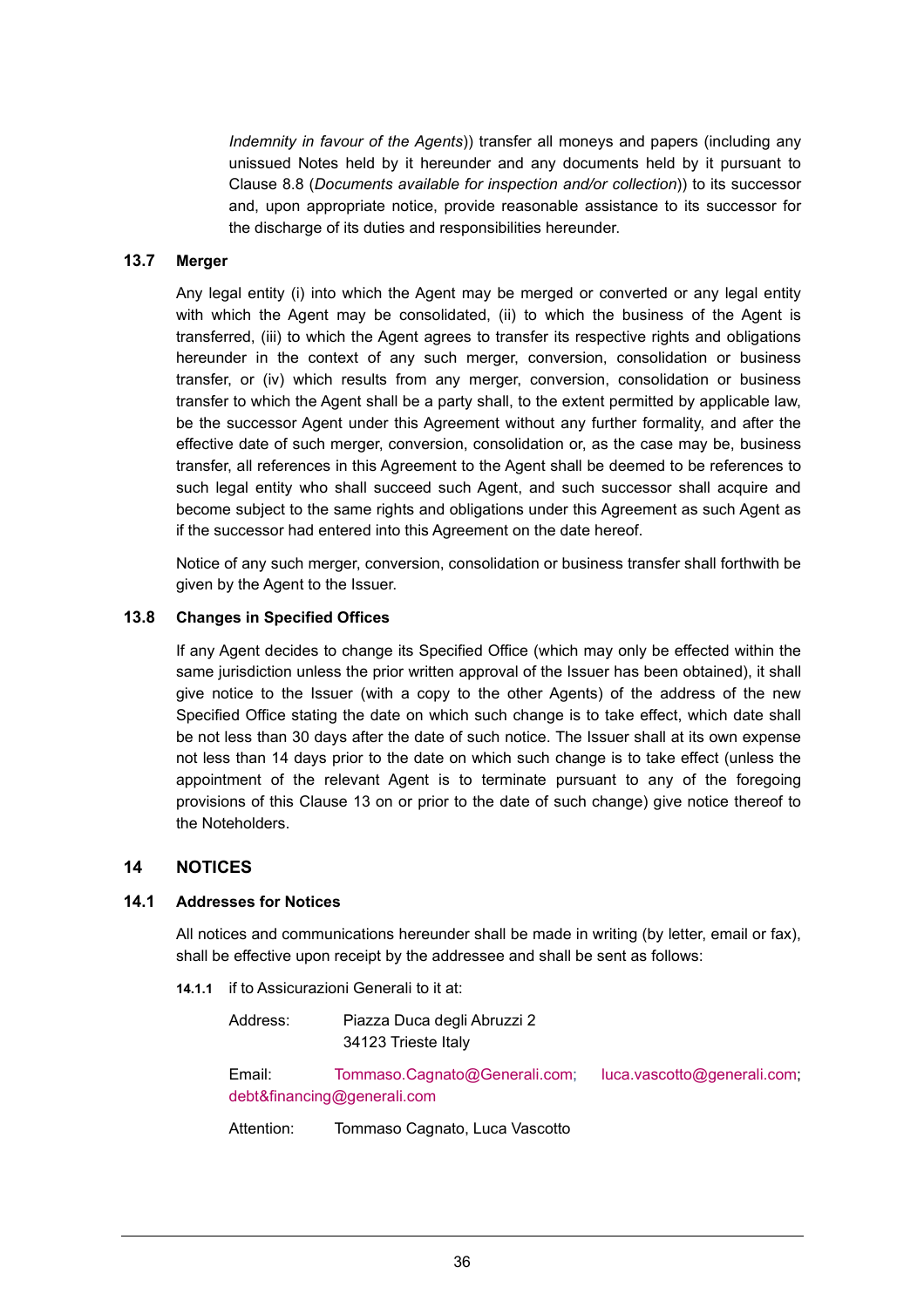**14.1.2** if to the Fiscal Agent or a Paying Agent to it at the address or fax number specified against its name in Schedule 2 (*The Specified Offices of the Agents*)

or, in any case, to such other address or fax number or for the attention of such other person or department as the addressee has by prior notice to the sender specified for the purpose.

### **14.2 Effectiveness**

Every notice or communication sent in accordance with Clause 14.1 (*Addresses for Notices*) shall be effective, if sent by letter, email or fax, upon receipt by the addressee **provided**, **however**, **that** any such notice or communication which would otherwise take effect after 4.00 p.m. on any particular day shall not take effect until 10.00 a.m. on the immediately succeeding business day in the place of the addressee.

Any instruction transmitted by email should be in the form of signed pdf instruction.

The Internet cannot guarantee the integrity and safety of the transferred data nor the delay in which they will be processed. The Fiscal Agent and Paying Agent shall not therefore be liable for any operational incident and its consequences arising from the use of Internet that could not reasonably have been avoided by the Fiscal Agent or the Paying Agent, unless caused by the gross negligence, wilful misconduct, default or bad faith of the Fiscal Agent or the Paying Agent.

# **15 LAW AND JURISDICTION**

#### **15.1 Governing law**

This Agreement and any non-contractual obligations arising out of or in connection with it are governed by English law.

#### **15.2 English courts**

The courts of England have jurisdiction to settle any dispute (a "**Dispute**"), arising out of or in connection with this Agreement (including a dispute relating to the existence, validity or termination of this Agreement or any non-contractual obligation arising out of or in connection with this Agreement) or the consequences of its nullity.

#### **15.3 Appropriate forum**

The parties agree that the courts of England are the most appropriate and convenient courts to settle any Dispute and, accordingly, that they will not argue to the contrary.

#### **15.4 Rights of the Agents to take proceedings outside England**

Clause 15.2 (*English courts*) is for the benefit of the Agents only. As a result, nothing in this Clause 15 (*Law and Jurisdiction*) prevents the Agents from taking proceedings relating to a Dispute ("**Proceedings**") in any other courts with jurisdiction. To the extent allowed by law, the Agents may take concurrent Proceedings in any number of jurisdictions.

### **15.5 Power of Attorney**

If the Issuer is represented by an attorney or attorneys in connection with the signing and/or execution and/or delivery of this Agreement, the Global Notes, Definitive Notes, Coupons, Talons or any agreement or document referred to herein or made pursuant hereto and the relevant power or powers of attorney is or are expressed to be governed by the laws of a particular jurisdiction, it is hereby expressly acknowledged and accepted by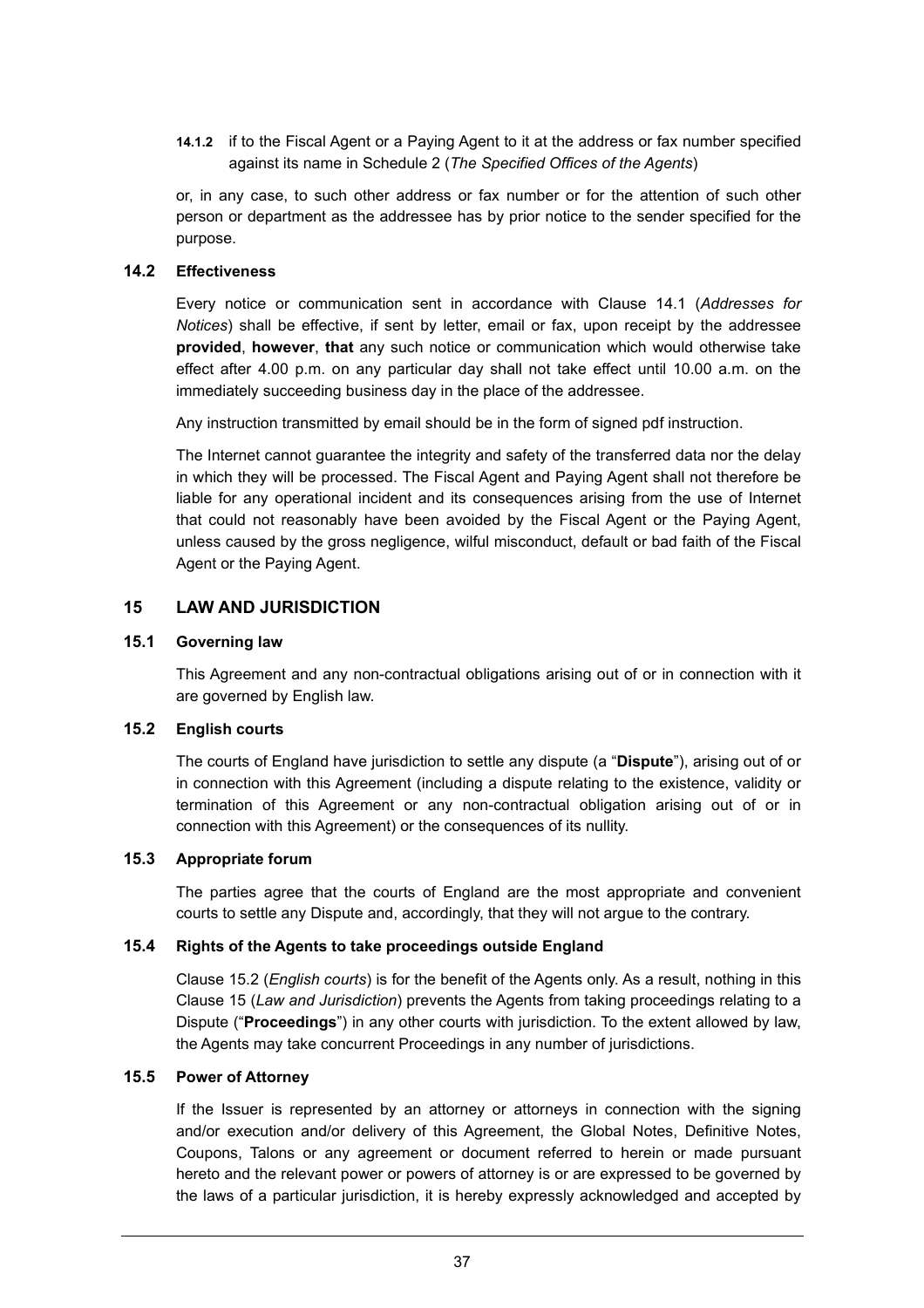the other parties to this Agreement that such laws shall govern the existence and extent of such attorney's or attorneys' authority and the effects of the exercise thereof.

### **15.6 Service of Process**

The Issuer agrees that the documents which start any Proceedings and any other documents required to be served in relation to those Proceedings may be served on it by being delivered to Assicurazioni Generali S.p.A. – United Kingdom Branch, Tomas More Square 4, London, E1W 1YW, United Kingdom or, if different, its registered office for the time being or at any address of the Issuer in Great Britain, authorised to accept service of process in England on behalf of the Issuer, at which process may be served on it in accordance with Parts 34 and 37 of the Companies Act 2006. If such person is not or ceases to be effectively appointed to accept service of process on behalf of the Issuer, the Issuer shall, on the written demand of any Agent addressed to the Issuer and delivered to the Issuer or to the Specified Office of the Fiscal Agent, appoint a further person in England to accept service of process on its behalf and, failing such appointment within 15 days, any Agent shall be entitled to appoint such a person by written notice addressed to the Issuer and delivered to the Issuer or to the Specified Office of the Fiscal Agent. Nothing in this paragraph shall affect the right of any Dealer to serve process in any other manner permitted by law.

# **16 MODIFICATION**

For the avoidance of doubt, this Agreement may be amended by further agreement among the parties hereto and without the consent of the Noteholders.

# **17 COUNTERPARTS**

This Agreement may be executed in any number of counterparts and by different parties hereto in separate counterparts, each of which when so executed shall be deemed to be an original and all of which when so executed shall constitute one and the same binding agreement between the parties.

# **18 RIGHTS OF THIRD PARTIES**

A person who is not a party to this Agreement has no right under the Contracts (Rights of Third Parties) Act 1999 to enforce any term of this Agreement.

**AS WITNESS** the hands of the duly authorised representatives of the parties hereto the day and year first before written.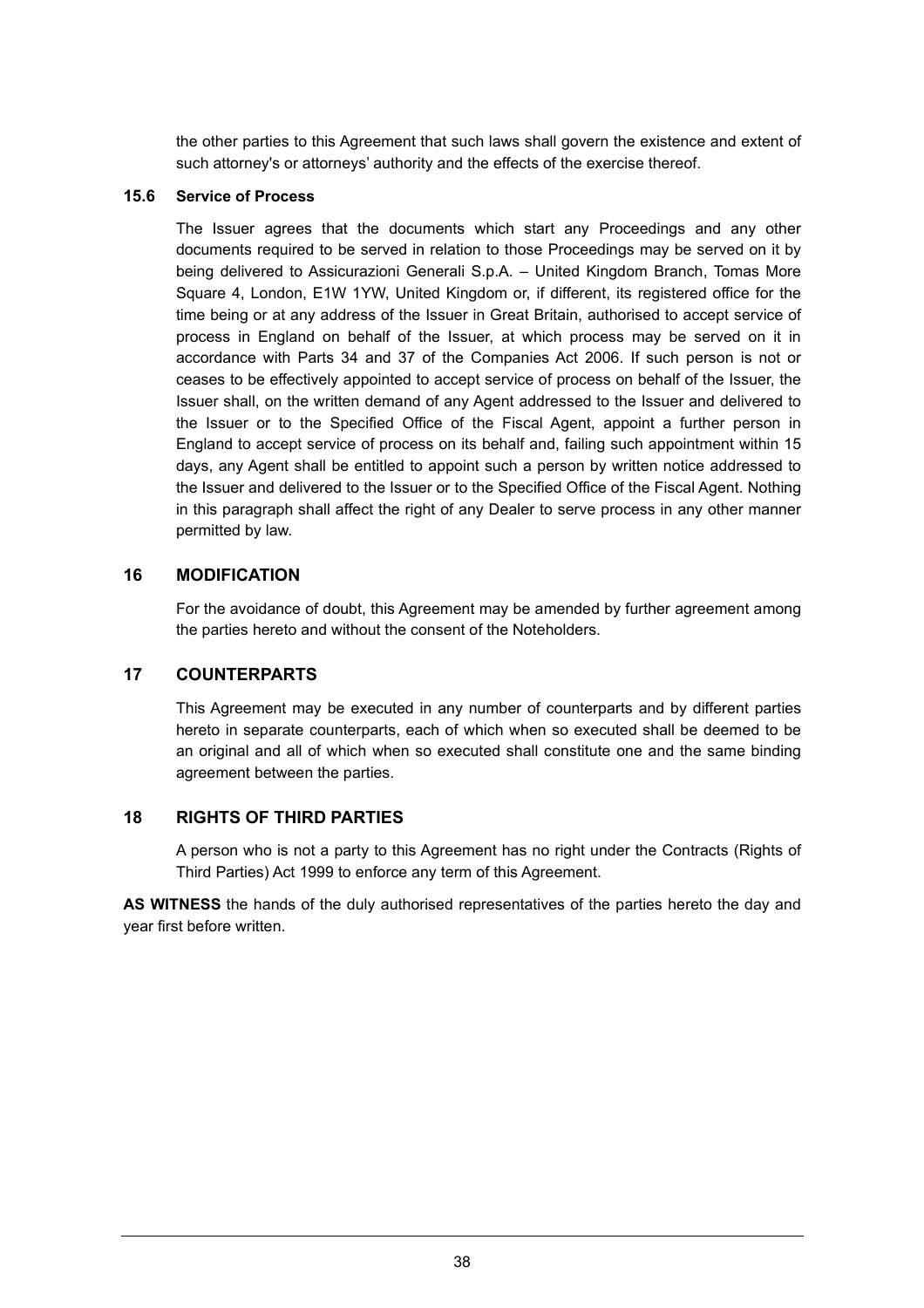# **PROVISIONS FOR MEETINGS OF NOTEHOLDERS**

*The following provisions are subject to compliance with the laws, legislation, rules and regulations of Italy in force and applicable to Assicurazioni Generali from time to time***:** 

#### **1 DEFINITIONS**

In this Agreement and the Conditions, the following expressions have the following meanings:

"**Chairman**" means, in relation to any Meeting, the individual who takes the chair in accordance with paragraph 7 (*Chairman*);

"**Eligible Voter**" means (if the Notes are in definitive form) the holder of the relevant Notes or (if the Notes are represented by a Global Note) the person in whose account with the clearing systems the interest in the relevant Note is held as resulting from the records of the clearing systems at the close of business on the seventh Trading Day prior to the date fixed for the Initial Meeting, or, where applicable, for the Second Meeting or any Further Meeting (as the case may be), or any other term pursuant to any mandatory provisions of Italian law applicable from time to time (including, without limitation, pursuant to Article 83 sexies of the Italian Financial Act), as set out in the Notice of Call;

"**Extraordinary Resolution**" means a resolution passed at a Meeting by the number of Eligible Voters specified in paragraph 8 (*Quorum and majority required to pass Extraordinary Resolutions*) herein;

"**Initial Meeting**" means any Meeting other than a New Meeting;

"**Meeting**" means a meeting of Noteholders (whether originally convened or resumed following an adjournment);

"**New Meeting**" means a meeting convened after adjournment for want of quorum of a previous Meeting;

"**Notes**" means the notes issued by the Issuer under the Programme and pertaining to the same series of Notes;

"**Noteholder**" means any holder of Notes;

"**Noteholders' Representative**" means a person appointed, *inter alia*, to represent the interests of the Noteholders (*rappresentante comune*) by an Extraordinary Resolution or by an order of a competent court at the request of one or more Noteholders or the Issuer, as described in Articles 2415, 2417 and 2418 of the Italian Civil Code;

"**Proxy**" means, in relation to any Meeting, a person appointed to vote under a Voting Instruction other than:

- (a) any such person whose appointment has been revoked and in relation to whom the Fiscal Agent has been notified in writing of such revocation by the time which is 48 hours before the time fixed for such Meeting; or
- (b) any such person appointed to vote at a Meeting which has been adjourned for want of a quorum and who has not been re-appointed to vote at the Meeting when it is resumed; or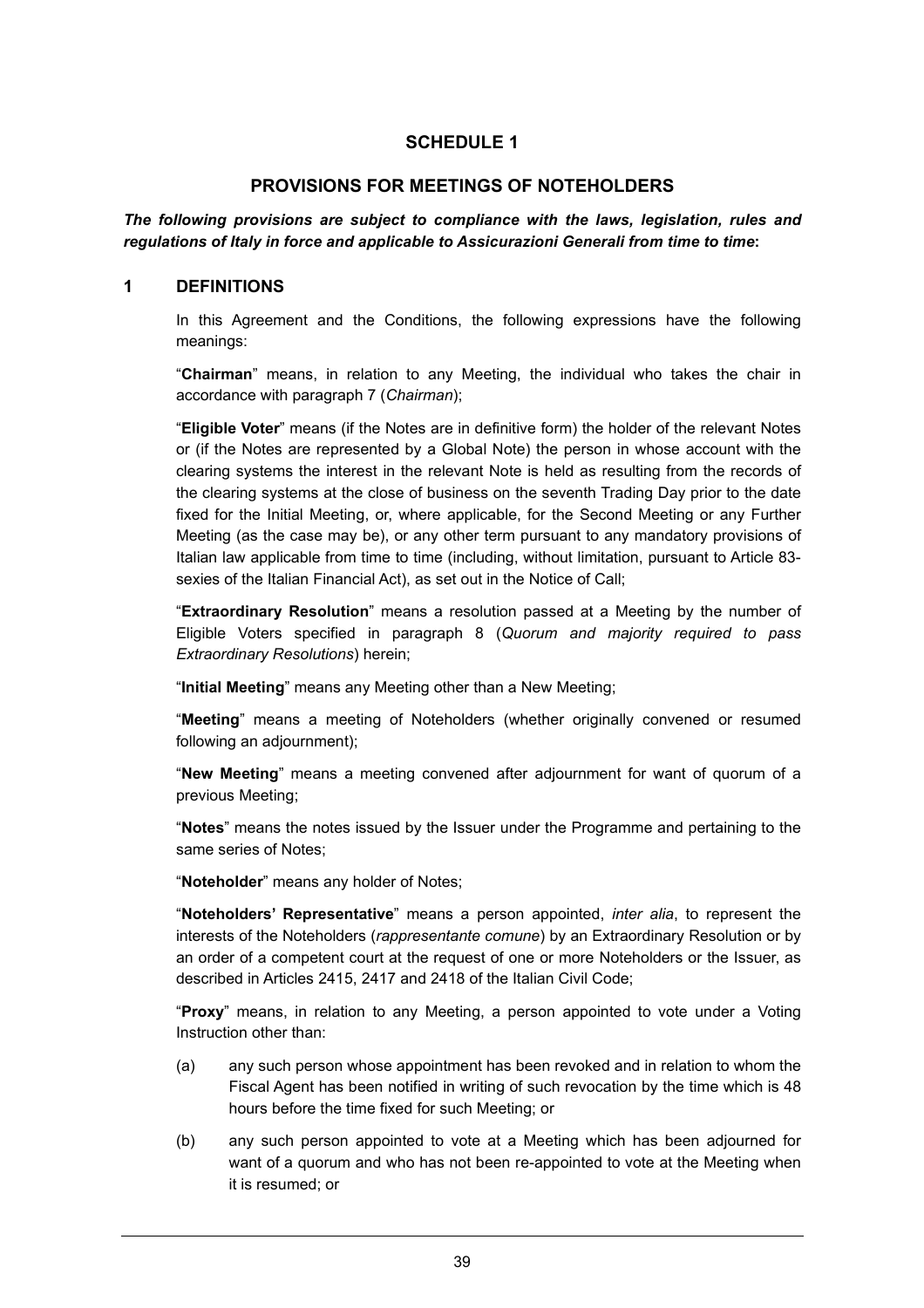- (c) (unless to the extent permitted under applicable Italian law) any such person who is a Director, Statutory Auditor (*sindaco*), employee of the Issuer or any of its Subsidiaries or any such person who is a member of any management or supervisory board of the Issuer or any of its Subsidiaries; or
- (d) any of the Subsidiaries of the Issuer,

**provided**, **however**, **that**, no single Proxy may attend or vote on behalf of more than such number of Noteholders at any Meeting as would exceed the limits specified in Article 2372 of the Italian Civil Code;

"**Notice of Call**" means a notice specifying the date, time and place of the Meeting and any other details as may be required by applicable laws and regulations;

"**Reserved Matter**" means any proposal to amend the Terms and Conditions of the Notes in accordance with Article 2415, paragraph 1 (2) of the Italian Civil Code, including, without limitation, any proposal:

- (a) to change any date fixed for payment of principal or interest in respect of the Notes, to reduce or cancel the amount of principal, or as the case may be, interest payable on any date in respect of the Notes, to reduce the rate or rates of interest in respect of the Notes or to alter the method of calculating the amount of any payment in respect of the Notes on redemption or maturity or the date for any such payment; or
- (b) to effect the exchange or substitution of the Notes for, or the conversion of the Notes into, shares, bonds or other obligations or securities of the Issuer or any other Person or body corporate formed or to be formed; or
- (c) to change the currency in which amounts due in respect of the Notes are payable; or
- (d) to change the quorum requirements relating to Meetings or the majority required to pass an Extraordinary Resolution, provided that a change made to comply with mandatory laws, legislation, rules and regulations of Italy and the Issuer's by-laws applicable to the convening of Meetings, quorums and the majorities required to pass an Extraordinary Resolution and entered into force at any time while the Notes remain outstanding does not constitute a Reserved Matter for the purpose of this definition; or
- (e) to amend this definition;

"**Second Meeting**" means the first New Meeting convened after adjournment of an Initial Meeting;

"**Third Meeting**" means the first new Meeting convened after adjournment of a Second Meeting;

"**Trading Day**" means in relation to any Tranche of Note any day on which the relevant stock exchange where the relevant Notes are traded is open for business;

"**Voting Certificate**" means, in relation to any Meeting, a dated certificate in the English language (together with, if required by applicable Italian law, a translation thereof into Italian) issued either (A) by the relevant accountholder in the relevant clearing system or (B) by a Paying Agent on behalf of the clearing systems on the instructions given to the clearing systems by or on behalf of an Eligible Voter or (C) (if the Notes are in definitive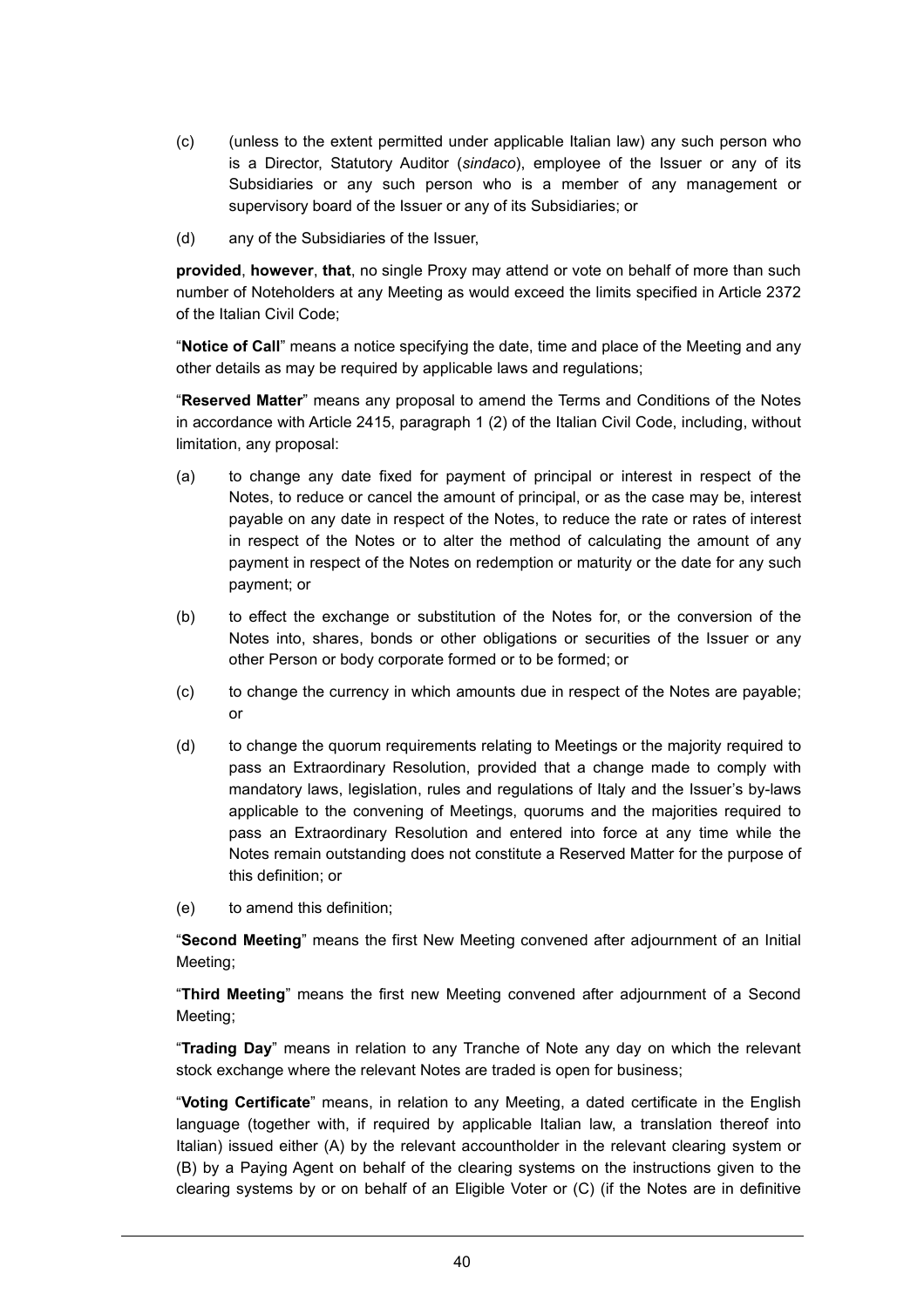form) by a Paying Agent, and stating the name of (and document of identification to be provided by) the Eligible Voter and in which it is stated that the person identified therein as Eligible Voter is entitled to attend and vote at the Meeting;

"**Voting Instruction**" means, in relation to any Meeting, a document in the English language issued by a Paying Agent in respect of any Eligible Voter:

- (a) certifying that the Eligible Voter or the Proxy a duly authorised person on its behalf has instructed the relevant Paying Agent that the votes attributable to such Notes are to be cast in a particular way on each resolutions to be put to the Meeting;
- (b) listing the total number and (if in definitive form) the certificate numbers of the Notes, distinguishing for each resolution between those in respect of which instructions have been given to vote for, or against, the resolution; and
- (c) authorising the Proxy to vote in respect of the Notes in accordance with such instructions;

"**24 hours**" means a period of 24 hours including all or part of a day upon which banks are open for business in both the places where the relevant Meeting is to be held and in each of the places where the Paying Agents have their Specified Offices (disregarding for this purpose the day upon which such Meeting is to be held) and such period shall be extended by one period or, to the extent necessary, more periods of 24 hours until there is included as aforesaid all or part of a day upon which banks are open for business as aforesaid; and

"**48 hours**" means 2 consecutive periods of 24 hours.

### **2 ISSUE OF VOTING CERTIFICATES AND VOTING INSTRUCTIONS**

Any Eligible Voter may obtain a Voting Certificate from any Paying Agent or require any Paying Agent to issue a Voting Instruction (i) not later than 48 hours before the date fixed for the relevant Meeting or (ii) not later than any different period before the date fixed for the relevant Meeting, which may be set forth under any applicable law (including, without limitation, any applicable provision of the Italian Financial Act) by depositing such Note with the Fiscal Agent (if the Notes are in definitive form) or by making appropriate arrangements with the clearing systems in accordance with their internal procedures (if the Notes are represented by Global Notes).

So long as a Voting Certificate or Voting Instruction is valid, the bearer thereof (in the case of a Voting Certificate) or any Proxy named therein (in the case of a Voting Instruction) shall be deemed to be the holder of the Notes to which it relates for all purposes in connection with the Meeting. A Voting Certificate and a Voting Instruction cannot be outstanding simultaneously in respect of the same Note.

#### **3 VALIDITY OF VOTING INSTRUCTIONS**

Any Voting Certificates and Voting Instructions shall be valid if deposited at the specified office of the Fiscal Agent or at some other place approved by the Fiscal Agent, at least 48 hours before the time fixed for the relevant Meeting or the Chairman decides otherwise before the Meeting proceeds to business.

Notwithstanding the above, any Voting Certificates and Voting Instructions shall be valid if notified to the Issuer 48 hours before the date fixed for the relevant Meeting or at any time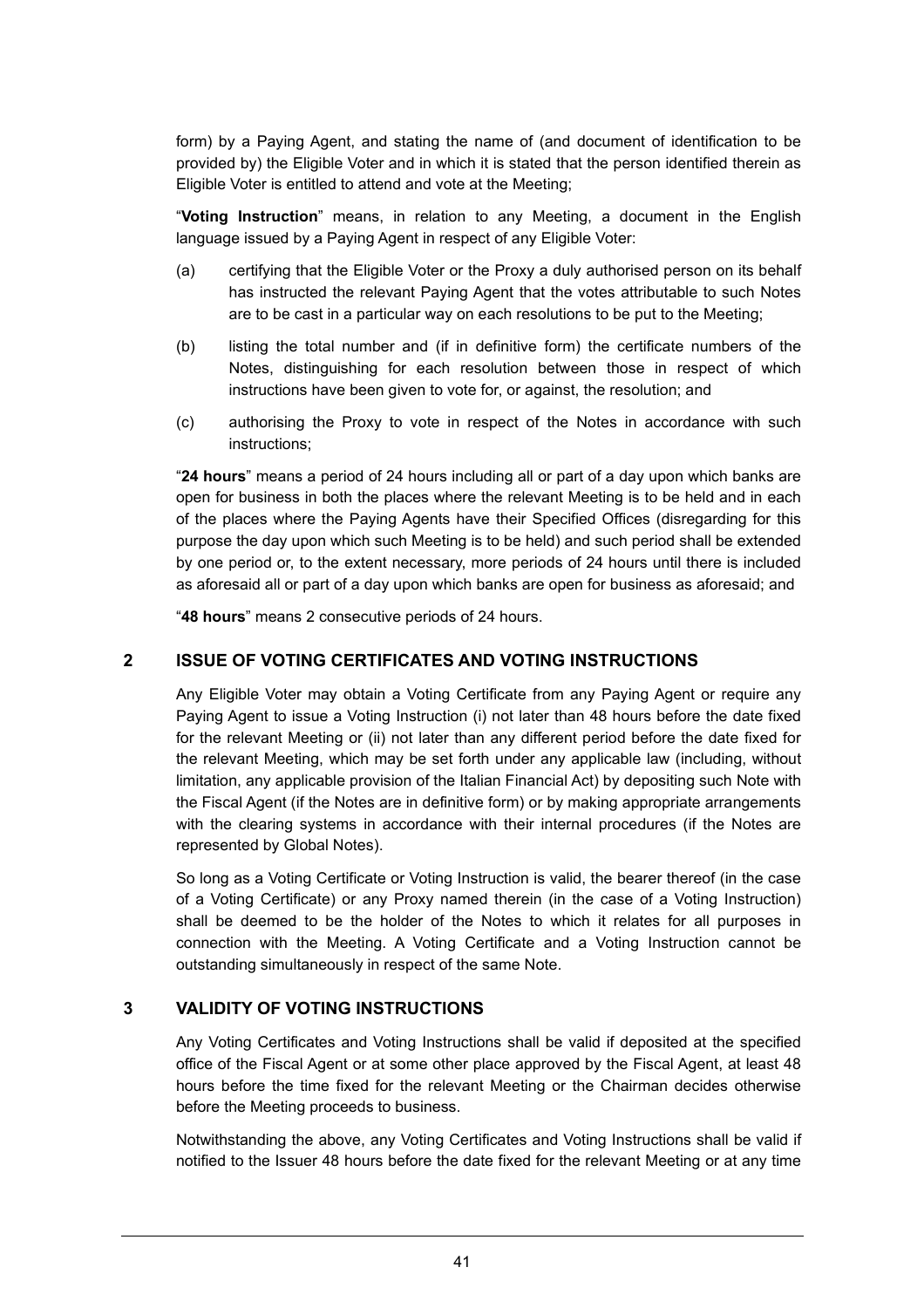before the Meeting considered acceptable by the Issuer, the Clearing Systems and the Paying Agent.

If the Fiscal Agent requires, a notarised copy of each Voting Instruction and of each Voting Certificate and satisfactory proof of the identity of each Proxy named in the Voting Instruction shall be produced at the Meeting, but the Fiscal Agent shall not be obliged to investigate the validity of any Voting Instruction or of any Voting Certificate or the authority of any Proxy.

# **4 CONVENING OF MEETING**

The Issuer or the Noteholders' Representative may convene a Meeting at any time and shall be obliged to do so upon the request in writing of Noteholders holding not less than one twentieth of the aggregate principal amount of the outstanding Notes.

#### **5 NOTICE**

At least 30 days' notice to Noteholders (exclusive of the day on which the notice is given and of the day on which the relevant Meeting is to be held) specifying the date, time and place of the Meeting shall be given to the Noteholders and the Paying Agents (with a copy to the Issuer). The notice shall set out the full text of any resolutions to be proposed and shall state that the Notes may be deposited with, or to the order of, any Paying Agent for the purpose of obtaining Voting Certificates or appointing Proxies. The first resolution to be proposed to the Noteholders at any Meeting shall be a proposal, if required by the Issuer, to authorise the financial advisers of the Issuer and the legal counsel to the Issuer to attend and speak at any such Meeting. The notice may also specify the date of a Second Meeting or a Third Meeting. All Notices to Noteholders under this Schedule 1 (*Provisions of Meetings of Noteholders*) shall be published in accordance with Condition 17 (*Notices*) of the Senior Conditions or Condition 19 (*Notices*) of the Tier 2 Conditions and the Tier 3 Conditions, as the case may be, and shall also (to the extent required by applicable Italian law or by the Issuer's By-laws) be published in the *Gazzetta Ufficiale* of the Republic of Italy or in at least one daily newspaper specified in the By-laws of the Issuer or by any other means provided from time to time by applicable laws and regulations. The notice shall be drawn up in accordance with the provisions of Article 125-*bis* of the Italian Financial Act and any other applicable laws and regulations and, when the Notes are represented by a Global Note, shall include, amongst others, a statement specifying that those proving to be holders of Notes only after the seventh Trading Day (or such other term pursuant to applicable provisions of Italian law as set out in the Notice of Call) prior to the date fixed for the Initial Meeting (or for the Single Call Meeting (as defined below) if provided for by the Issuer's by-laws) shall not have the right to attend and vote at the relevant meeting pursuant to applicable provisions.

#### **6 CHAIRMAN**

The Chairman (who may, but need not, be a Noteholder) shall be:

- (a) the Chairman of the Board of Directors of the Issuer or such other person as the by-laws of the Issuer may specify from time to time;
- (b) in default, a person elected by one or more Voters holding or representing more than one half of the aggregate principal amount of the Notes represented at the Meeting; or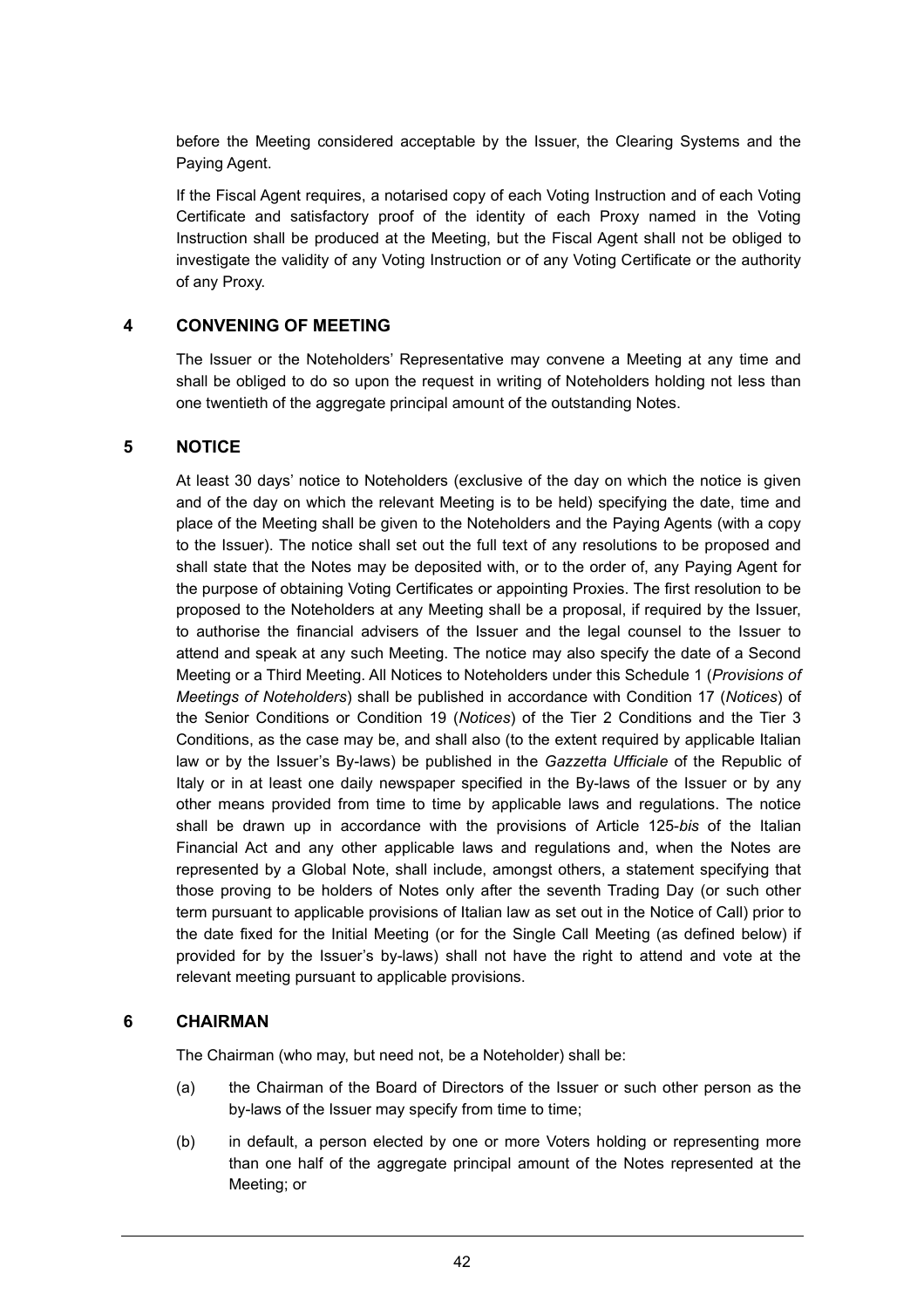(c) the person appointed by the competent court (in case the Meeting is convened upon decision of such competent court).

Where the Meeting has elected the Chairman at an Initial Meeting, such person need not be the same person as the Chairman at any New Meeting.

# **7 QUORUM AND MAJORITY REQUIRED TO PASS EXTRAORDINARY RESOLUTIONS**

A Meeting shall be validly held as a single call meeting (*assemblea in unica convocazione*) ("**Single Call Meeting**") or as a multiple call meeting (i.e. each of the first, second and further call of the Meeting respectively and collectively, a "**Multiple Call Meeting**") if:

- (a) in respect of a meeting convened to pass an Extraordinary Resolution that does not relate to a Reserved Matter:
	- (i) in the case of a Single Call Meeting, there are one or more persons present, being or representing Noteholders holding at least one-fifth of the principal amount of the Notes for the time being outstanding or such higher majority as may be provided for in the Issuer's by-laws; or
	- (ii) in the case of a Multiple Call Meeting, if attended by one or more Eligible Voters representing or holding more than:
		- **A.** in the case of an Initial Meeting, more than one half of the aggregate principal amount of the outstanding Notes;
		- **B.** in the case of a Second Meeting, more than one third of the agaregate principal amount of the outstanding Notes;
		- **C.** in the case of a Third Meeting or any subsequent meeting, more than one fifth of the aggregate principal amount of the outstanding Notes:
- (b) in respect of a meeting convened to pass an Extraordinary Resolution relating to a Reserved Matter, there are one or more persons present being or representing Noteholders holding more than one-half of the aggregate principal amount of the outstanding Notes;

*provided, however, that* Italian law and/or the by-laws of the Issuer may from time to time (to the extent permitted under applicable Italian law) require a larger and/or different quorum at any of the above meetings (also depending on the matter to be transacted at such Meeting). For the avoidance of doubt, each meeting will be held as a Single Call Meeting or as a Multiple Call Meeting depending on the applicable provisions of Italian law and the Issuer's by-laws as applicable from time to time.

The majority required to pass an Extraordinary Resolution at any meeting (including any meeting convened following adjournment of the previous meeting for want of quorum) will be:

- (a) for voting on any matter other than a Reserved Matter, at least two thirds of the aggregate principal amount of the Notes represented at the Meeting;
- (b) for voting on a Reserved Matter, at least one-half of the aggregate principal amount of the outstanding Notes,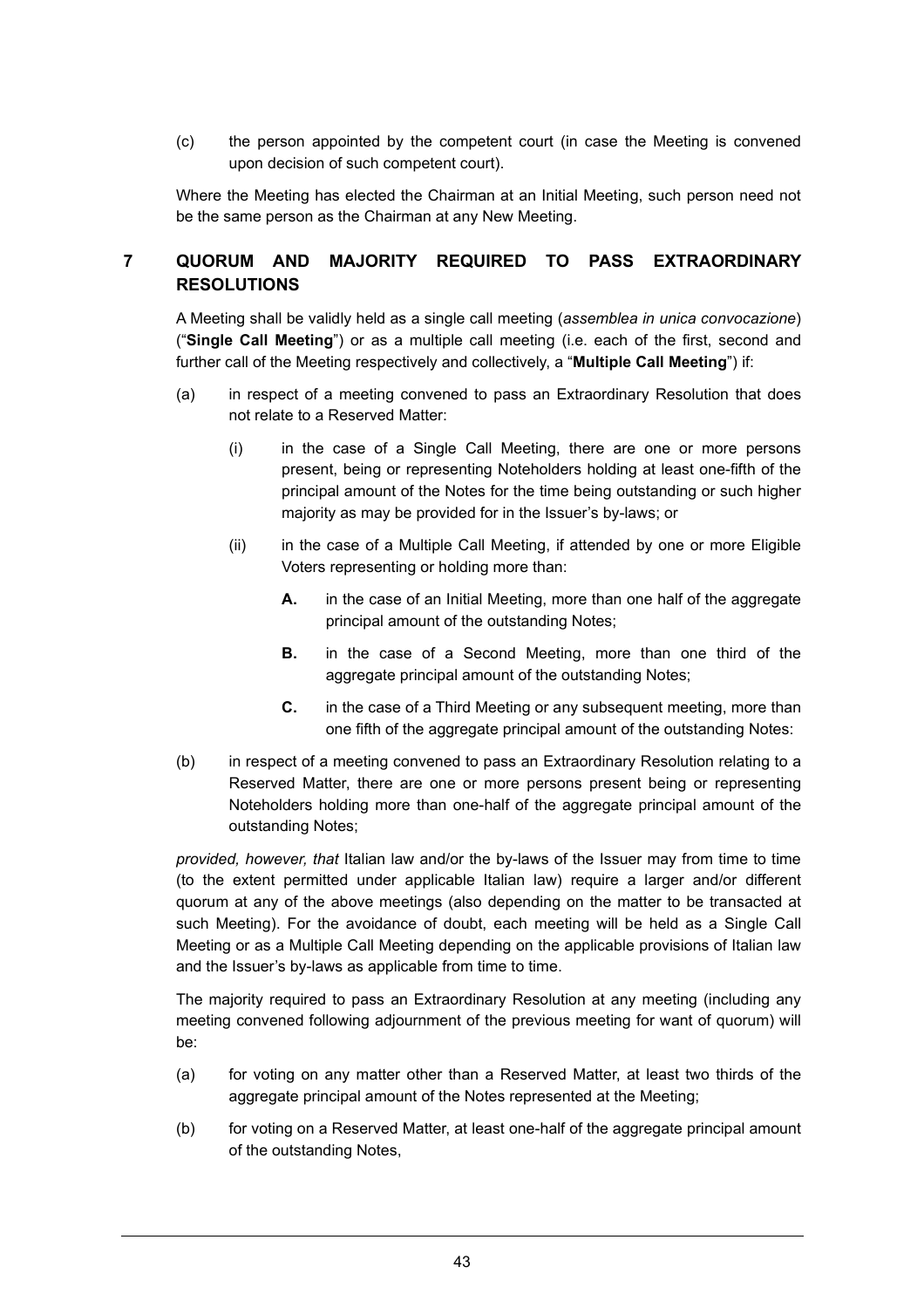*provided, however,* that Italian law and/or the by-laws of the Issuer may from time to time (to the extent permitted under applicable Italian law) require, in each case under (a) and (b) above, a larger and/or different majority.

# **8 ADJOURNMENT FOR WANT OF QUORUM**

If within 15 minutes after the commencement of any Meeting (other than a Single Call Meeting) a quorum is not present, then it shall be adjourned for such period which shall be:

- (a) in the case of a Second Meeting:
	- (i) where specified in the notice to Noteholders of the Initial Meeting, not less than one day and not more than 30 days following the date of the Initial Meeting;
	- (ii) in all other cases, not less than 21 days and not more than 30 days following the date of the Initial Meeting;
- (b) in the case of a Third Meeting or any subsequent meeting:
	- (i) where specified in the notice to Noteholders of the Initial Meeting, not less than one day and not more than 30 days following the date of the Second Meeting;
	- (ii) in all other cases, not less than 21 days and not more than 30 days following the date of the Second Meeting;

*provided that* the resolutions to be proposed in the Second Meeting or in the Further Meeting are not modified.

# **9 ADJOURNMENT OTHER THAN FOR WANT OF QUORUM**

The Chairman may, with the consent of (and shall if directed by any Meeting) adjourn such Meeting from time to time and from place to place, but no business shall be transacted at any such adjourned Meeting except business which might lawfully have been transacted at the Meeting from which the adjournment took place, **provided however that** no Meeting may be adjourned more than twice for want of quorum unless the Issuer's by-laws provide otherwise.

# **10 NOTICE FOLLOWING ADJOURNMENT**

Paragraph 6 (*Notice*) shall apply to any New Meeting save that:

- (a) where the notice to Noteholders of the Initial Meeting specifies the date for a New Meeting, no further notice need be given to Noteholders;
- (b) where a further notice to Noteholders is required, 21 days' notice (exclusive of the day on which the notice is given and of the day on which the Meeting is to be resumed) shall be sufficient.

In addition, such notice shall specifically set out the quorum requirements which will apply when the Meeting resumes.

It shall not be necessary to give notice of the resumption of a Meeting which has been adjourned for any reason other than want of quorum.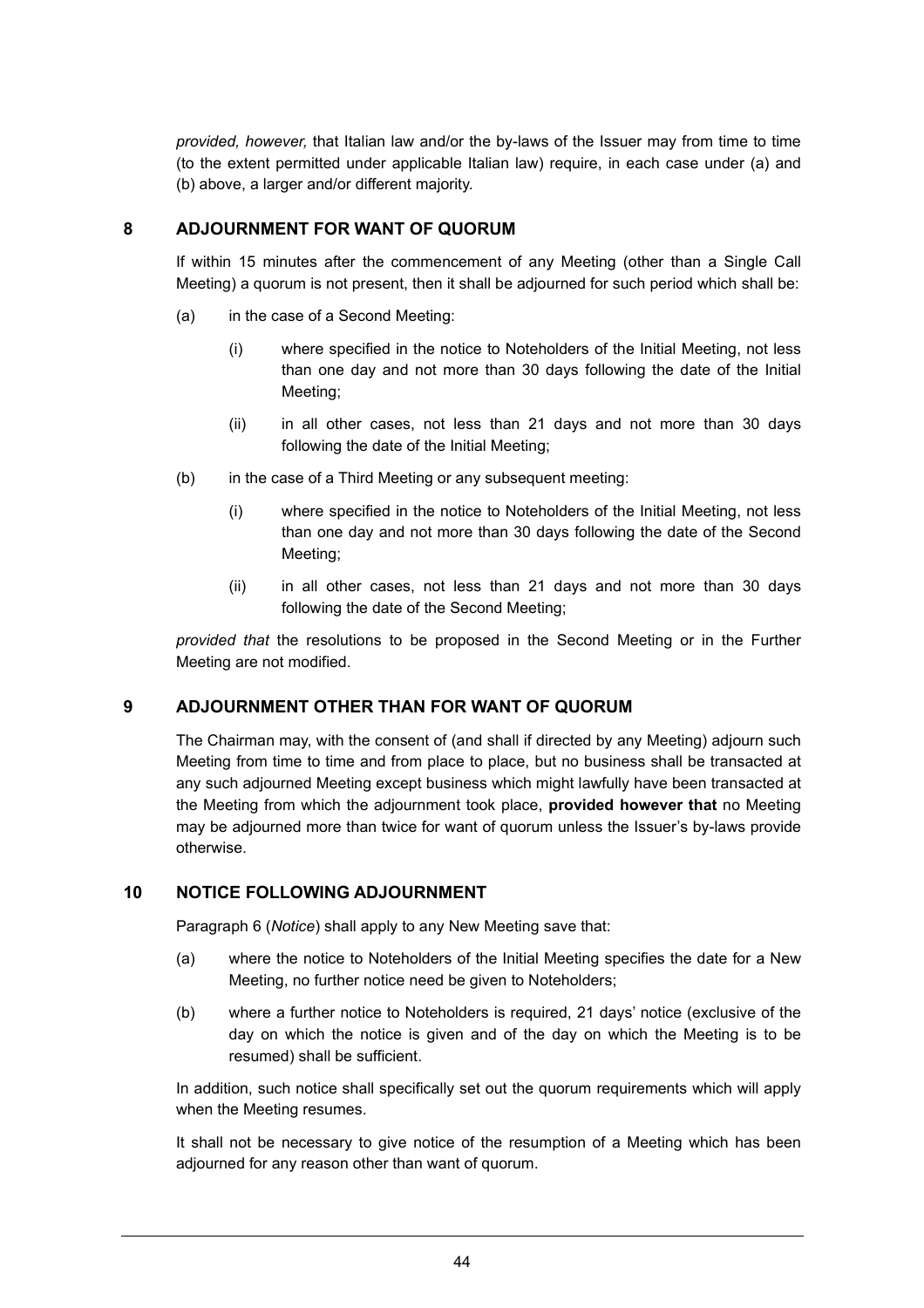# **11 PARTICIPATION**

The following may attend and speak at a Meeting:

- (a) Eligible Voters;
- (b) the Noteholders' Representative:
- (c) any Director or Statutory Auditor (*sindaco*) of the Issuer;
- (d) the competent notary public; and
- (e) any other person approved by the Meeting, including representatives of the Issuer and the Fiscal Agent, the financial advisers of the Issuer and the Fiscal Agent and the legal counsel to the Issuer and the Fiscal Agent.

# **12 METHOD OF VOTING**

Every question submitted to a Meeting shall be decided by a poll.

### **13 VOTES**

Every Eligible Voter shall have one vote in respect of each euro 1,000 in aggregate face amount of the outstanding Note(s) represented or held by him. Unless the terms of any Voting Instruction state otherwise, an Eligible Voter shall not be obliged to exercise all the votes to which he is entitled or to cast all the votes which he exercises in the same way.

### **14 VALIDITY OF VOTES BY PROXIES**

Any vote by a Proxy in accordance with the relevant Voting Instruction shall be valid even if such Voting Instruction or any instruction pursuant to which it was given has been amended or revoked, **provided that** neither the Issuer, the Fiscal Agent nor the Chairman has been notified in writing of such amendment or revocation by the time which is 48 hours before the time fixed for the relevant Meeting. Unless revoked, any appointment of a Proxy under a Voting Instruction in relation to a Meeting shall remain in force in relation to any resumption of such Meeting following an adjournment, **provided however that** unless such appointment specifies otherwise, no such appointment of a Proxy in relation to a Meeting originally convened which has been adjourned for want of a quorum shall remain in force in relation to such Meeting when it is resumed. Any person appointed to vote at such a Meeting must be re-appointed under a Voting Instruction Proxy to vote at the Meeting when it is resumed.

### **15 POWERS**

A Meeting shall have power (exercisable by Extraordinary Resolution), without prejudice to any other powers conferred on it or any other person:

- (a) to approve any Reserved Matter;
- (b) to approve any proposal by the Issuer for any modification, abrogation, variation or compromise of any provisions of this Agreement or the Conditions or any arrangement in respect of the obligations of the Issuer under or in respect of the Notes;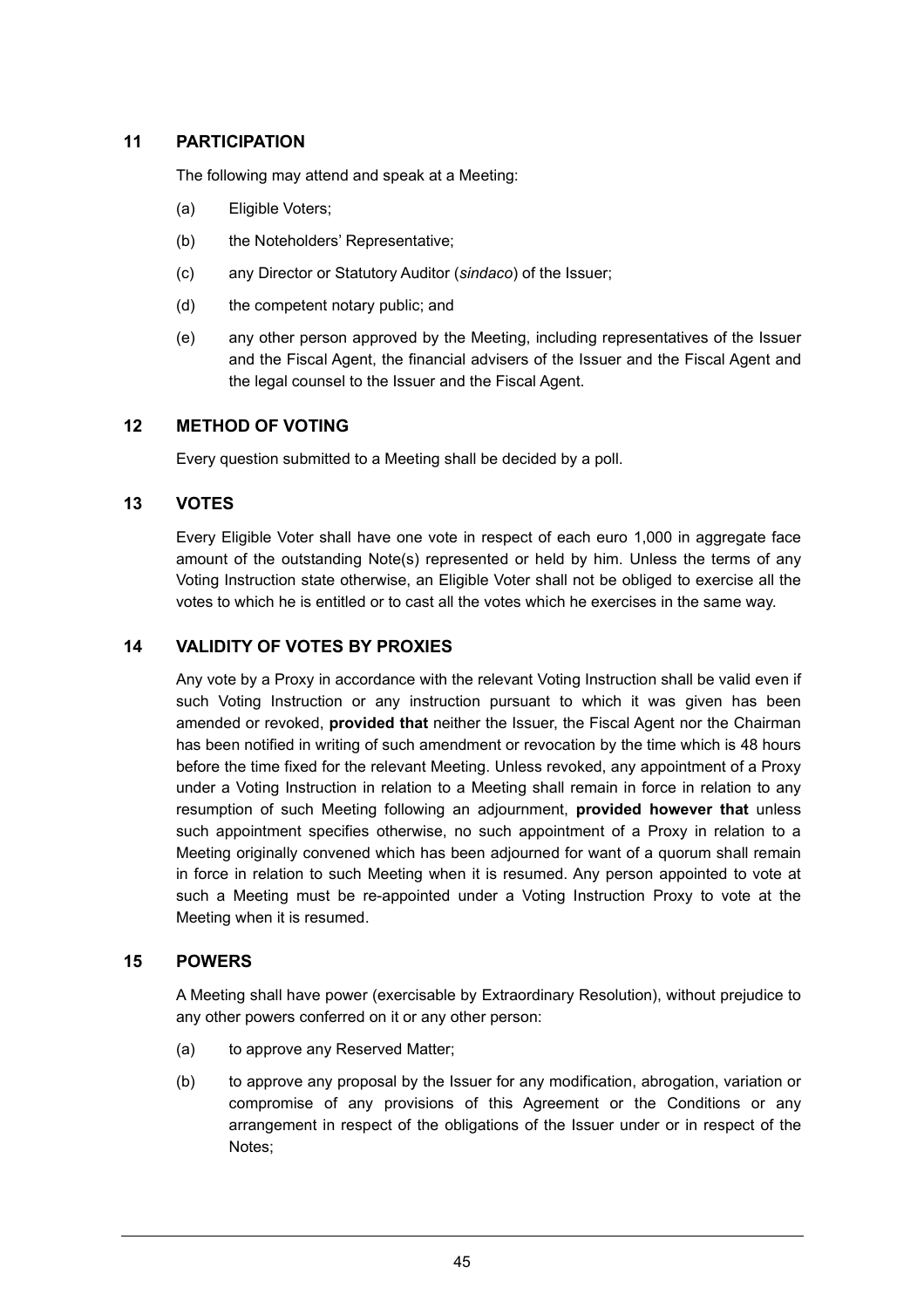- (c) to waive any breach or authorise any proposed breach by the Issuer of its obligations under or in respect of the Notes or the Deed of Covenant any act or omission which might otherwise constitute an Event of Default under the Notes;
- (d) to authorise the Fiscal Agent, the Noteholders' Representative or any other person to execute all documents and do all things necessary to give effect to any Extraordinary Resolution;
- (e) to give any other authorisation or approval which under this Agreement or the

Notes is required to be given by Extraordinary Resolution;

- (f) to appoint or revoke the appointment of a Noteholders' Representative;
- (g) to consider any proposal for an administration (*amministrazione controllata*) or composition with creditors (*concordato*) in respect of the Issuer;
- (h) to approve the setting up of a fund for the purposes of representing the interests of Noteholders and any arrangements for the preparation of accounts in respect of such fund; and
- (i) to consider any other matter of common interest to Noteholders.

# **16 EXTRAORDINARY RESOLUTION BINDS ALL HOLDERS**

An Extraordinary Resolution shall be binding upon all Noteholders and holders of Coupons, whether or not present at such Meeting and irrespective of how their vote was cast at such Meeting (**provided that** their vote was cast in accordance with these provisions), and each of the Noteholders and holders of Coupons shall be bound to give effect to it accordingly. Notice of the result of every vote on an Extraordinary Resolution shall be given to the Noteholders and the Paying Agents (with a copy to the Issuer and the Fiscal Agent) within 14 days of the conclusion of the Meeting.

# **17 MINUTES**

Minutes shall be drawn up by a notary public of all resolutions and proceedings at each Meeting. The Chairman shall sign the minutes, which shall be *prima facie* evidence of the proceedings recorded therein. Unless and until the contrary is proved, every such Meeting in respect of the proceedings of which minutes have been summarised and signed shall be deemed to have been duly convened and held and all resolutions passed or proceedings transacted at it to have been duly passed and transacted. The minutes shall be held in the minute book of meetings of Noteholders (*libro delle adunanze e delle deliberazioni delle assemblee degli obbligazionisti*) and be registered at the local companies' registry (*registro delle imprese*) of the Issuer. The Issuer may supply a copy of the minutes to the Fiscal Agent for transmission to the holders through the Clearing Systems.

# **18 COMPLIANCE WITH APPLICABLE LAW**

**18.1** All the provisions set out in this Schedule 1, Part I are subject to compliance with the laws, legislation, rules and regulations of the Republic of Italy in force from time to time and shall be deemed to be amended, replaced and/or supplemented to the extent that such laws, legislation, rules and regulations are amended, replaced and/or supplemented at any time while the Notes remain outstanding.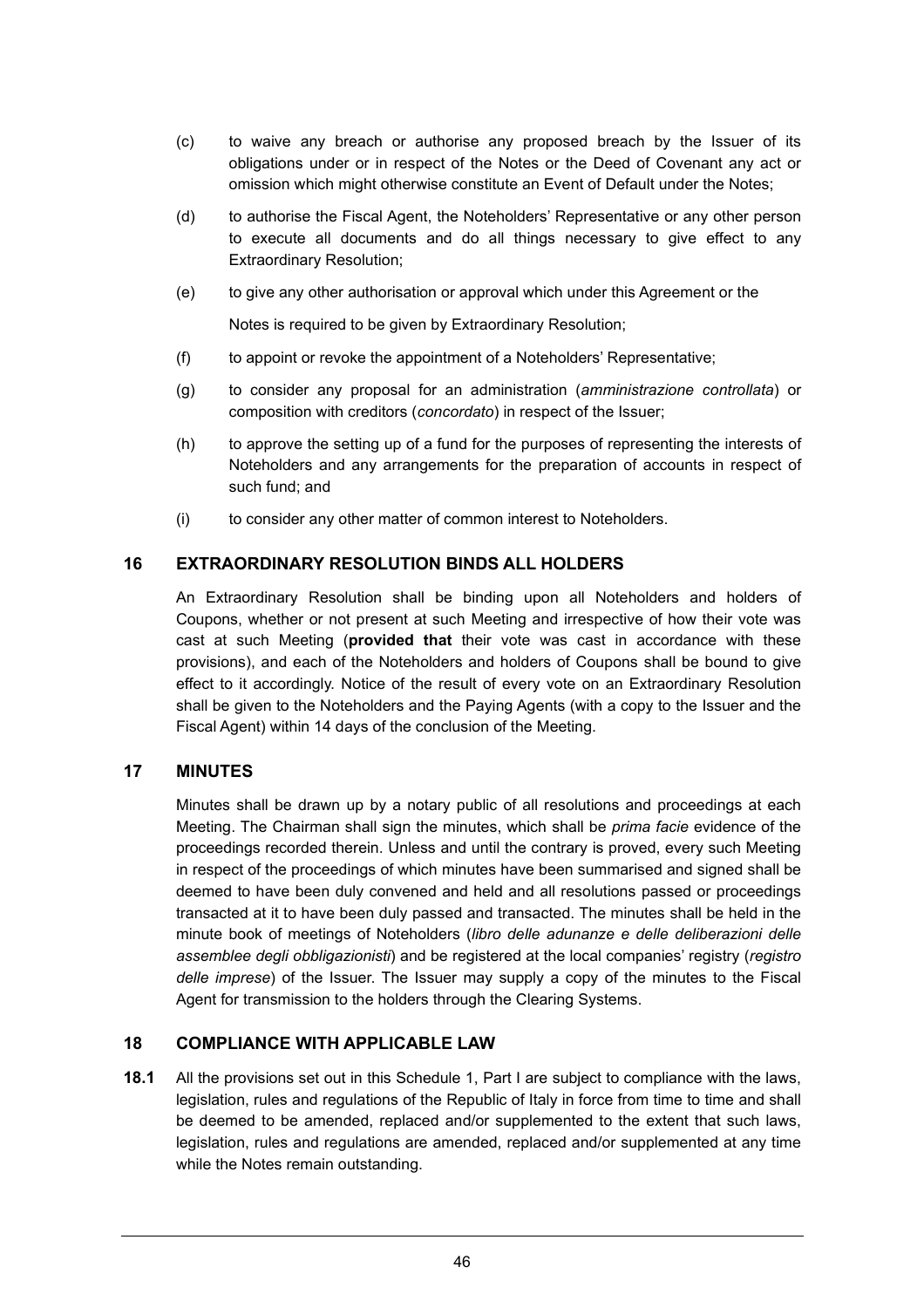**18.2** The provisions set out in this Schedule 1, Part I in relation to meetings of the holders of any Series of Notes that are admitted to listing on a regulated market are subject to compliance with the laws, legislation, rules and regulations of the Republic of Italy in force from time to time applicable to issuers of listed financial instruments, to the extent adopted from time to time by the Issuer.

# **19 SEVERAL SERIES**

The following provisions shall apply where outstanding Notes belong to more than one Series:

- (a) Business which affects the Notes of only one Series shall be transacted at a separate Meeting of the holders of the Notes of that Series.
- (b) Business which affects the Notes of more than one Series but does not give rise to an actual or potential conflict of interest between the holder of Notes or one such Series and the holders of Notes of any other such Series shall be transacted either at separate Meetings of the holders of the Notes of each such Series or at a single Meeting of the holders of the Notes of all such Series.
- (c) Business which affects the Notes of more than one Series and gives rise to an actual or potential conflict of interest between the holders of Notes of one such Series and the holders of Notes of any other such Series shall be transacted at separate Meetings of the holders of the Notes of each such Series.
- (d) The preceding paragraphs of this Schedule shall be applied as if references to the Notes and Noteholders were to the Notes of the relevant Series and to the holders of such Notes.

In this paragraph, "**business**" includes (without limitation) the passing or rejection of any resolution.

# **20 WRITTEN RESOLUTION**

If and to the extent permitted under the laws, legislation, rules and regulations of the Republic of Italy in force from time to time, a resolution in writing signed by or on behalf of all holders of Notes who for the time being are entitled to receive notice of a Meeting in accordance with the provisions of this Schedule, whether contained in one document or several documents in the same form, each signed by or on behalf of one or more such holders of the Notes shall take effect as if it were an Extraordinary Resolution.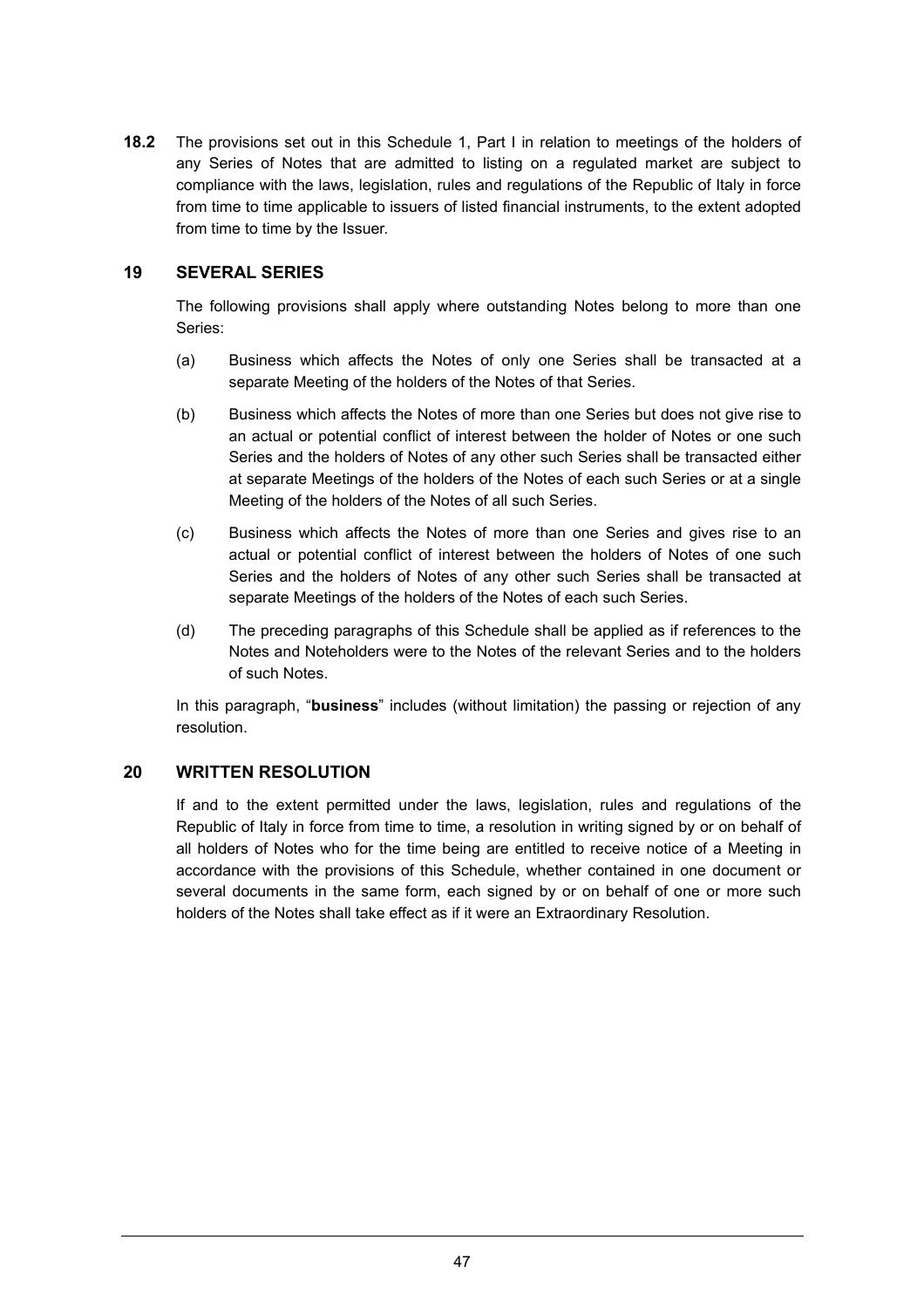# **THE SPECIFIED OFFICES OF THE AGENTS**

# **The Fiscal Agent, Paying Agent and Calculation Agent**:

BNP Paribas Securities Services, Luxembourg Branch 60 avenue J.F. Kennedy L-1855 Luxembourg (Postal address: L-2085)

Fax: +352 2696 9757

Attention: Corporate Trust Operation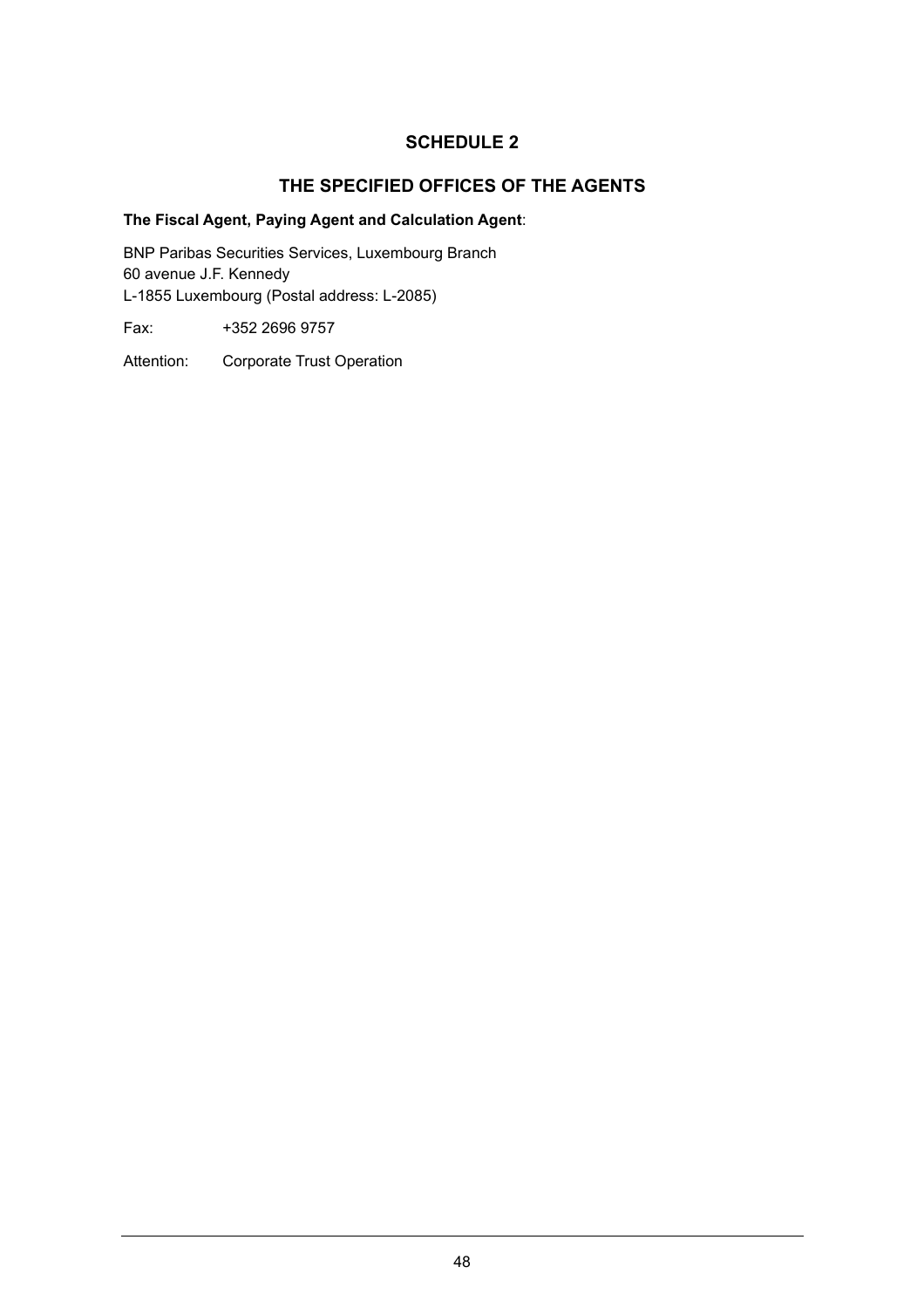# **FORM OF CALCULATION AGENT APPOINTMENT LETTER**

# *[On letterhead of the Issuer]*

*[for use if the Calculation Agent is not a Dealer]* 

[Date]

[Name of Calculation Agent]

[Address]

Dear Sirs,

### **ASSICURAZIONI GENERALI S.p.A. €15,000,000,000 EURO MEDIUM TERM NOTE PROGRAMME**

We refer to the fiscal agency agreement dated 25 May 2021 entered into in respect of the above Euro Medium Term Note Programme (as amended or supplemented from time to time, the "**Agency Agreement**") between ourselves as Issuer, BNP Paribas Securities Services, Luxembourg Branch as fiscal agent and paying agent, a copy of which has been supplied to you by us.

All terms and expressions which have defined meanings in the Agency Agreement shall have the same meanings when used herein.

#### **EITHER**

[We hereby appoint you as Calculation Agent at your specified office detailed in the Confirmation as our agent in relation to [*specify relevant Series of Notes*] (the "**Notes**") upon the terms of the Agency Agreement for the purposes specified in the Agency Agreement and in the Conditions and all matters incidental thereto.]

# **OR**

[We hereby appoint you as Calculation Agent at your specified office detailed in the Confirmation set out below as our agent in relation to each Series of Notes in respect of which you are named as Calculation Agent in the relevant Final Terms or Drawdown Prospectus or Securities Note (as the case may be) upon the terms of the Agency Agreement and (in relation to each such Series of Notes) in the Conditions and all matters incidental thereto.]

We hereby agree that, notwithstanding the provisions of the Agency Agreement or the Conditions, your appointment as Calculation Agent may only be revoked in accordance with Clause 13.2 (*Revocation*) of the Agency Agreement if you have been negligent in the exercise of your obligations thereunder or have failed to exercise or perform your obligations thereunder.

Please complete and return to us the Confirmation on the copy of this letter duly signed by an authorised signatory confirming your acceptance of this appointment.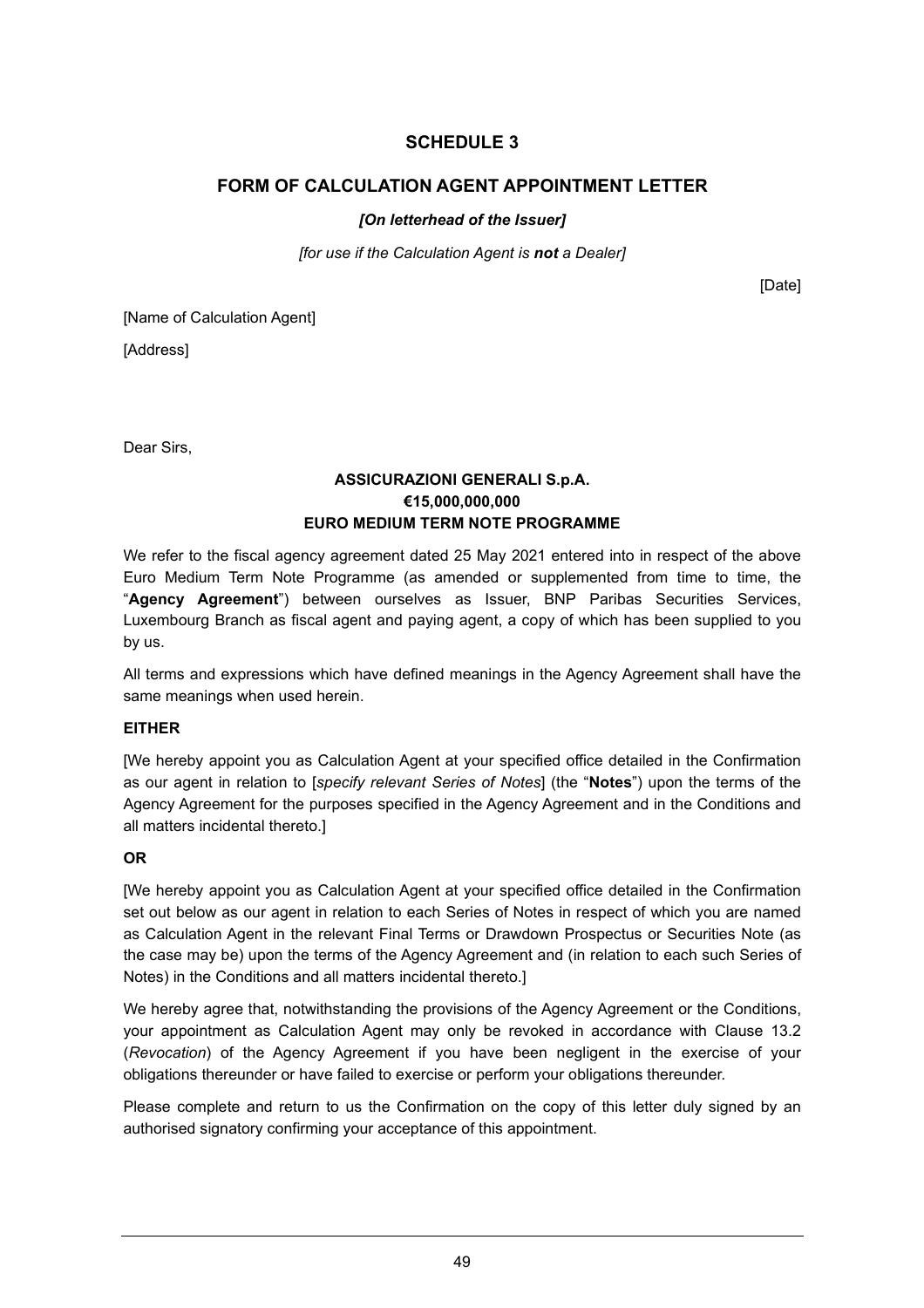This letter and any non-contractual obligations arising out of or in connection with it are governed by English law and the provisions of Clause 15 (*Law and Jurisdiction*) of the Agency Agreement shall apply to this letter as if set out herein in full.

A person who is not a party to the agreement described in this letter has no right under the Contracts (Rights of Third Parties) Act 1999 to enforce any term of such agreement.

Yours faithfully

Assicurazioni Generali S.p.A.

By: ...........................................................

Assicurazioni Generali S.p.A.

By: ...........................................................

*FORM OF CONFIRMATION*

#### **EITHER**

We hereby accept our appointment as Calculation Agent of the Issuer in relation to the Notes, and shall perform all matters expressed to be performed by the Calculation Agent in, and shall otherwise comply with, the Conditions and the provisions of the Agency Agreement and, in connection therewith, shall take all such action as may be incidental thereto.

#### **OR**

We hereby accept our appointment as Calculation Agent of the Issuer in relation to each Series of Notes in respect of which we are named as Calculation Agent in the relevant Final Terms or Drawdown Prospectus or Securities Note (as the case may be), and shall perform all matters expressed to be performed by the Calculation Agent in, and shall otherwise comply with (in relation to each such Series of Notes) the Conditions and the provisions of the Agency Agreement and, in connection therewith, shall take all such action as may be incidental thereto.

For the purposes of [the Notes] [each such Series of Notes] and the Agency Agreement our specified office and communication details are as follows:

| Address:   | $\lceil \bullet \rceil$ |
|------------|-------------------------|
| Fax:       | $\lceil \bullet \rceil$ |
| Attention: | $\lceil \bullet \rceil$ |

[*Calculation Agent*]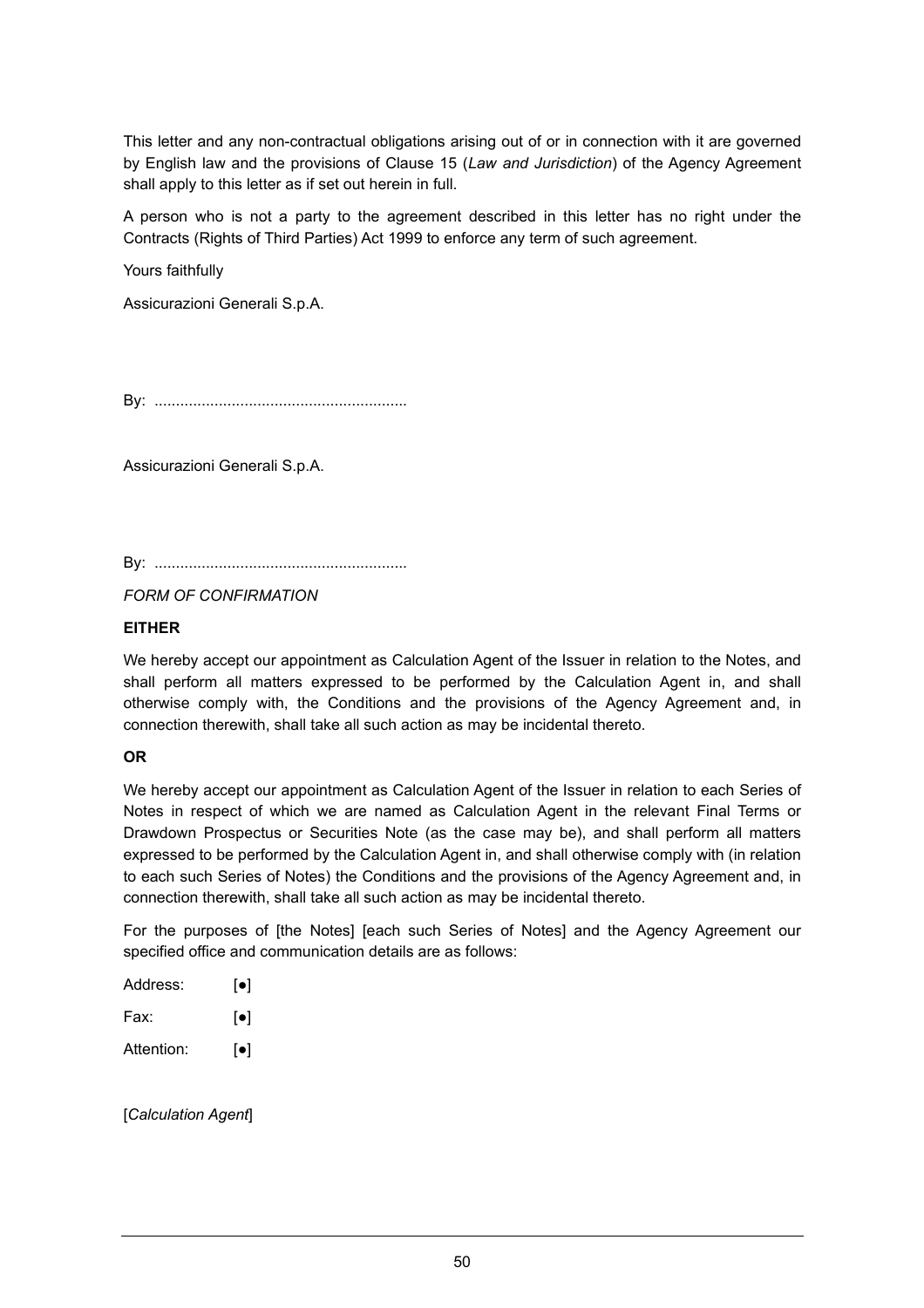Date: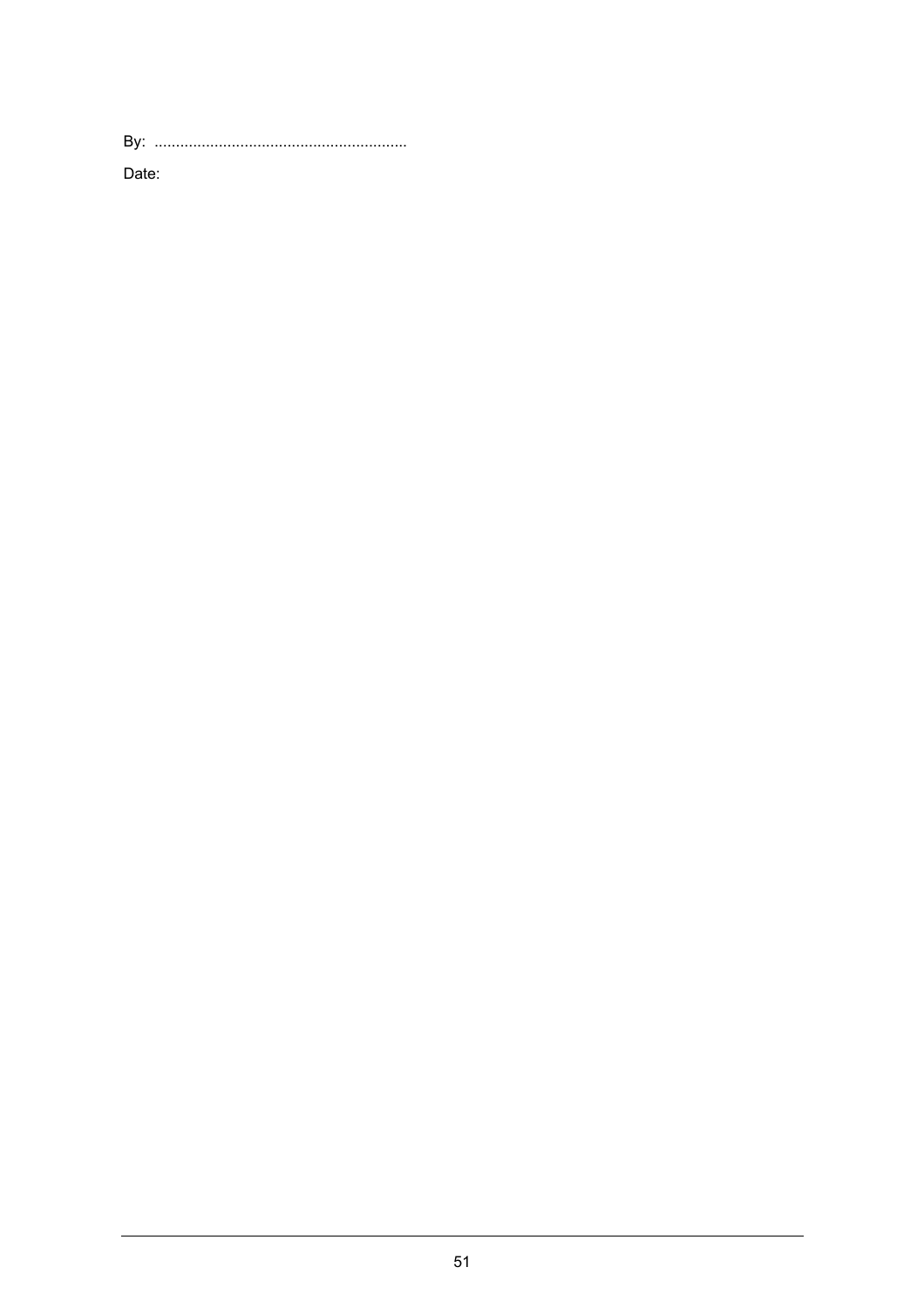### **FORM OF PUT OPTION NOTICE**

#### To: [*Paying Agent*]

# **ASSICURAZIONI GENERALI S.p.A. €15,000,000,000 EURO MEDIUM TERM NOTE PROGRAMME**

#### **PUT OPTION NOTICE1**

By depositing this duly completed Notice with the above Paying Agent in relation to [*specify relevant Series of Notes*] (the "**Notes**") in accordance with Condition 8.4 (*Redemption and Purchase - Redemption at the option of Noteholders*) of the Senior Conditions, the undersigned holder of the Notes specified below and deposited with this Put Option Notice exercises its option to have such Notes redeemed in accordance with Condition 8.4 (*Redemption and Purchase - Redemption at the option of Noteholders*) of the Senior Conditions on [*date*].

This Notice relates to the Note(s) bearing the following certificate numbers and in the following denominations:

**Certificate Number Certificate Number** 

Payment should be made by [*complete and delete as appropriate*]:

• [*currency*] cheque drawn on a bank in [*currency centre*] and in favour of [*name of payee*] and mailed at the payee's risk by uninsured airmail post to [*name of addressee*] at [*addressee's address*].]

#### **OR**

• transfer to [*details of the relevant account maintained by the payee*] with [*name and address of the relevant bank*].]

All notices and communications relating to this Put Option Notice should be sent to the address specified below.

| Name of holder:         |  |
|-------------------------|--|
| Contact details:        |  |
|                         |  |
|                         |  |
| Signature of<br>holder: |  |
|                         |  |

<sup>1</sup> The Put Option Notice, duly completed and executed, should be deposited at the specified office of any Paying Agent with the relevant Definitive Notes and all Coupons relating thereto and maturing after the date fixed for redemption.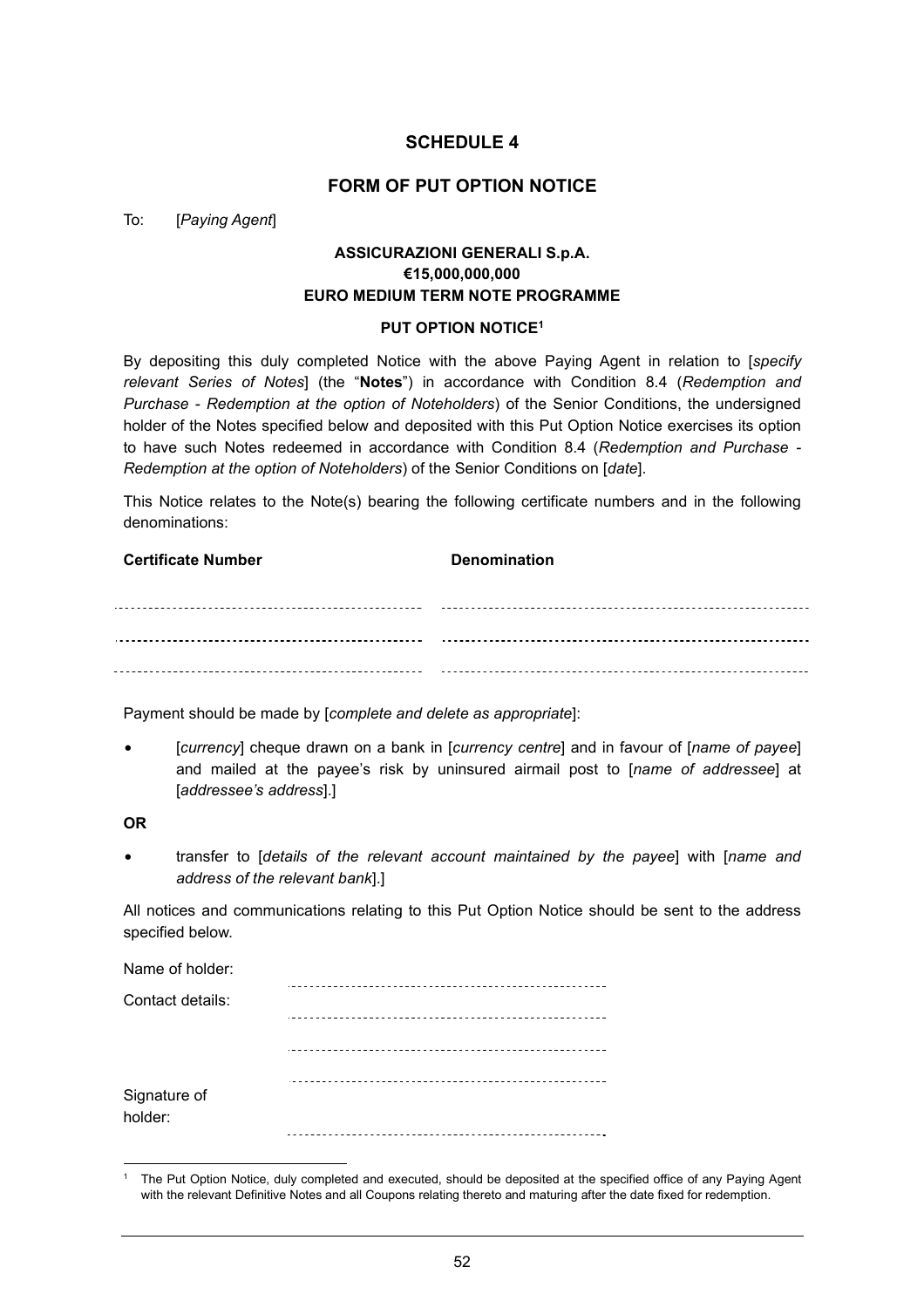Date: 

[*To be completed by Paying Agent*:]

Received by: ............................................

[*Signature and stamp of Paying Agent*:]

At its office at .........................................

................................................................

On ..........................................................

**THIS NOTICE WILL NOT BE VALID UNLESS ALL OF THE PARAGRAPHS REQUIRING COMPLETION HAVE BEEN DULY COMPLETED.**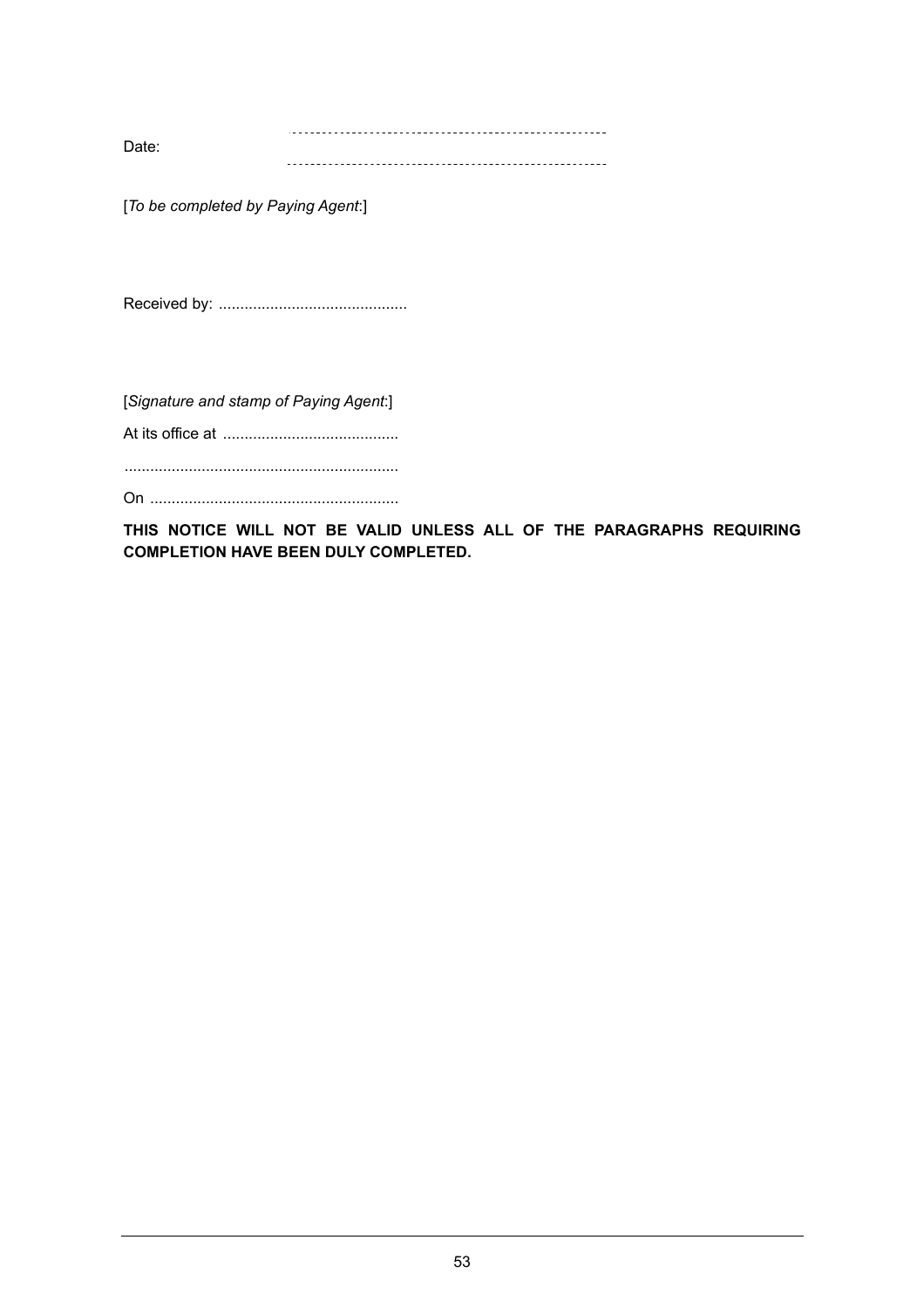# **FORM OF PUT OPTION RECEIPT**

# **ASSICURAZIONI GENERALI S.p.A. €15,000,000,000 EURO MEDIUM TERM NOTE PROGRAMME**

#### **PUT OPTION RECEIPT2**

We hereby acknowledge receipt of a Put Option Notice relating to [*specify relevant Series of Notes*] (the "**Notes**") having the certificate number(s) [and denomination(s)] set out below. We will hold such Note(s) in accordance with the terms of the Conditions of the Notes and the Agency Agreement dated [*date*] relating thereto.

In the event that, pursuant to such Conditions and the Agency Agreement, the depositor of such Note(s) becomes entitled to their return, we will return such Definitive Note(s) to the depositor against presentation and surrender of this Put Option Receipt.

| <b>Certificate Number</b> | <b>Denomination</b> |
|---------------------------|---------------------|
| <u>-----------</u>        |                     |
|                           |                     |
|                           |                     |
|                           |                     |

Dated: [*date*]

[*PAYING AGENT*]

By: ........................................................... *duly authorised* 

 $2^2$  A Receipt will only be issued in the case of a Definitive Note.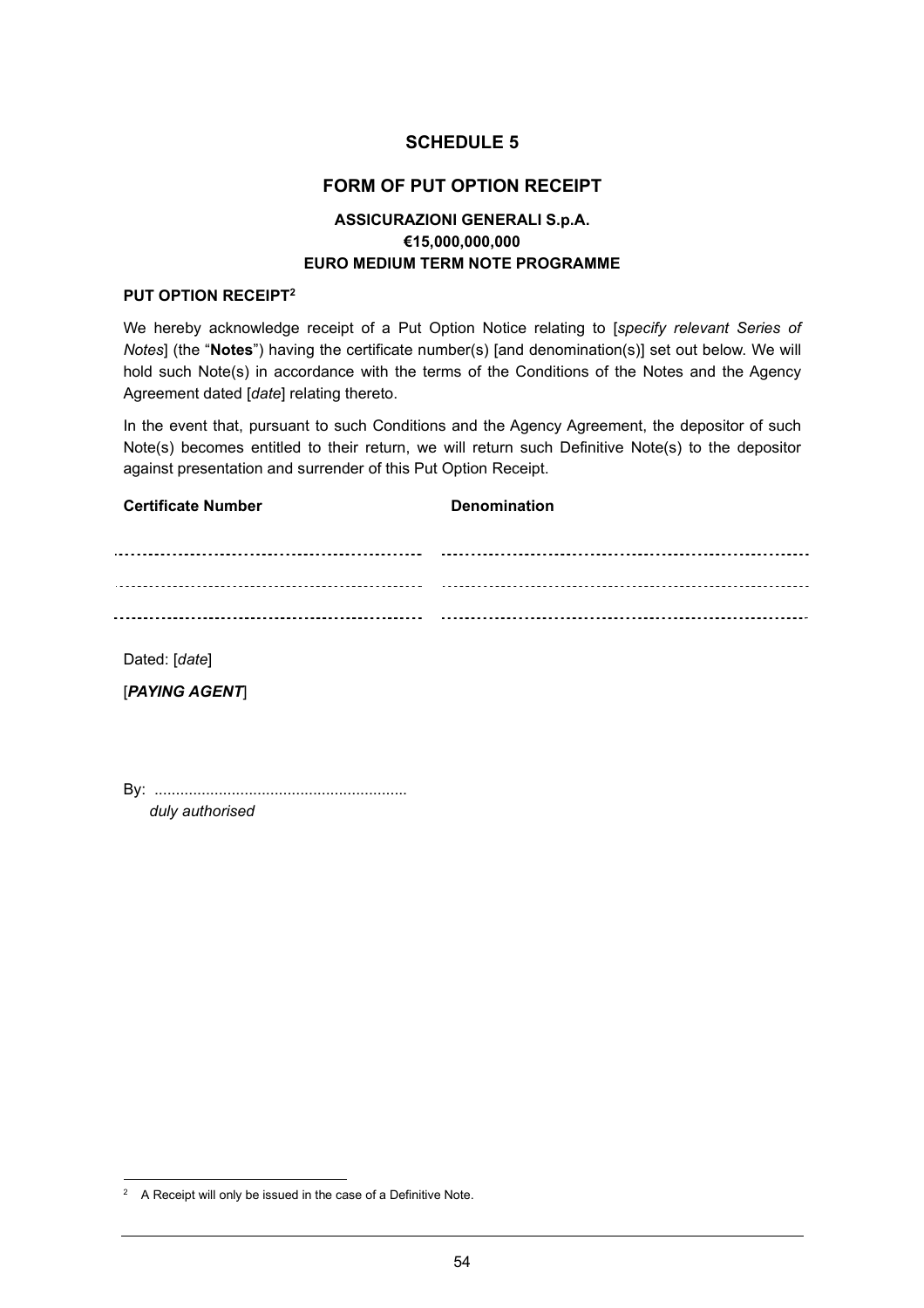# **DUTIES UNDER THE ISSUER-ICSDS AGREEMENT**

In relation to each Tranche of Notes that are, or are to be, represented by an NGN Temporary Global Note or an NGN Permanent Global Note, the Fiscal Agent will comply with the following provisions:

- **1 Initial issue outstanding amount**: The Fiscal Agent will inform each of the ICSDs, through the Common Service Provider appointed by the ICSDs to service the Notes, of the initial issue outstanding amount (the "**IOA**") for such Tranche on or prior to the relevant Issue Date.
- **2 Mark up or mark down**: If any event occurs that requires a mark up or mark down of the records which an ICSD holds for its customers to reflect such customers' interest in the Notes, the Fiscal Agent will (to the extent known to it) promptly provide details of the amount of such mark up or mark down, together with a description of the event that requires it, to the ICSDs (through the Common Service Provider) to ensure that the IOA of the Notes remains at all times accurate.
- **3 Reconciliation of records**: The Fiscal Agent will at least once every month reconcile its record of the IOA of the Notes with information received from the ICSDs (through the Common Service Provider) with respect to the IOA maintained by the ICSDs for the Notes and will promptly inform the ICSDs (through the Common Service Provider) of any discrepancies.
- **4 Resolution of discrepancies**: The Fiscal Agent will promptly assist the ICSDs (through the Common Service Provider) in resolving any discrepancy identified in the IOA of the Notes.
- **5** Details of payments: The Fiscal Agent will promptly provide the ICSDs (through the Common Service Provider) details of all amounts paid by it under the Notes (or, where the Notes provide for delivery of assets other than cash, of the assets so delivered).
- **6** Change of amount: The Fiscal Agent will (to the extent known to it) promptly provide to the ICSDs (through the Common Service Provider) notice of any changes to the Notes that will affect the amount of, or date for, any payment due under the Notes.
- **7** Notices to Noteholders: The Fiscal Agent will (to the extent known to it) promptly provide to the ICSDs (through the Common Service Provider) copies of all information that is given to the holders of the Notes.
- **8 Communications from ICSDs**: The Fiscal Agent will promptly pass on to the Issuer all communications it receives from the ICSDs directly or through the Common Service Provider relating to the Notes.
- **9** Default: The Fiscal Agent will (to the extent known to it) promptly notify the ICSDs (through the Common Service Provider) of any failure by the Issuer to make any payment or delivery due under the Notes when due.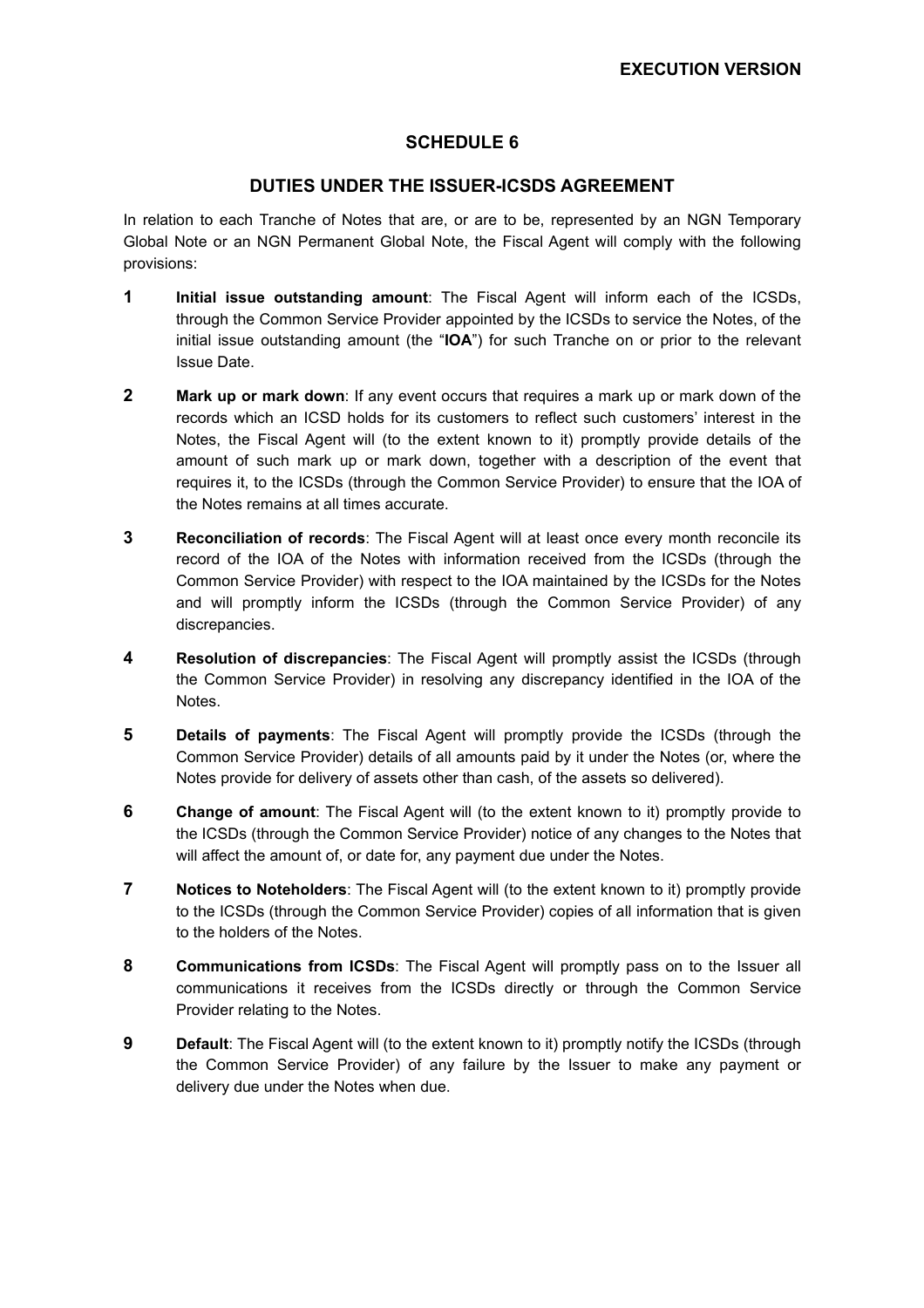# **FORM OF CERTIFICATE TO BE DELIVERED BY ISSUER PURSUANT TO CONDITION 17.4 (MODIFICATION AND/OR EXCHANGE FOLLOWING A REGULATORY EVENT, TAX EVENT, RATING EVENT OR ACCOUNTING EVENT) OF THE TIER 2 CONDITIONS OR THE TIER 3 CONDITIONS, AS THE CASE MAY BE**

To: [Fiscal Agent]

# **ASSICURAZIONI GENERALI S.p.A. €15,000,000,000 EURO MEDIUM TERM NOTE PROGRAMME [specify relevant Series of Notes] [(the "Notes") (ISIN [●]) issued by Assicurazioni Generali S.p.A (the "Issuer")**

This certificate is delivered by the Issuer pursuant to Condition 17.4 (*Meetings of Noteholders; Modification and Waiver; Modification and/or Exchange following a Regulatory Event, Tax Event or Rating Event; Substitution – Modification and/or Exchange following a Regulatory Event, Tax Event, Rating Event or Accounting Event*) of the Notes. Terms defined in the Terms and Conditions of the [Tier 2 Notes] / [Tier 3 Notes] shall have the same meaning when used herein.

[*Where the Final Terms state that Regulatory/Tax/Rating/Accounting Event Modification Provisions are applicable:*]

[In relation to the proposed modification to the terms of the Notes, as set forth in Annex A hereto (the "**Modifications**") we hereby confirm that:

- it is the Issuer's reasonable determination, after having consulted an independent investment bank of international standing, that the terms and conditions of the Notes, as amended by the Modifications, are no more prejudicial to Noteholders than the terms and conditions applicable to the Notes prior to such Modifications; and
- the person having the obligations of the Issuer under the Notes [continues to be the Issuer] / [is substituted in accordance with Condition 17.5 (*Meetings of Noteholders; Modification and Waiver; Modification and/or Exchange following a Regulatory Event, Tax Event or Rating Event; Substitution – Substitution*) of [Tier 2 Conditions] / [Tier 3 Conditions]]; and
- the Notes, as amended by the Modifications, rank at least equal to the Notes prior to such Modifications and feature the same tenor, principal amount, at least the same interest rates (including applicable margins), the same interest payment dates, first call date (if any) and any early redemption rights analogous to redemption rights under the Notes (if any) for Regulatory Event, Tax Event, Rating Event or Accounting Event (each as defined in the Terms and Conditions), the same existing rights to any accrued interest, any arrears of interest and any other amounts payable under the Notes as the existing Notes prior to such Modifications and do not contain any terms providing for loss absorption through principal write-down or conversion into ordinary shares; and
- [where the Notes were listed prior to Modifications] [the Notes, as amended by the Modifications, continue to be listed on a regulated market (for the purposes of the Markets in Financial Instruments Directive 2004/39/EC) of an internationally recognised stock exchange as selected by the Issuer;] [and]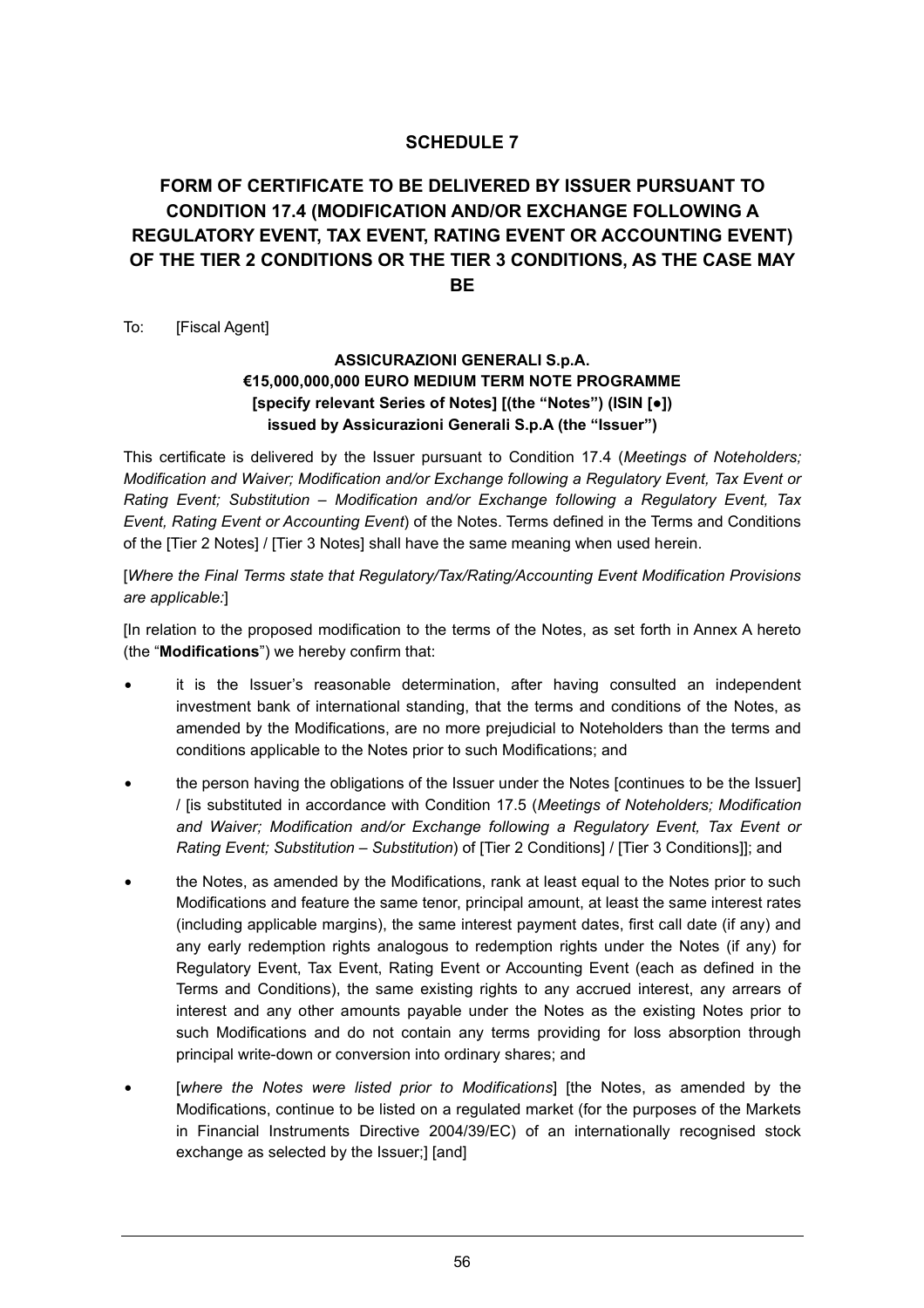- [*where approval of/notice to IVASS required in relation to Modifications (unless such approval is no longer required by applicable law at the relevant time in order for the Subordinated Notes to qualify as regulatory capital of the Issuer)*] Assicurazioni Generali [has obtained approval of the Modifications from the Lead Regulator] / [has given prior written notice to the Lead Regulator] and, following the expiry of all relevant statutory time limits, the Lead Regulator is no longer entitled to object or impose changes to the Modifications;] [and]
- [where the Notes were rated prior to Modifications] [the Modifications do not give rise to a change in any published rating of the Notes in effect prior to such Modifications;] [and]
- the Modifications do not themselves give rise to any right on the part of the Issuer to exercise any option to redeem the Notes prior to their stated maturity that does not already exist prior to such Modifications, without prejudice to the provisions under Condition 10.3 (*Redemption and Purchase – Redemption at the Option of the Issuer*) of [Tier 2 Conditions] / [Tier 3 Conditions];]

[Where the Final Terms state that Regulatory/Tax/Rating/Accounting Event Exchange Provisions are applicable:]

[In relation to the proposed exchange of the Notes for Qualifying Securities (the "**Exchange**"), the principal features of which are set forth in Annex A hereto, we hereby confirm that:

- it is the Issuer's reasonable determination, after having consulted an independent investment bank of international standing, that the terms and conditions of the Qualifying Securities are no more prejudicial to Noteholders than the terms and conditions applicable to the Notes prior to such Exchange; and
- the person having the obligations of the Issuer under the Qualifying Securities [continues to be the Issuer] / [is substituted in accordance with Condition 17.5 (*Meetings of Noteholders; Modification and Waiver; Modification and/or Exchange following a Regulatory Event, Tax Event or Rating Event; Substitution – Substitution*)]; and
- the Qualifying Securities, rank at least equal to the Notes prior to such Exchange and feature the same tenor, principal amount, at least the same interest rates (including applicable margins), the same interest payment dates, first call date (if any) and any early redemption rights analogous to redemption rights under the Notes (if any) for Regulatory Event, Tax Event, Rating Event or Accounting Event (each as defined in the Terms and Conditions), the same existing rights to any accrued interest, any arrears of interest and any other amounts payable under the Qualifying Securities as the existing Notes prior to such Exchange and do not contain any terms providing for loss absorption through principal write-down or conversion into ordinary shares; and
- [*where the Notes were listed prior to Exchange*] [the Qualifying Securities continue to be listed on a regulated market (for the purposes of the Markets in Financial Instruments Directive 2004/39/EC) of an internationally recognised stock exchange as selected by the Issuer;] [and]
- [where approval of/notice to IVASS required in relation to Exchange unless such approval *is no longer required by applicable law at the relevant time in order for the Subordinated Notes to qualify as regulatory capital of the Issuer*] [Assicurazioni Generali [has obtained approval of the Exchange from the Lead Regulator] / [has given prior written notice to the Lead Regulator] and, following the expiry of all relevant statutory time limits, the Lead Regulator is no longer entitled to object or impose changes to the Exchange;] [and]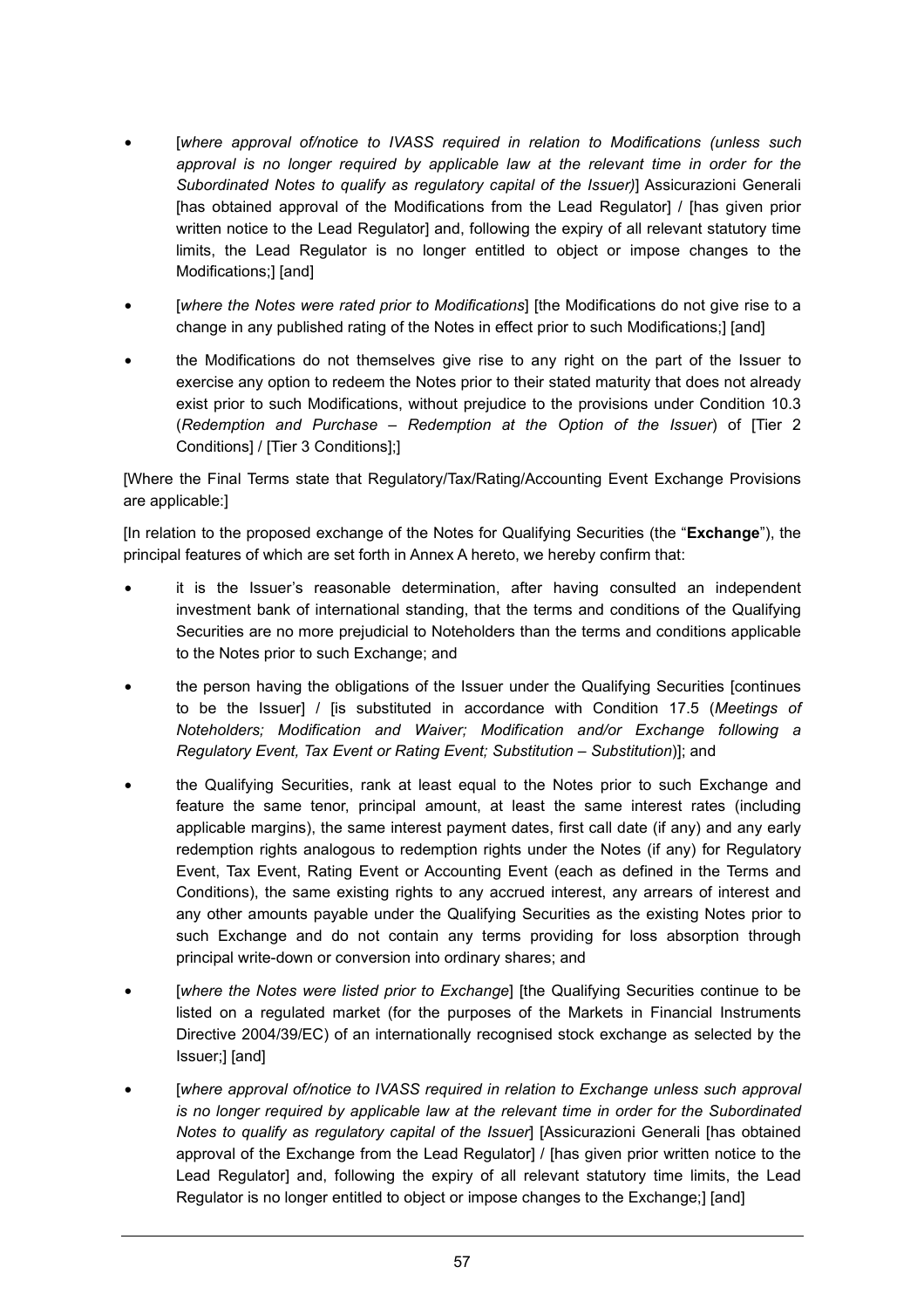- [where the Notes were rated prior to Exchange] [the Exchange does not give rise to a change in any published rating of the Notes in effect prior to such Exchange;] [and]
- the Exchange does not itself give rise to any right on the part of the Issuer to exercise any option to redeem the Qualifying Securities prior to their stated maturity that does not already exist prior to such Exchange, without prejudice to the provisions under [Condition 10.3 (*Redemption and Purchase – Redemption at the Option of the Issuer*) of [Tier 2 Notes] / [Tier 3 Notes];]

In accordance with the above, we hereby confirm that Condition 17.4(i) to (iv) and  $[(1)$  to (3)] have been complied with.

The Terms and Conditions of [the Notes including the Modifications] / [the Qualifying Securities that the Notes will be exchanged for] are set out in Annex B hereto.

Yours faithfully,

.....................................................................

Duly authorized on behalf of Assicurazioni Generali S.p.A.

[*TO BE SIGNED BY A DULY AUTHORISED REPRESENTATIVE OF THE ISSUER AND MADE AVAILABLE FOR INSPECTION BY NOTEHOLDERS*]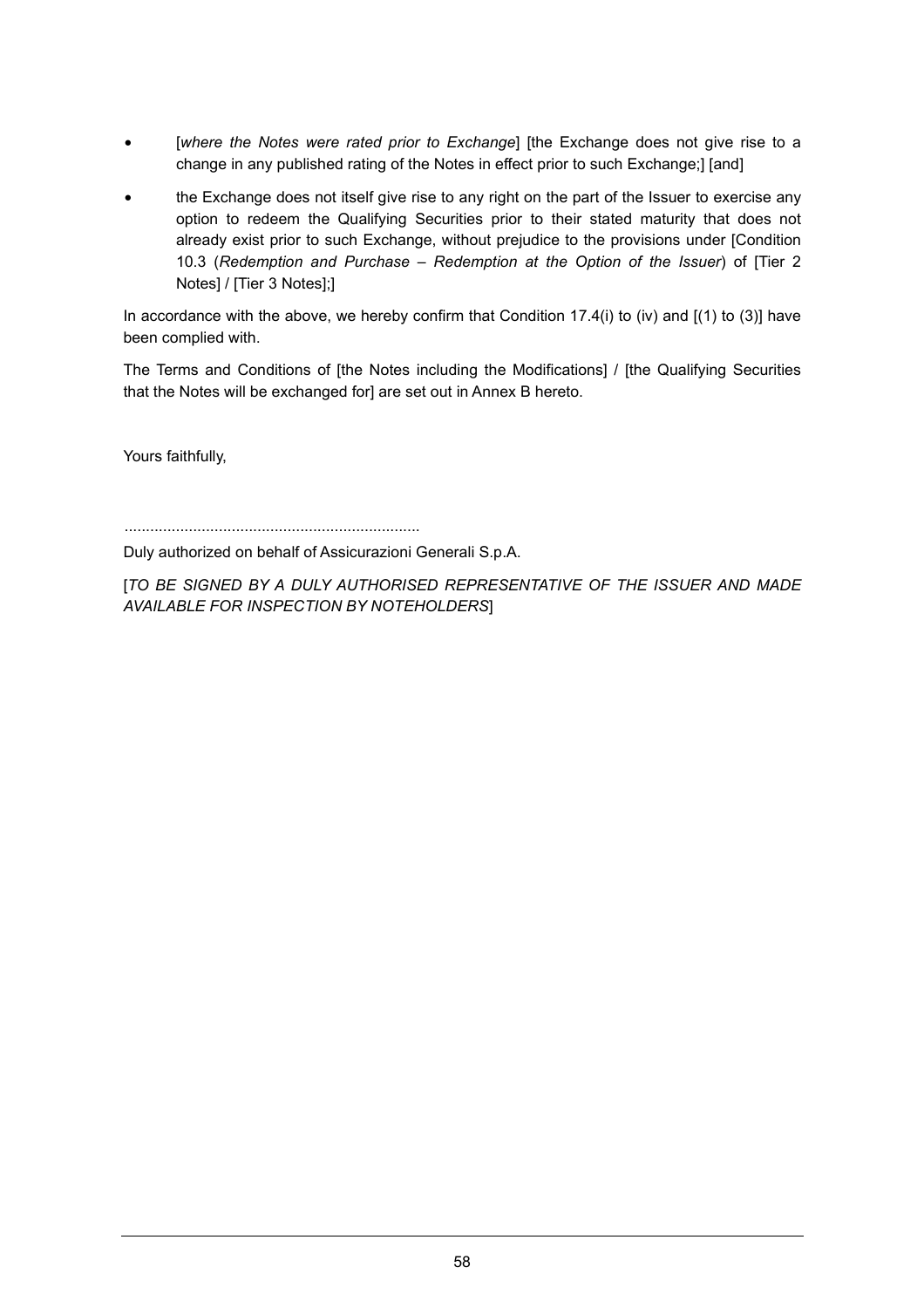# **ANNEX A [MODIFICATIONS] / [EXCHANGE]**

[*For the purposes of Condition 17.4(a)(A)*] [The modifications to be inserted are as follows: [*Insert details of the modifications to the terms of the Notes*]] [*For the purposes of Condition 17.4(a)(B)*] [The principal features of the Qualifying Securities are as follows: [*Insert the principal features of the Qualifying Securities*]]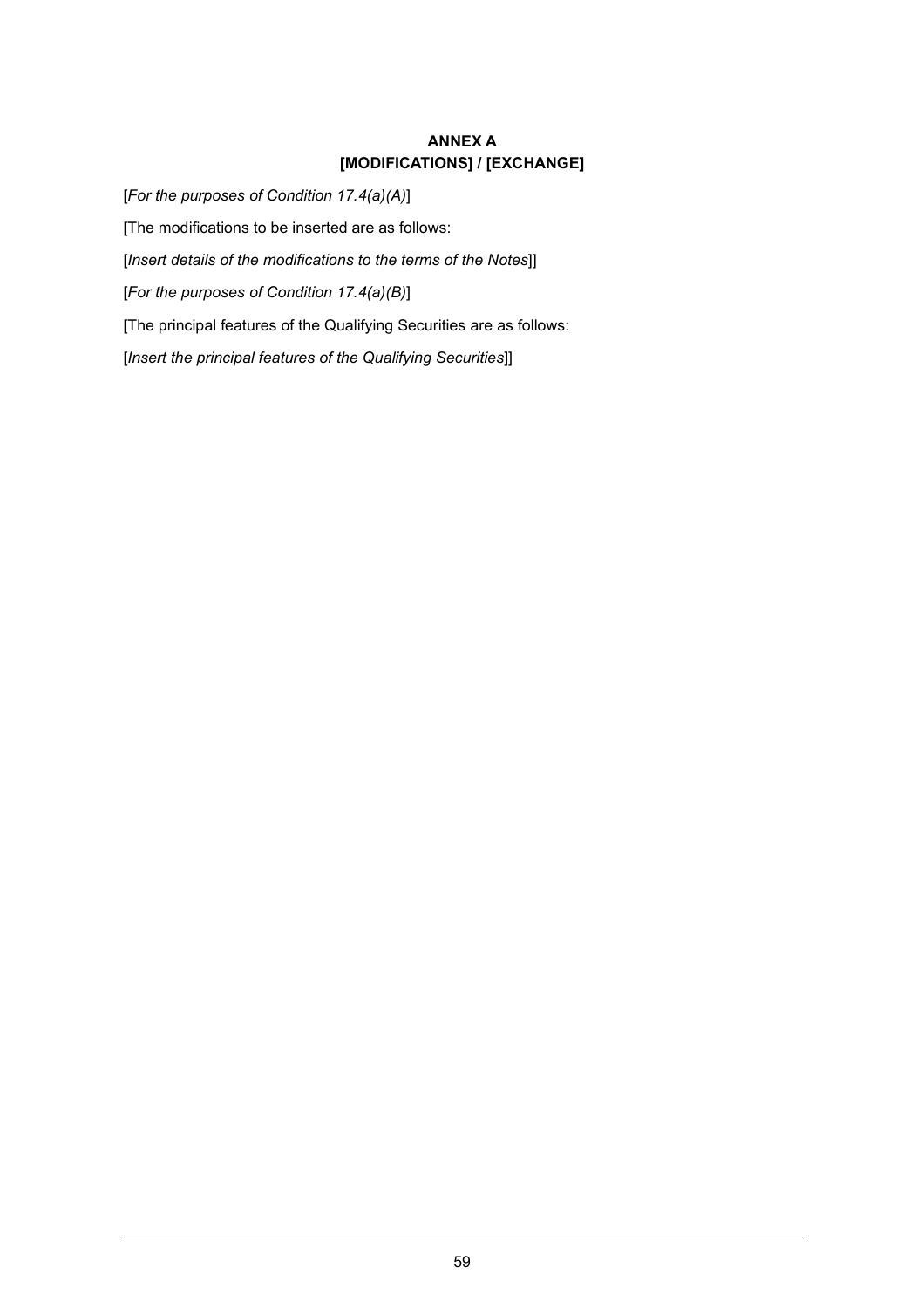# **ANNEX B TERMS AND CONDITIONS OF THE [NOTES] / [QUALIFYING SECURITIES]**